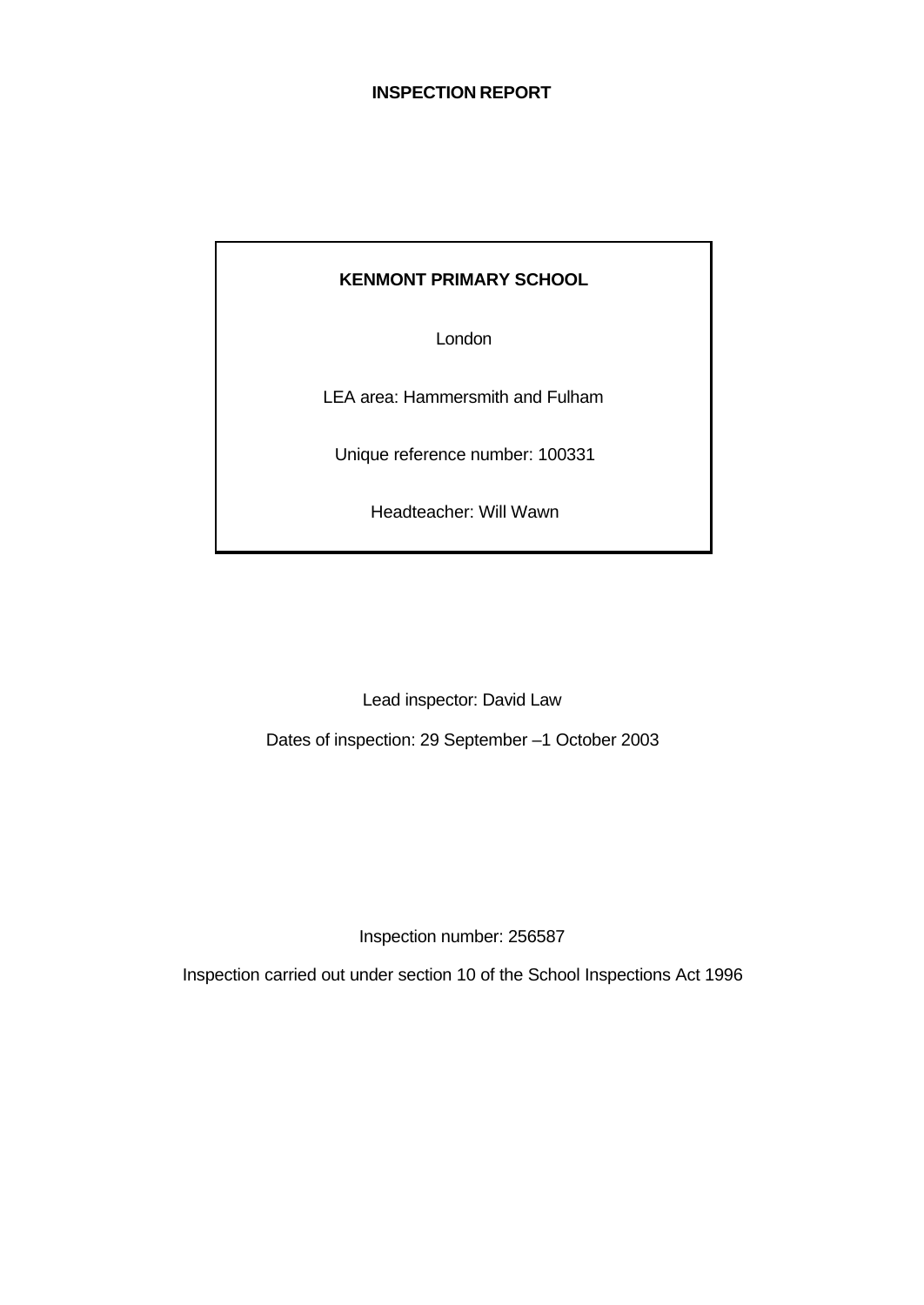#### © Crown copyright 2003

This report may be reproduced in whole or in part for non-commercial educational purposes, provided that all extracts quoted are reproduced verbatim without adaptation and on condition that the source and date thereof are stated.

Further copies of this report are obtainable from the school. Under the School Inspections Act 1996, the school must provide a copy of this report and/or its summary free of charge to certain categories of people. A charge not exceeding the full cost of reproduction may be made for any other copies supplied.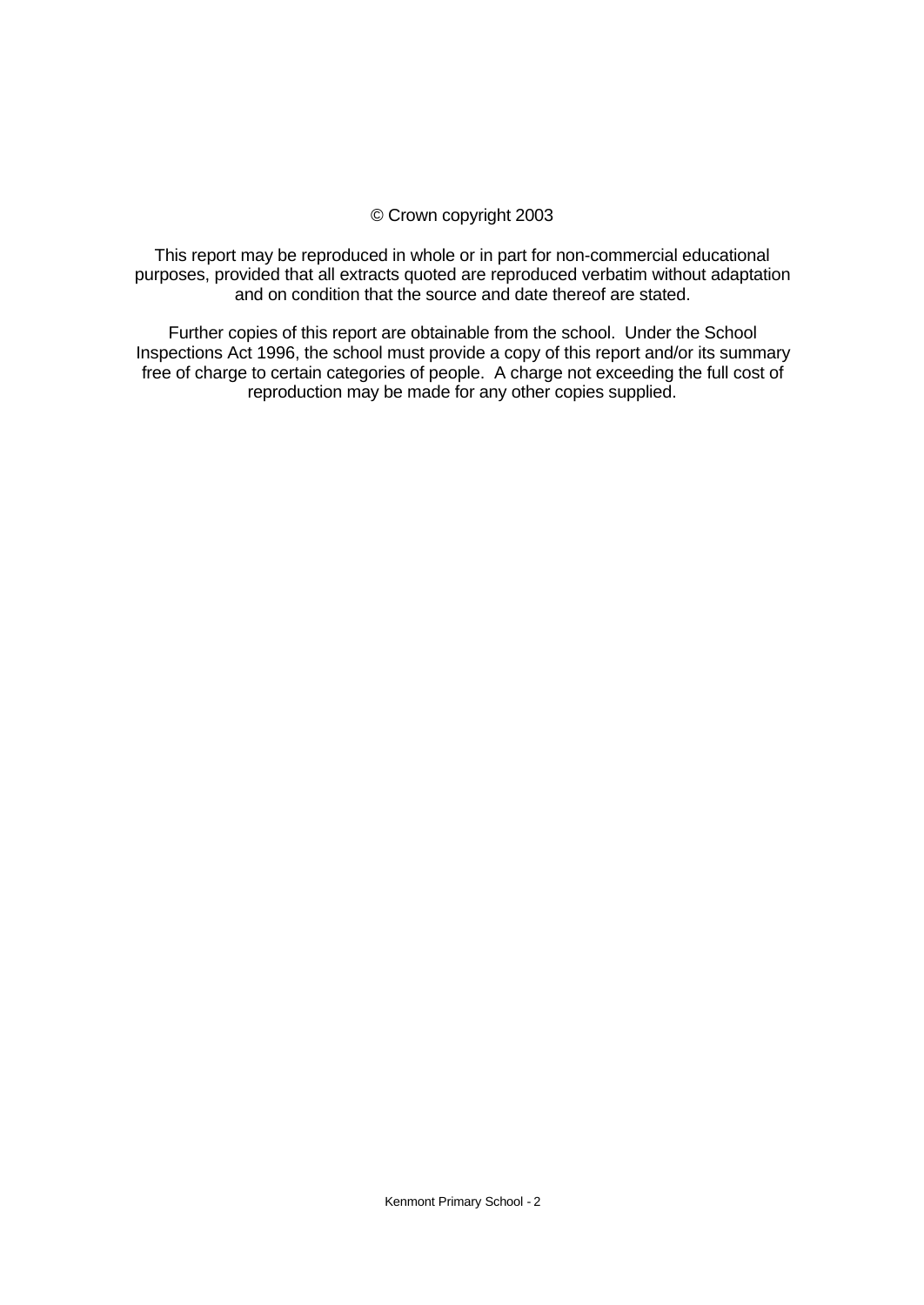# **INFORMATION ABOUT THE SCHOOL**

| Type of school:                                       | Primary                                    |
|-------------------------------------------------------|--------------------------------------------|
| School category:                                      | Community                                  |
| Age range of pupils:                                  | $3 - 11$                                   |
| Gender of pupils:                                     | Mixed                                      |
| Number on roll:                                       | 219                                        |
| School address:<br>Postcode:                          | Valliere Road<br>London<br><b>NW10 6AL</b> |
| Telephone number:                                     | 020 89694497                               |
| Fax number:                                           | 020 89680839                               |
| Appropriate authority:<br>Name of chair of governors: | Governing Body<br><b>Hilda McCafferty</b>  |
| Date of previous inspection:                          | 23 November 1998                           |

# **CHARACTERISTICS OF THE SCHOOL**

The school is an average size primary with 111 boys and 104 girls and provides for the Foundation Stage through to Year 6. In 2001, the school gained the Gold Artsmark and in 2002 and 2003 received the School Achievement Award. The ethnic mix of pupils is diverse and 90 per cent come from ethnic minority backgrounds. The majority are of Black and Black British–Caribbean heritage; other groups represented include Asian (Indian and Pakistani heritage), and White (British, Irish and other). Seventeen pupils are refugees/asylum seekers. There are 39 pupils for whom English is an additional language. There are 80 pupils on the special educational needs Code of Practice (overall, 37 per cent of the roll, which is well above average). Two pupils have Statements of Special Educational Needs and 25 are in receipt of School Action Plus. The range of need includes social, emotional and behavioural difficulties and moderate learning difficulties as the main categories. The pupil mobility rate is at 15 per cent, with 21 pupils joining and 13 leaving the school in the last year. Teacher mobility is high, with six teachers leaving the school in the last two years. Currently, four of the nine full time teachers are from Australia and New Zealand. The headteacher took up post in January 2003. Some 42 per cent of pupils are in receipt of free school meals and this is well above average. The attainment of most pupils on entry is well below average.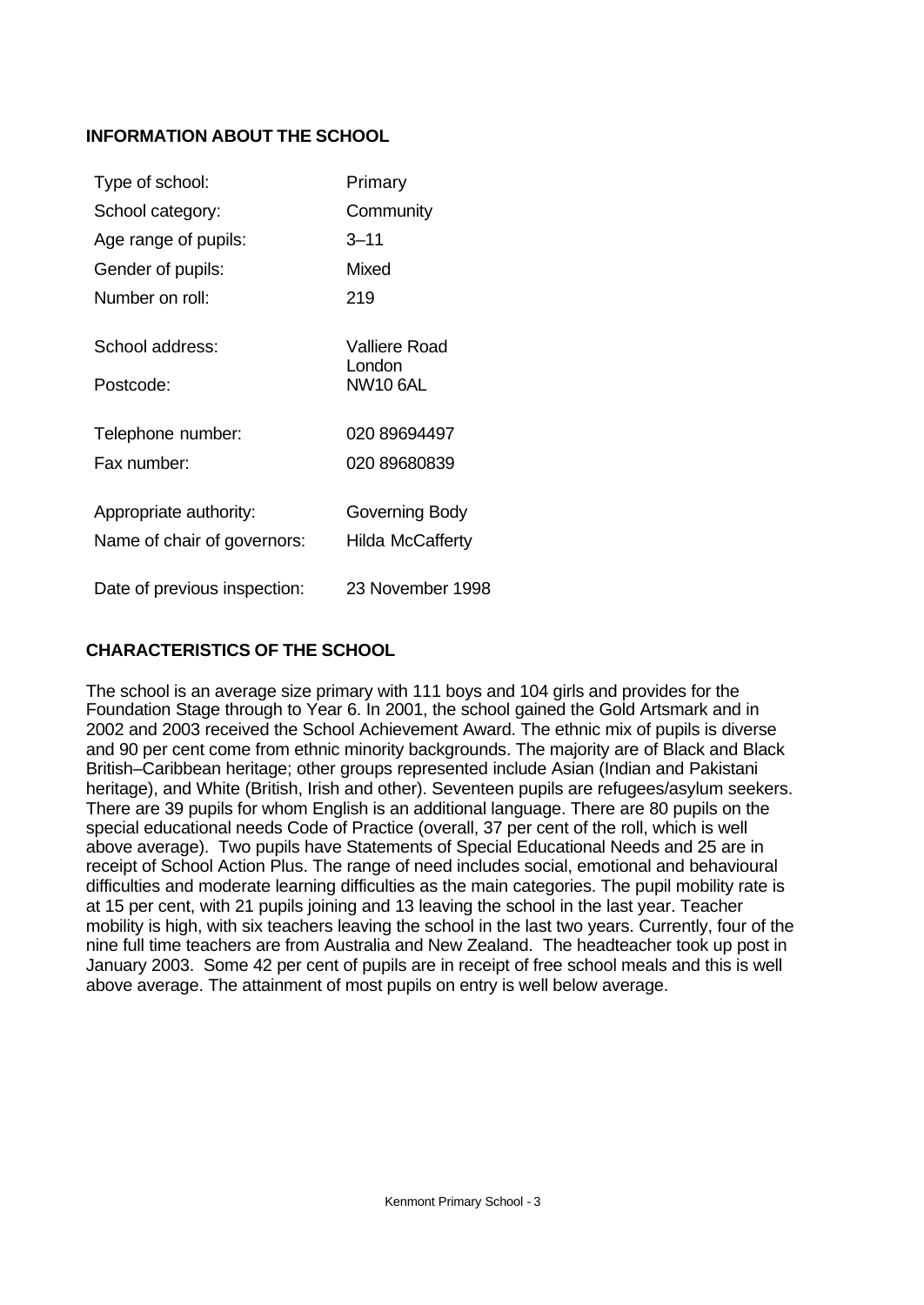|       | Members of the inspection team |                | <b>Subject responsibilities</b>   |
|-------|--------------------------------|----------------|-----------------------------------|
| 20575 | David Law                      | Lead inspector | Science                           |
|       |                                |                | <b>Music</b>                      |
|       |                                |                | Religious education               |
|       |                                |                | English as an additional language |
| 9472  | John Edmond                    | Lay inspector  |                                   |
| 32151 | Jean Kendall                   | Team inspector | English                           |
|       |                                |                | Information and communication     |
|       |                                |                | technology                        |
|       |                                |                | Art                               |
|       |                                |                | Geography                         |
|       |                                |                | Foundation stage                  |
| 22575 | <b>Martin Golds</b>            | Team inspector | <b>Mathematics</b>                |
|       |                                |                | Design and technology             |
|       |                                |                | History                           |
|       |                                |                | Physical education                |
|       |                                |                | Special educational needs         |

# **INFORMATION ABOUT THE INSPECTION TEAM**

The inspection contractor was:

Cambridge Education Associates Limited

Demeter House Station Road Cambridge

CB1 2RS

Any concerns or complaints about the inspection or the report should be made initially to the inspection contractor. The procedures are set out in the leaflet *'Complaining about Ofsted Inspections'*, which is available from Ofsted Publications Centre (telephone 07002 637833) or Ofsted's website (www.ofsted.gov.uk).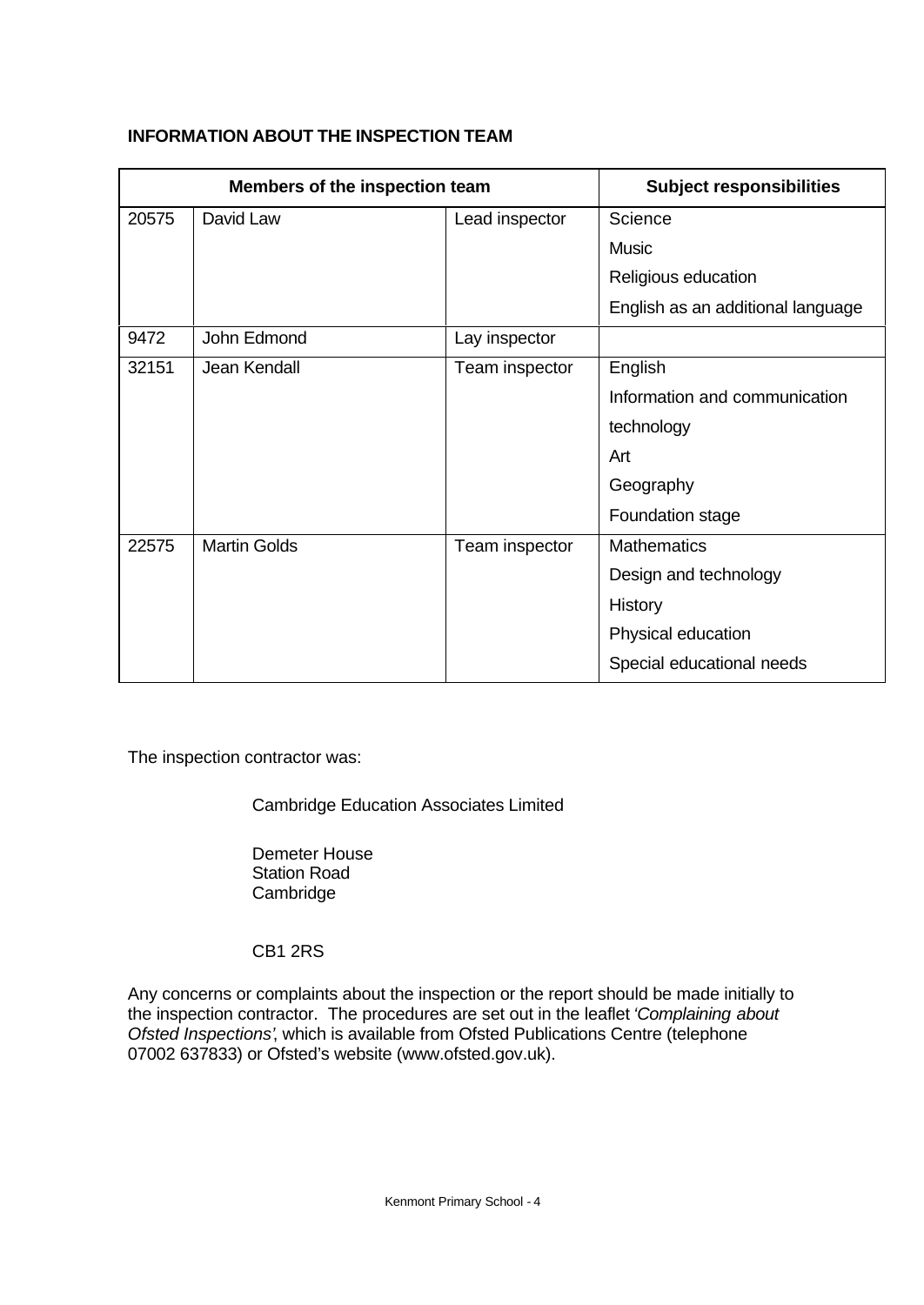# **REPORT CONTENTS**

|                                                                                                                                    | Page |
|------------------------------------------------------------------------------------------------------------------------------------|------|
| <b>PART A: SUMMARY OF THE REPORT</b>                                                                                               | 6    |
| <b>PART B: COMMENTARY ON THE MAIN INSPECTION FINDINGS</b>                                                                          |      |
| <b>STANDARDS ACHIEVED BY PUPILS</b>                                                                                                | 8    |
| Standards achieved in areas of learning, subjects and courses                                                                      |      |
| Pupils' attitudes, values and other personal qualities                                                                             |      |
| QUALITY OF EDUCATION PROVIDED BY THE SCHOOL                                                                                        | 14   |
| Teaching and learning<br>The curriculum<br>Care, guidance and support<br>Partnership with parents, other schools and the community |      |
| <b>LEADERSHIP AND MANAGEMENT</b>                                                                                                   | 20   |
| <b>PART C: THE QUALITY OF EDUCATION IN AREAS OF LEARNING AND</b><br><b>SUBJECTS</b>                                                | 24   |
| AREAS OF LEARNING IN THE FOUNDATION STAGE                                                                                          |      |
| <b>SUBJECTS IN KEY STAGES 1 AND 2</b>                                                                                              |      |
| <b>PART D: SUMMARY OF THE MAIN INSPECTION JUDGEMENTS</b>                                                                           | 42   |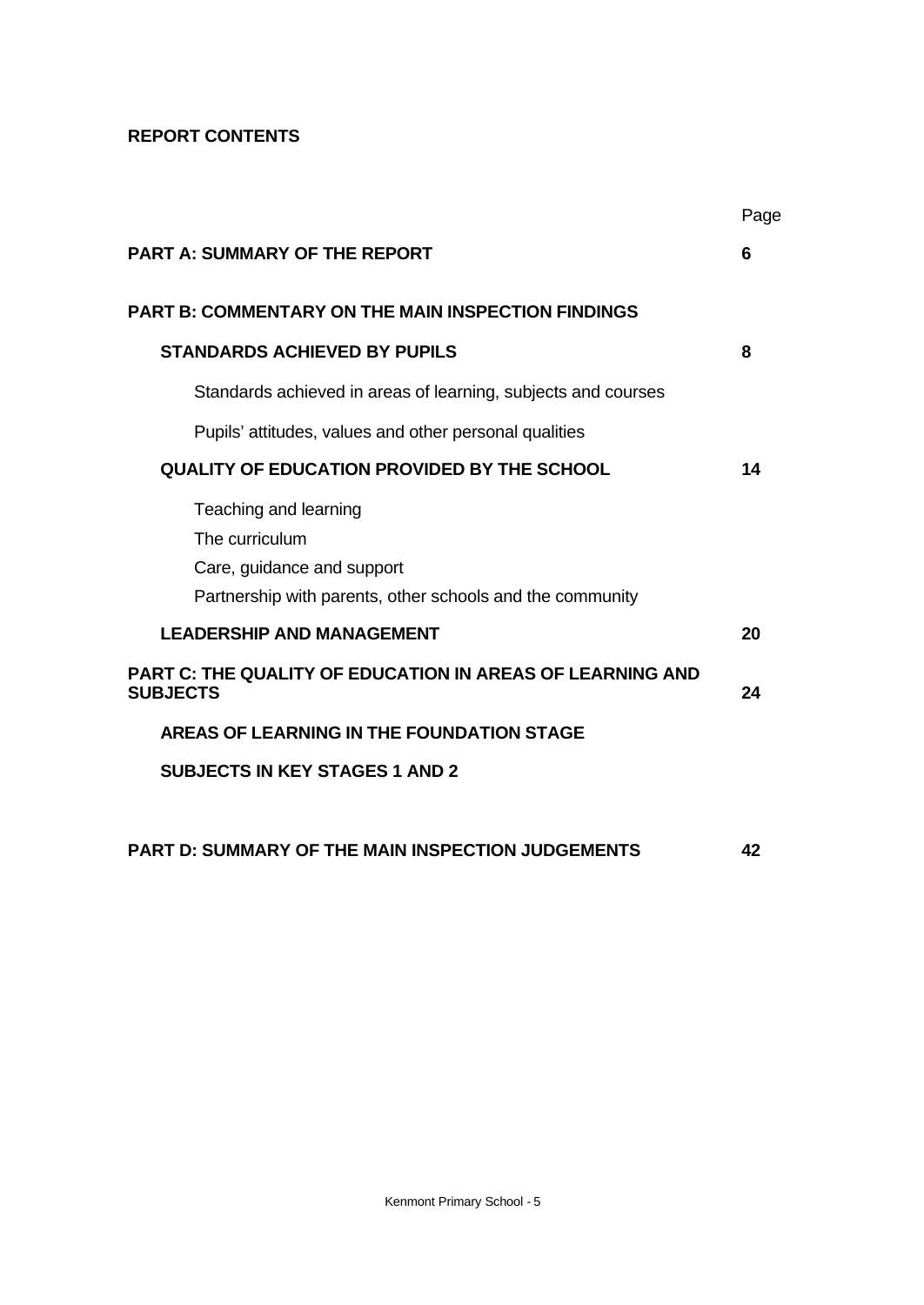# **PART A: SUMMARY OF THE REPORT**

# **OVERALL EVALUATION**

This is a good school. Pupils achieve very good results in the English, mathematics and science tests for pupils in Year 6, where there is very good teaching. The headteacher gives very good leadership. The school provides good value for money.

The school's main strengths are:

- Above average standards by the end of Year 6.
- A very good headteacher and an effective governing body.
- Very good teaching in Year 6 and good teaching in Year 4.
- A very good team of dedicated support staff.
- A community where pupils gain self-confidence and learn to take responsibility.

The school's main weaknesses:

- Pupils' competence in ICT is below average.
- The Nursery curriculum is unsatisfactory.

Since the last inspection, there has been good improvement. Standards have risen and teaching is better. There is effective appraisal and professional development for teachers and their recruitment and retention is well managed. Pupils' behaviour, attendance and punctuality have all improved. Teaching assistants are well deployed to support learning. Standards in ICT are still below average, but investment in resources and training is enabling pupils to learn more quickly. Value for money is now good where before it was only satisfactory.

| <b>Results in National Curriculum</b><br>tests at the end of Year 6, |      | similar schools |      |      |
|----------------------------------------------------------------------|------|-----------------|------|------|
| compared with:                                                       | 2000 | 2001            | 2002 | 2002 |
| English                                                              |      | в               |      | A*   |
| <b>Mathematics</b>                                                   |      | B               | B    | Ħ    |
| Science                                                              |      |                 |      |      |

# **STANDARDS ACHIEVED**

*Key: A – well above average; B – above average; C – average; D – below average; E – well below average. Similar schools are those whose pupils attained similarly at the end of Year 2.*

**Pupils' achievement has improved significantly since 2000. By the end of Year 6, standards are well above average in English, mathematics and science.** Year 6 results for 2003 are well above average in all subjects tested. Pupils achieve well in Years 4 and 5 and very well in Year 6; their literacy and mathematical skills are good. Standards in science and music are good, particularly in Year 6. By the end of Year 2, mathematics is above average and standards in reading and writing are satisfactory. Pupils' achievement is sound in Key Stage 1. In the Foundation Stage, children progress well in their personal and social development and in mathematical development; achievement in most other areas of learning is satisfactory apart from physical development, which is unsatisfactory. In the Reception Year, there is good progress and the goals children are expected to reach by the end of Reception are achieved by most. Throughout the school, standards in ICT are below average. Pupils with special educational needs are well supported and make good progress. There are no differences in the achievement of boys and girls or various ethnic groups. Pupils with gifts and talents, for example in music and sport, have opportunity to achieve well.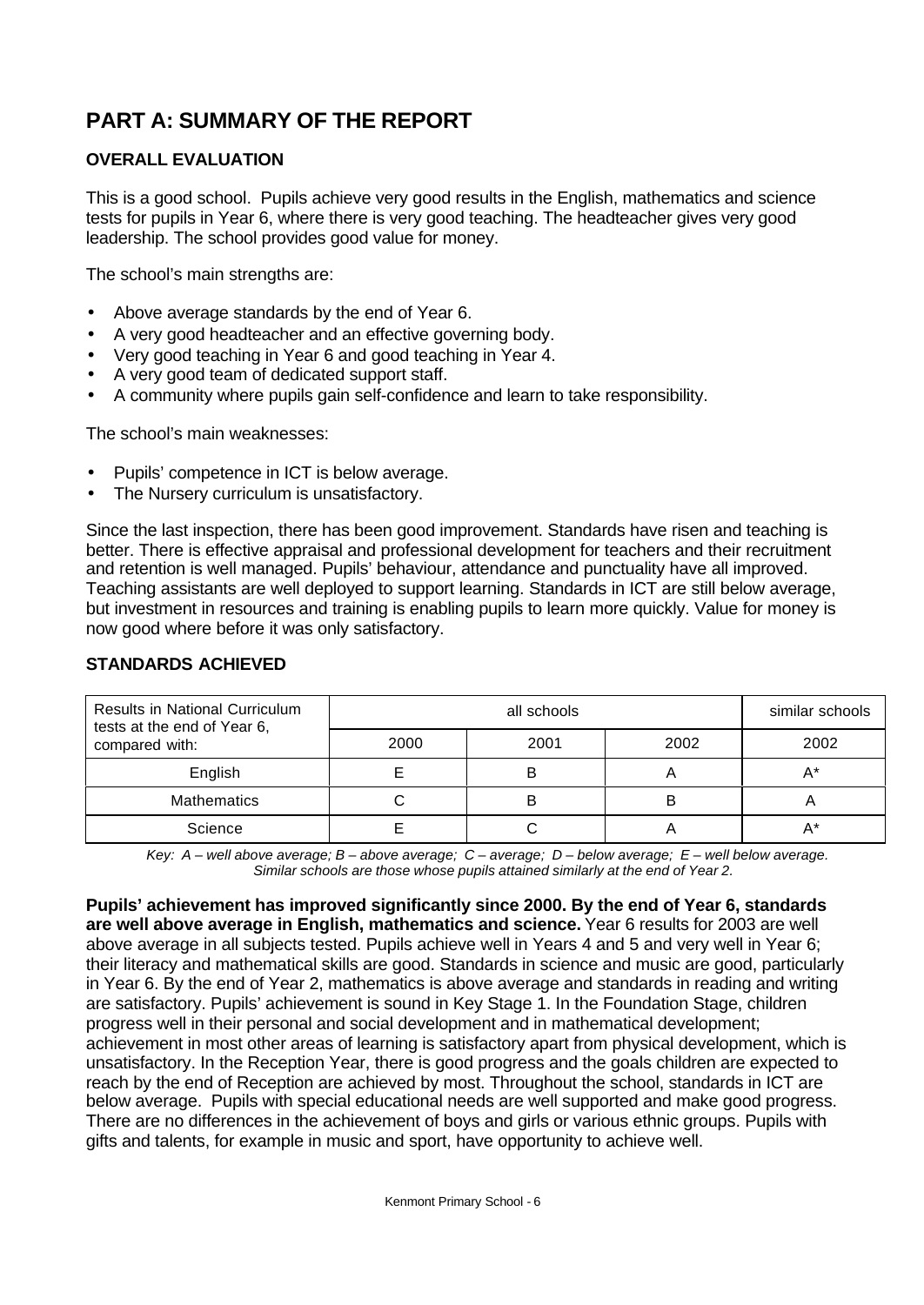Pupils are self-confident and their moral, social and cultural development is good; spiritual development is satisfactory. Pupils have good attitudes and a positive outlook and show good behaviour. Attendance is satisfactory and punctuality is good.

# **QUALITY OF EDUCATION**

**The school provides a good quality of education. Teaching is very good in Year 6 and good in Year 4 where experienced and established teachers make learning interesting, lively and challenging. In all other years, teaching is satisfactory. There is effective teaching in science, sport and dramatic art and all teachers insist on high standards of behaviour.** All pupils have equal opportunity to learn. Teaching assistants are very well deployed and make a significant contribution to the quality of learning; they engage pupils and intervene in a timely and thoughtful way. The curriculum in the Reception class and in Years 1 to 6 provides a satisfactory breadth of opportunities for learning, but in the Nursery, the curriculum does not give a balanced experience. This is because opportunities for creative and physical development and knowledge and understanding of the world are unsatisfactory. The curriculum for personal, social and health education is good throughout the school. Pupils are well cared for and receive good guidance and support. Links with parents and the community are good.

# **LEADERSHIP AND MANAGEMENT**

**Leadership and management are good.** A committed governing body, well led by an experienced chair, has a good understanding of the school's strengths and weaknesses and plans strategically for improvement. The headteacher, who took up post in January 2003, provides very good leadership and a clear vision for the continual and planned improvement of teaching and learning. Financial management is very good and the school administration officer makes a very effective contribution to this. Subject management is recent in many subjects but is improving.

# **PARENTS' AND PUPILS' VIEWS OF THE SCHOOL**

The majority of parents show a good level of satisfaction with the school. They value its community emphasis and find the headteacher and staff approachable. A minority of parents expressed some concern about standards of behaviour and the incidence of bullying. No instances of bullying were seen during the inspection and the school has good procedures to deal with this should it happen. Pupils' behaviour is good and well managed by staff. Pupils are highly satisfied with their school and speak about it with pride and confidence. Their views are listened to and valued by staff.

# **IMPROVEMENTS NEEDED**

The most important things the school should do to improve:

- Raise standards in ICT and promote its use across subjects of the curriculum.
- Improve the balance of the curriculum in the Nursery so all areas of learning receive appropriate emphasis and enable learning to be relevant and matched to children's needs.

And, to meet statutory requirements:

• Ensure that the school prospectus contains all the necessary information.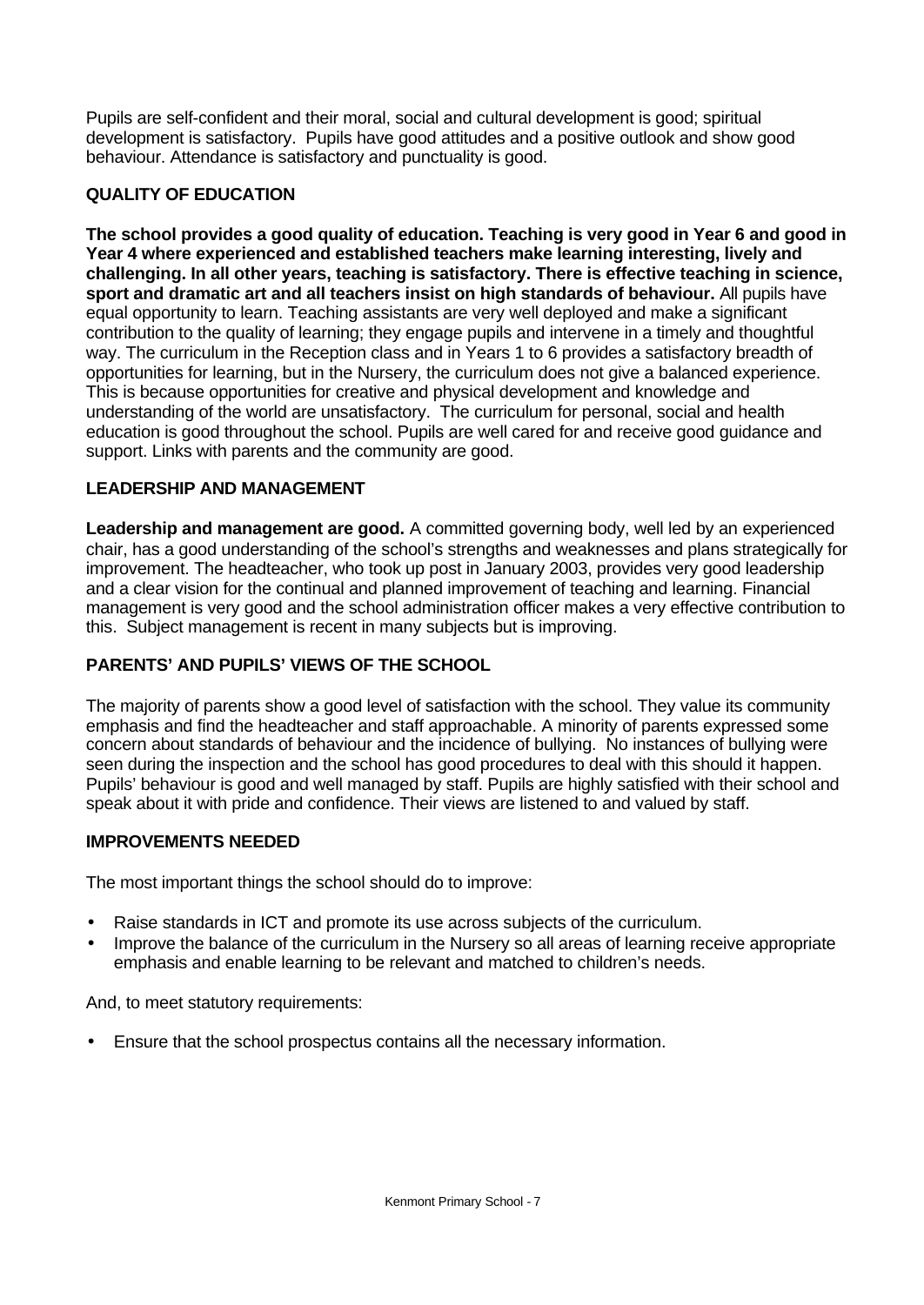# **PART B: COMMENTARY ON THE INSPECTION FINDINGS**

# **STANDARDS ACHIEVED BY PUPILS**

# **Standards achieved in areas of learning, subjects and courses**

Achievement in Years 4 and 5 is **good** and it is **very good** in Year 6.In Years 1 and 2, achievement is **satisfactory** overall, but achievement in reading and mathematics is **good.** In the Foundation Stage, achievement is **good** in personal and social education and in mathematical development; in other areas of learning it is **satisfactory**, except for physical development where it is **unsatisfactory.** Standards in ICT throughout the school are **below average.** By the end of Year 6, standards are well **above average** in the core subjects. There are no differences in the achievement of the various ethnic groups or of boys and girls.

#### **Main strengths and weaknesses**

- Since 2000, there has been a rise in standards by the end of Year 6.
- Pupils achieve well in Key Stage 2 where teaching is good.
- English language and literacy skills are taught well; standards are average or above throughout the school and are high in test results for 11-year-old pupils.
- Competence in mathematics is good and the teaching of mathematical skills is good.
- The achievement of pupils with special needs is good and they get good support.
- Gifted and talented pupils have opportunity to use their aptitudes and their achievement is good.
- There are no differences in the achievement of pupils from different ethnic backgrounds; the school provides all pupils with equal opportunity to learn.
- Pupils' achievement in ICT is unsatisfactory.
- In the Nursery, achievement in physical development is unsatisfactory.

# **Commentary**

1. Pupils' attainment on entry is well below average. When they leave Year 6, standards are well above average in all the core subjects. In the 2002 tests for 11-year-old pupils, the school was well above the national average at the expected Level 4 in English and science and above in mathematics. When compared to those of similar schools, results were well above average in all subjects and in respect of English and science they were in the top 5 per cent. The proportion at the higher Level 5 was also above average. The improvement trend from 1998 to 2002 was above the national trend, with standards improving sharply from 1999. The results for 2003 indicate that these above average standards have been maintained, as follows:

|             | Level 4+ | Level 5+ |
|-------------|----------|----------|
| English     | 86       | 32       |
| Mathematics | 82       | 18       |
| Science     | 93       | 39       |

- 2. The school has exceeded its targets, which were challenging enough, in mathematics and English for 2003 at Level 4 and above, as below:
	- Mathematics target 79%
	- English target 79%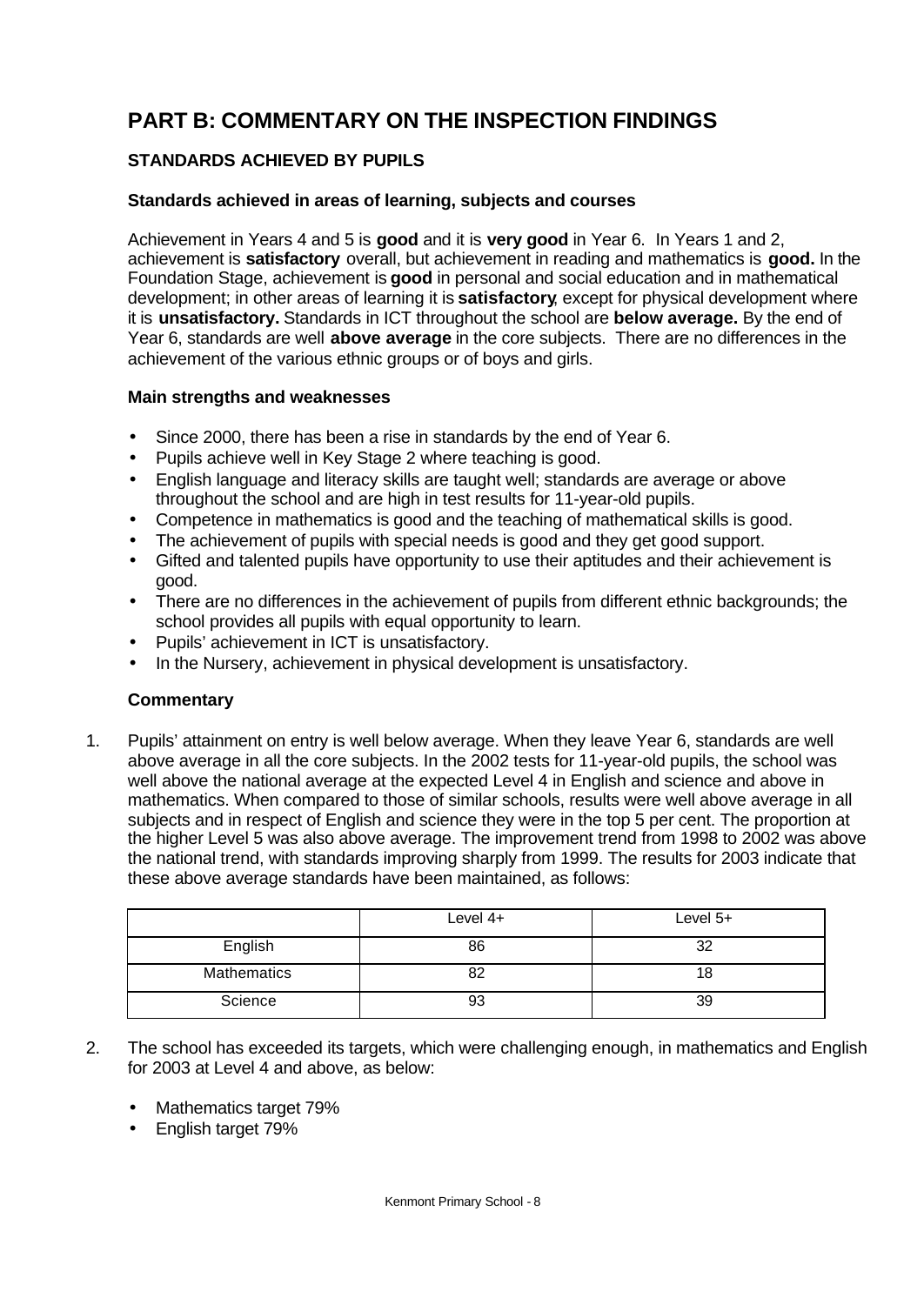| Standards in:      | School results | <b>National results</b> |  |
|--------------------|----------------|-------------------------|--|
| English            | 28.7(25)       | 27.0 (27.0)             |  |
| <b>Mathematics</b> | 27.8 (24)      | 26.9 (26.6)             |  |
| Science            | 30.1(26.3)     | 28.5 (28.3)             |  |

#### *Standards in national tests at the end of Year 6 – average point scores in 2002*

*There were 29 pupils in the year group. Figures in brackets are for the previous year.*

In 2002, in comparison with all schools nationally, when points are attached to all levels achieved by pupils in Year 6, English and science are well above average (grade A) and mathematics is above average and this is sustained in 2003.

- 3. At the end of Year 2, the 2002 tests and assessments for 7-year-old pupils show:
	- In relation to those of similar schools, standards in tests, are well above average in reading, writing and mathematics.
	- In relation to those of all schools nationally, Standards in reading and writing tests, are average and in mathematics tests above average.
	- Standards in 2002 tests were better than in 2001.
	- Reading test results at Levels 3 and 2B were well above average when compared to those of similar schools

Standards in 2003 tests and assessments for Year 2, although being broadly similar to 2002 in the proportion of pupils gaining Level 2, show no pupils achieving the higher Level 3 in writing and mathematics, with 3 per cent gaining this in reading.

| Standards in: | School results | National results |
|---------------|----------------|------------------|
| reading       | 16.4 ( 16.0    | 15.8 (15.7)      |
| writing       | 14.9 ( 15.1    | 14.4(14.3)       |
| mathematics   | 17.6 (16.9     | 16.5 ( 16.2      |

#### *Standards in national tests at the end of Year 2 – average point scores in 2002*

*There were 28 pupils in the year group. Figures in brackets are for the previous year*

- 4. Pupils achieve better in reading than in writing at the end of both Year 2 and Year 6. In the core subjects, the inspection findings indicate that standards are better in mathematics (being good) than either English or science at Year 2 (which are satisfactory overall, although reading is good). Standards at the end of Year 6 are better than at the end of Year 2; the better quality of teaching and the presence of the school's two most experienced teachers contribute to this. In nearly all other subjects, standards are average or above. The exception is ICT where standards are below average. This was the case at the last inspection but the school has recently installed an ICT suite and improved staff training. A key issue is for the school to demonstrate that this investment is rewarded in terms of a rise in achievement.
- 5. Pupils achieve most in Year 6. This is because they are taught very well. They also show good achievement in Years 4 and 5 and there is good teaching in Year 4 that promotes progress. Overall, achievement is satisfactory in Years 1 and 2 and at the Foundation Stage, although there are some subjects and areas where progress is good – reading in Year 2 and personal and social development in the Nursery. Within the Foundation Stage, achievement and progress is best in the Reception Year, where it is mainly good. The School Improvement Plan has clear objectives and strategies for the raising of achievement. These have been focused on the Nursery and Year 1 and on supporting newly qualified and newly appointed teachers.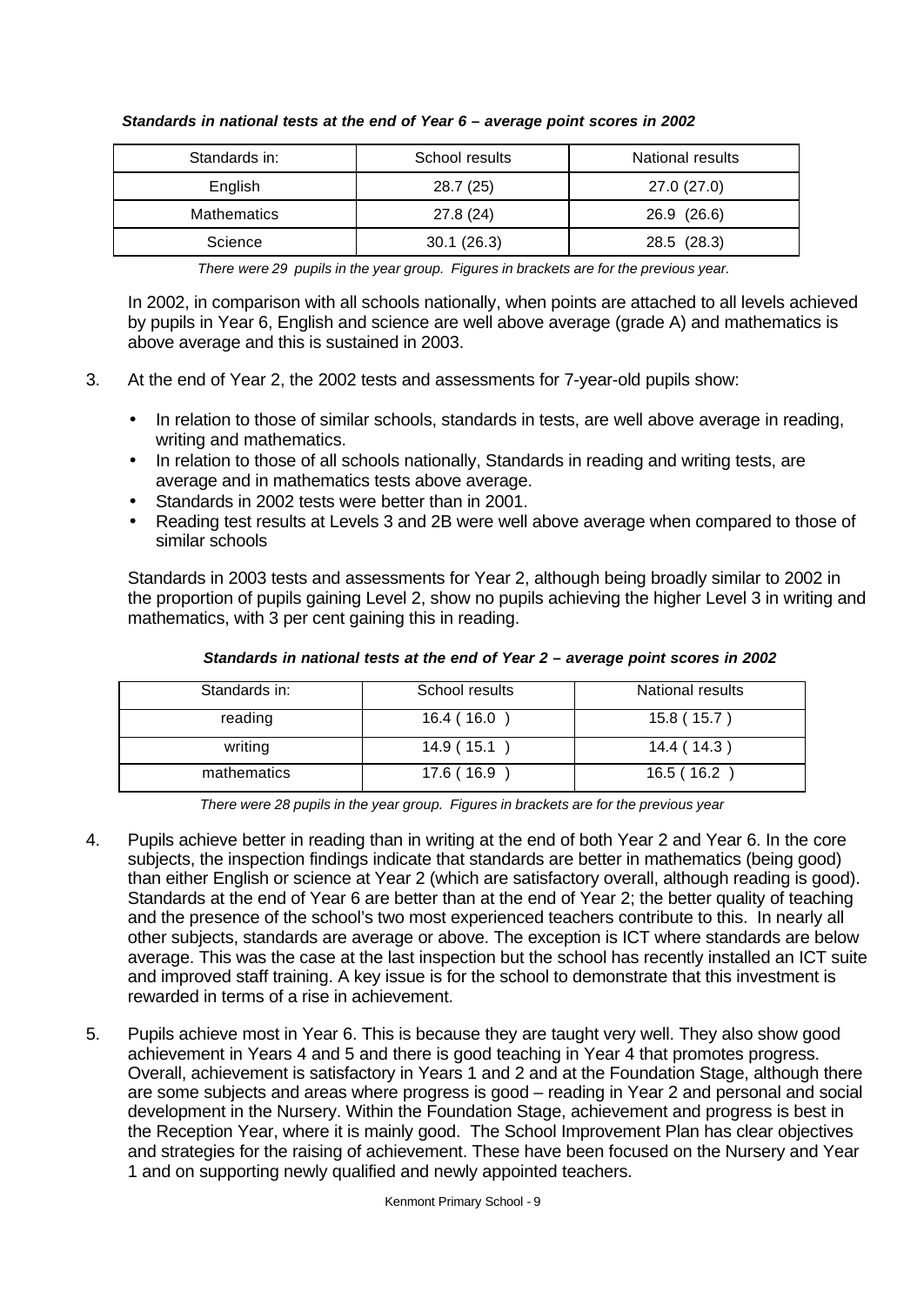- 6. Pupils achieve best in the core subjects, and within English they achieve better in reading than writing, but they also make good progress in their speaking and listening skills because this is given prominence by teachers in all classes. Within the foundation subjects, pupils achieve well in music in Years 3–6 and in art and design – in all other subjects achievement is nowhere less than satisfactory. In religious education, pupils are able to meet the expectations set out in the locally agreed syllabus. However, the best lessons are seen in Years 4 and 6 and here pupils achieve more because expectations are higher and teaching has the greatest degree of pace and challenge. As a result, pupils in Years 3–6 achieve more than at the Foundation Stage and in Years 1 and 2 and this shows in work seen during the inspection and in the high standards reached by the time pupils are 11 years old. In ICT, pupils are below average in all aspects and this is a key subject for improvement. Pupils' ability to use ICT across the subjects of the curriculum is unsatisfactory; their level of skill development and knowledge is below average.
- 7. The school aims to achieve equal opportunity for all pupils to learn and make progress and there are no significant differences between various groups. There are no differences in the achievement of the various ethnic minority groups in the school. Where English is an additional language it is not a barrier to achievement. Pupils with particular gifts and talents achieve well and are given good opportunity to flourish in the performing arts and in sport. The school supports pupils with special needs (SEN) in an effective way and they make good progress in relation to the targets set for them. Teaching assistants and the thoughtful use of intervention programmes are factors in this success. The school has an inclusive climate for learning and all pupils are valued; their cultural traditions are respected. There are expectations that all pupils can achieve.
- 8. The leadership of the headteacher is very focused on teaching and learning; for example, he provides demonstration lessons. All co-ordinators are expected to monitor standards and the School Improvement Plan has the raising of standards as a key priority. Governors are proud of the achievement of pupils in the national tests; they have a great interest in the standards reached by pupils with special needs. The curriculum in the Nursery does not give enough appropriate emphasis to enabling children to achieve well in their creative and physical development and as a result, they do not progress as well as they should.
- 9. Standards by the end of Year 6 are better than at the last inspection. Few pupils then achieved Level 5; now they do. The unsatisfactory progress in Years 3 and 4 noted at the last inspection is not now in evidence. The good provision for SEN has been maintained.

# **Pupils' attitudes, values and other personal qualities**

Pupils are self-confident and their moral, social and cultural development is **good;** spiritual development is **satisfactory.** Pupils have **good** attitudes and a positive outlook and show **good** behaviour**.** Attendance is **satisfactory**; punctuality is **good.**

#### **Main strengths and weaknesses**

- Pupils' behaviour and attitudes to school have improved since the last inspection.
- Pupils respond well to good teaching strategies.
- The School Council enables pupils to express their views well.
- There are good relationships exist between adults and children which are enhanced through the teaching assistants and learning mentor.
- There are good relationships exist amongst the children.
- Unauthorised absence is below the national median and punctuality is good.
- There is a lack of attentiveness in a few lessons.
- There are limited opportunities for younger pupils to make choices and be creative in their learning.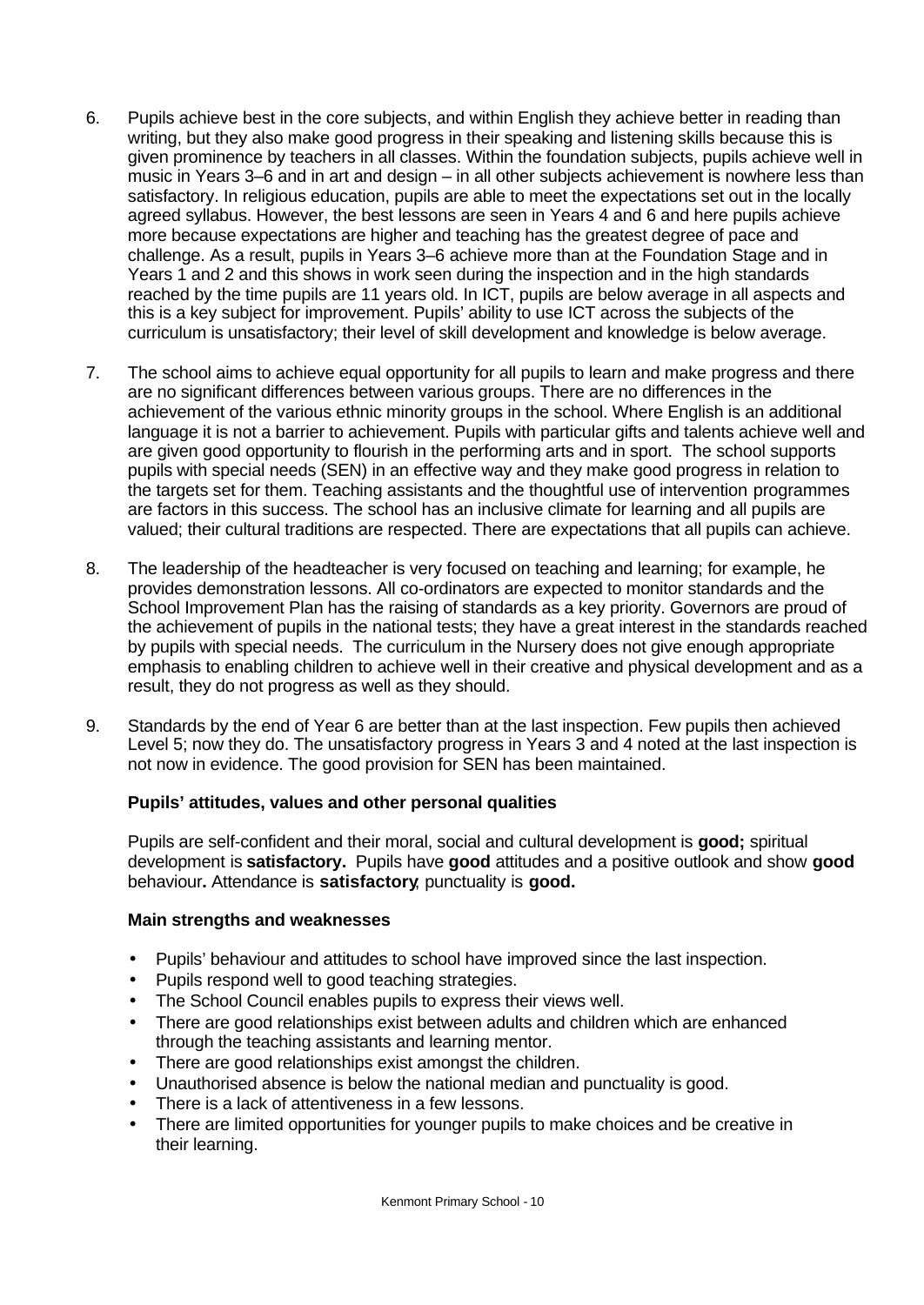# **Commentary**

#### **Attendance**

| Authorised absence |      |  | Unauthorised absence |      |
|--------------------|------|--|----------------------|------|
| School data        | 5.6% |  | 0.1%<br>School data  |      |
| National data      | 5.4% |  | National data        | 0.5% |

#### *Attendance in the latest complete reporting year (%)*

*The table gives the percentage of half days (sessions) missed through absence for the latest complete reporting year.*

10. The above comparisons apply to 2001/02, as national data for 2002/03 is not yet available. Attendance during 2002/03 fell by one per cent over the previous year and unauthorised absence rose very slightly. However, the school has introduced good measures to promote high levels of attendance and punctuality, although they might be even better if the few persistent absentees and latecomers were given personal targets. Parental co-operation in ensuring that children attend regularly and on time has improved and is now good.

# **Pupils' attitudes to school**

- 11. Pupils' attitudes have improved since the last inspection and they demonstrate good attitudes to school, their work and one another. There is a strong ethos of valuing individuals and reinforcing positive relationships. For example, at the start of the school day, pupils and parents are welcomed into the school playground by the headteacher, the learning mentor and two other members of staff. Adults talk with pupils and encourage a sense of belonging. Pupils are happy to come to school and talk with adults openly about their feelings and their interests. Pupils are proud of their school and keen to talk about their achievements. Most pupils play a full part in school life including extra-curricular activities.
- 12. Pupils respond well to good teaching and generally show respect for their teachers. This is especially so when the teaching is interesting and stimulating and most teachers work hard to provide meaningful, relevant experiences. For example, in the Year 4 class where there are a high proportion of pupils on the Code of Practice for social, emotional and behavioural difficulties, the teacher is sensitive to their needs. She provides challenging activities and gives positive reinforcement to keep them on task, meaning that they achieve well. Pupils in Year 6 take a pride in their work, they want to achieve and are productive. In a small number of lessons in Years 1 and 2, pupils have difficulty maintaining concentration when teachers do not involve them enough in their own learning. In the Nursery and Reception classes, practitioners foster positive attitudes by providing good role models and using positive reinforcement to build children's confidence and self-esteem.
- 13. Pupils' views show they are proud of their school. They say: "There is lots of equipment to play on outside, the teachers help you, we learn lots of new things, there are lots of fun things like competitions." Pupils would like more swimming and better variety in school dinners – and more of it!

#### **Behaviour**

14. Behaviour has significantly improved since the previous inspection and is generally good in class and always good around the school. The school has developed a clear code of conduct and a behaviour management policy, which is applied consistently across the school. Teachers and teaching assistants provide good role models and consistent approaches. Pupils understand the use of praise and sanctions; they are clear about what is expected of them and respond positively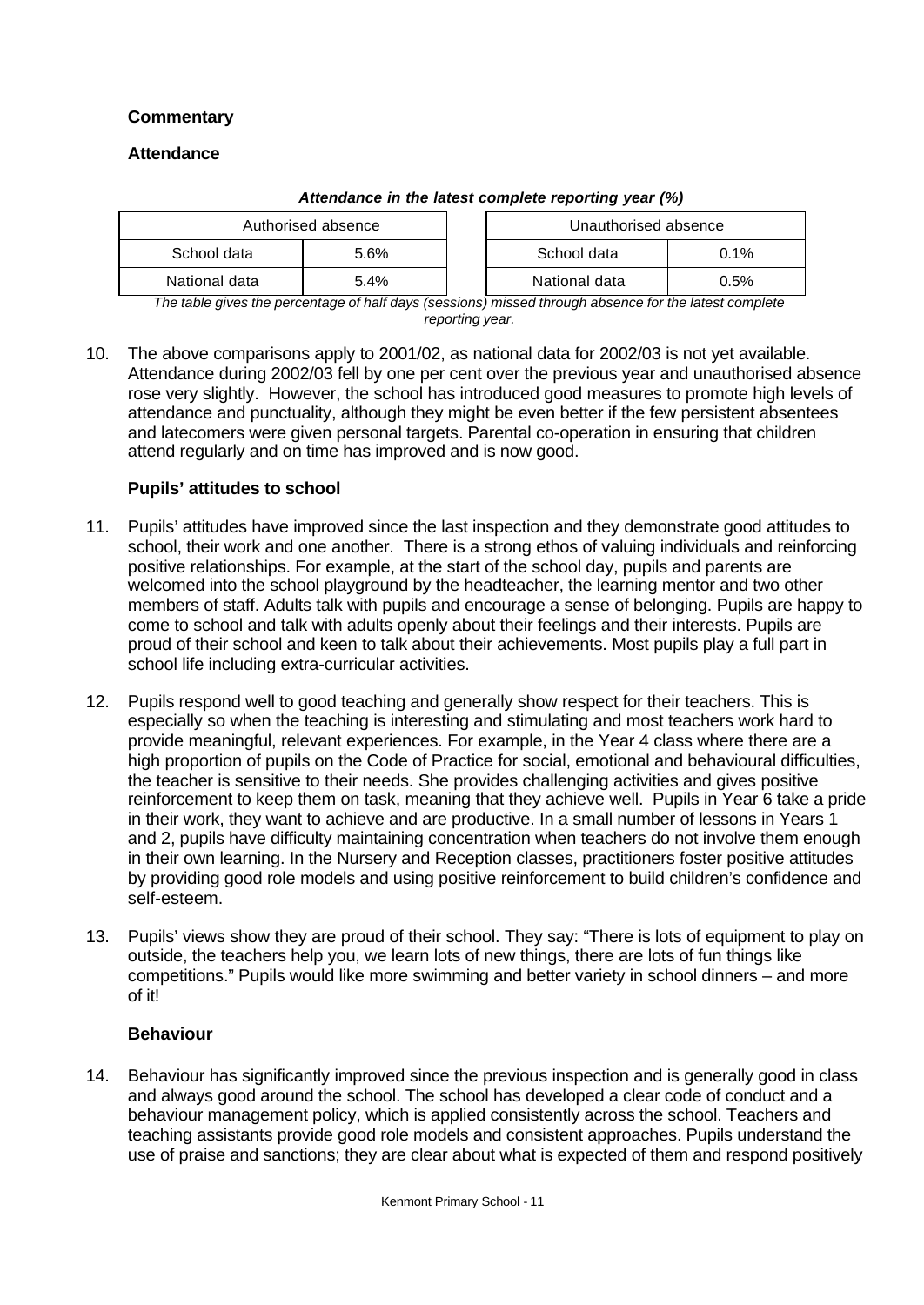to class and school rules. Pupils are being encouraged to take responsibility for their own behaviour and older pupils show self-control in the classroom. In a few lessons a small number of pupils become distracted when the teaching does not engage them. In these instances the emphasis on behaviour management strategies and attention gaining techniques serves to distract further from the teaching and has a reverse effect on behaviour.

- 15. In the Nursery and Reception classes, practitioners provide clear guidelines for behaviour, promoting a safe environment where children work and play together well.
- 16. Pupils are well supervised as they move around the school and they proceed in an ordered and purposeful manner. Playtime supervision is supported by the learning mentor and teaching assistants, who provide excellent role models for pupils and contribute to the safe and friendly environment. A range of games and activities takes place, such as ball games, cards, chasing games and imaginative play. Pupils play together constructively and co-operatively.
- 17. A Behaviour Education Support Team teacher works with small groups of pupils to help them construct their own code of conduct and take responsibility for their behaviour. These sessions are conducted in a supportive, positive way and pupils feel able to reflect on their thoughts and feelings.

# **Pupils' personal development and relationships**

- 18. Pupils' personal development is good. This reflects the findings at the previous inspection. Pupils are helped to appreciate their own and other cultural traditions through curricular and extracurricular links. For example, pupils in Year 6 are currently researching famous black people in history. Through this research, they are developing an understanding of influences that have shaped society and an appreciation of cultural diversity. There is good support for personal and social development in the Foundation Stage and nearly all children are in line to meet the goals set for children of this age.
- 19. Pupils are helped to develop their self-knowledge through class discussion and assemblies where they are encouraged to reflect on their own behaviour and the impact it has on others. Pupils value this as a means to express their feelings and explain their views. Pupils have learned to distinguish right from wrong and understand the importance of common codes of conduct in a social environment.
- 20. Personal attributes such as self-control and perseverance are a focus in assemblies and pupils are encouraged to reflect on their own contributions to the school and community. Pupils are encouraged to pray to their own God in assemblies, though little time is given for reflection or for pupils to talk about their faith.
- 21. Relationships amongst the pupils and between adults and pupils are very good. Adults provide very good role models and there is a consistent and supportive approach to the promotion of the school as a community. Older pupils show concern and support for younger pupils. During lessons, pupils work collaboratively and in Year 6 they support each other with constructive and encouraging comments. During playtimes, pupils from different ethnic backgrounds play together and there is no sign of racial tension or other forms of harassment.
- 22. The provision for the moral development of pupils is good. The school teaches effectively the values that distinguish right from wrong. Due attention is given to the reinforcement of codes of behaviour and the sharing of positive values. Pupils respond well, often enjoy their work and show care for the school. Pupils are rewarded well for good work and correct actions. Well-behaved children look forward to the opportunity to have tea with the headteacher on a Friday afternoon.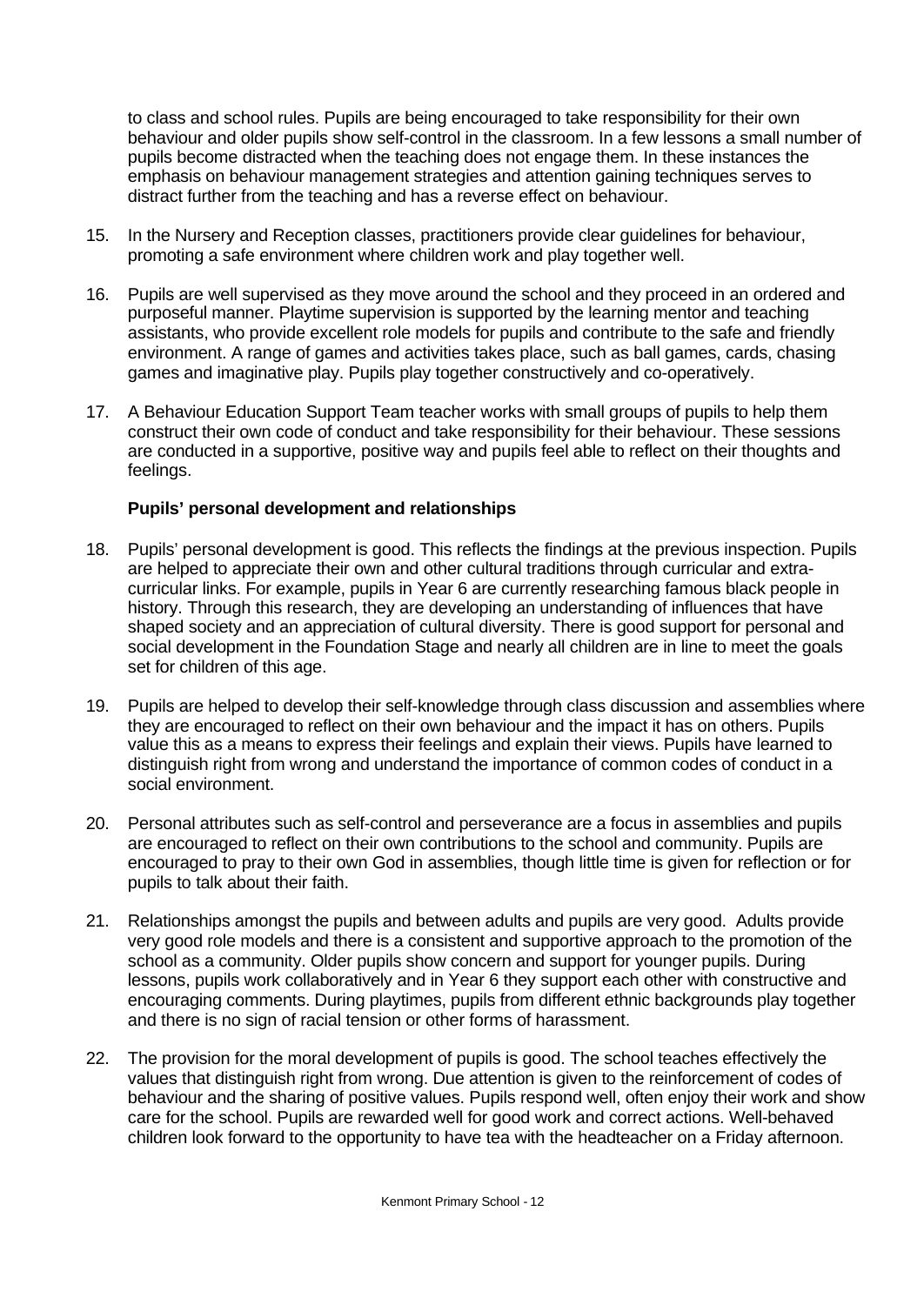There is a School Council made up of representative pupils from each year group. Both teaching and support staff provide good role models and encourage pupils to relate well to each other, respect each other and behave courteously. Pupils also support a number of charities, for example Operation Christmas Child.

- 23. The provision for pupils' spiritual understanding is satisfactory. It is linked effectively to the school assemblies and to opportunities provided for pupils to engage in personal reflection. The regular daily assemblies offer all pupils the time to reflect on their own beliefs, values and experiences. Assemblies, based on themes such as friendship and perseverance, give a very clear message to pupils about striving to succeed and being kind and helpful to others. They are well used to promote a sense of community and shared values. The school meets the statutory requirement for a daily collective act of worship.
- 24. Good provision is made for pupils' social development through the daily life of the school, the curriculum and local educational visits. The school has a secure environment, in which pupils feel cared for. Pupils are encouraged to relate well to each other and act courteously. When provided with appropriate opportunities, pupils carry out responsibilities with confidence. The School Council provides opportunities for pupils to show initiative and to be more involved in making decisions. Pupils enjoy good relationships with adults and each other. They are encouraged to show responsibility for the environment and in particular the area around the school. Pupils show great respect for other people's values and beliefs.
- 25. Provision for pupils' cultural development is good. Diversity is valued and respected. Pupils have good opportunity to learn about music, theatre and art. There are links with the Lyric Theatre, pupils have experience of African and jazz/blues music, and the school has a wide range of artefacts from various cultural traditions. The pupils' own cultural diversity is used effectively in the planning of the curriculum and displays around the school are indicative of a focus on the celebration of cultural diversity – African tie-dye, dance in Ghana, black history, Arabic writing, and cultural masks. The school prepares pupils well for life in a diverse multicultural society.

#### **Exclusions**

| Categories used in the Annual School Census         | No of pupils on<br>roll | Number of<br>fixed period<br>exclusions | Number of<br>permanent<br>exclusions |
|-----------------------------------------------------|-------------------------|-----------------------------------------|--------------------------------------|
| White - British                                     | 15                      | $\Omega$                                | 0                                    |
| White - Irish                                       | 2                       | $\Omega$                                | 0                                    |
| White – any other White background                  | 11                      | 0                                       | 0                                    |
| Mixed – White and Black Caribbean                   | 8                       | $\Omega$                                | 0                                    |
| Mixed - White and Black African                     | 2                       | $\Omega$                                | $\Omega$                             |
| Mixed - any other mixed background                  | 10                      | 0                                       | 0                                    |
| Asian or Asian British - Indian                     | 2                       | $\Omega$                                | 0                                    |
| Asian or Asian British - Pakistani                  | $\overline{7}$          | $\Omega$                                | 0                                    |
| Black or Black British - Caribbean                  | 68                      | 4                                       | 0                                    |
| Black or Black British - African                    | 15                      | $\Omega$                                | 0                                    |
| Black or Black British - any other Black background | 16                      | $\Omega$                                | 0                                    |
| Any other ethnic group                              | 6                       | $\Omega$                                | 0                                    |

#### *Ethnic background of pupils Exclusions in the last school year*

*The table gives the number of exclusions, which may be different from the number of pupils excluded.*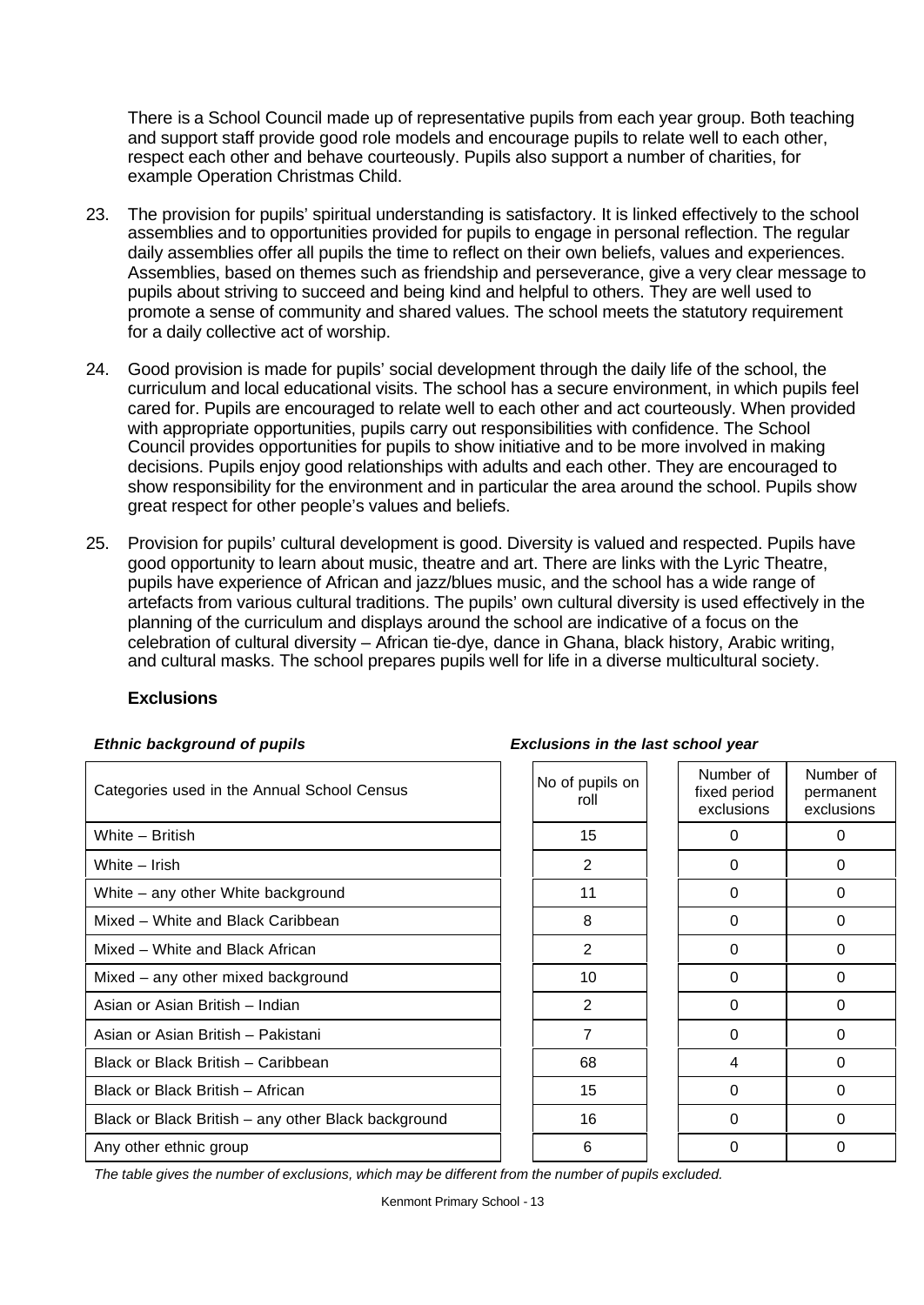# **QUALITY OF EDUCATION PROVIDED BY THE SCHOOL**.

The school provides a **good** quality of education through: **good** teaching in key years that promotes effective learning; supporting pupils with special needs well; providing an inclusive curriculum with equal opportunity for all pupils to learn; enabling pupils to develop personally and socially; ensuring pupils are well cared for; facilitating **good** links with parents and the community. There is a **need to achieve better** provision in the Foundation Stage curriculum and to use ICT across curriculum subjects.

# **Teaching and learning**

Teaching and learning are **good** in Year 4 and **very good** in Year 6. In all other years, teaching and learning are **satisfactory. Very good** teaching and learning in Year 6 enable pupils to achieve well by the time they leave the school. In the core subjects of English, mathematics and science, teaching is good and good teaching was also seen in ICT and music. In all other subjects, teaching is satisfactory overall.

#### **Main strengths and weaknesses**

- There is an insistence on high standards of behaviour throughout the school.
- All pupils have equal opportunity to learn and all teachers promote inclusion well; they value pupils' views.
- Teaching assistants are used well and promote good learning and positive attitudes in pupils.
- In Years 4 and 6, there are high expectations; pupils are effectively challenged and know what they have to do to improve.

- 26. Where teaching is best, in Years 4 and 6 and when the headteacher teaches, there is pace, challenge and high expectation. This teaching also displays the best range of teaching strategies:
	- effective questioning;
	- good use of time;
	- clear objectives shared with pupils;
	- an emphasis on managing learning rather than behaviour;
	- relevant activities that interest pupils and are often practical;
	- work matched to pupils' needs;
- 27. These teachers are also the most experienced practitioners and, in the case of the Years 4 and 6 teachers, have been established in the school for some years. They are able to interest and engage pupils and the result is productive learning. They are an effective model for the newly qualified teacher (NQT) in Year 5 and the headteacher has made a deliberate policy of sharing their skills, and his own, with other teachers to promote good practice. This teaching is the most significant contribution to the achievement of high standards by the end of Year 6.
- 28. The focus for sharing good practice also draws on the particular subject expertise of all teachers: literacy, numeracy, science and ICT, for example. Overall, where lessons are well taught, there is evidence that teachers have command of the subject. For example, a mathematics lesson taught to Year 5 as a demonstration lesson for the NQT showed effective interaction with pupils which engaged them, promoted good behaviour and challenged thinking. The pupils with special educational needs were well supported by a teaching assistant who had a clear brief from the teacher. As a result, they were able to find factors of 30 and to investigate a general mathematical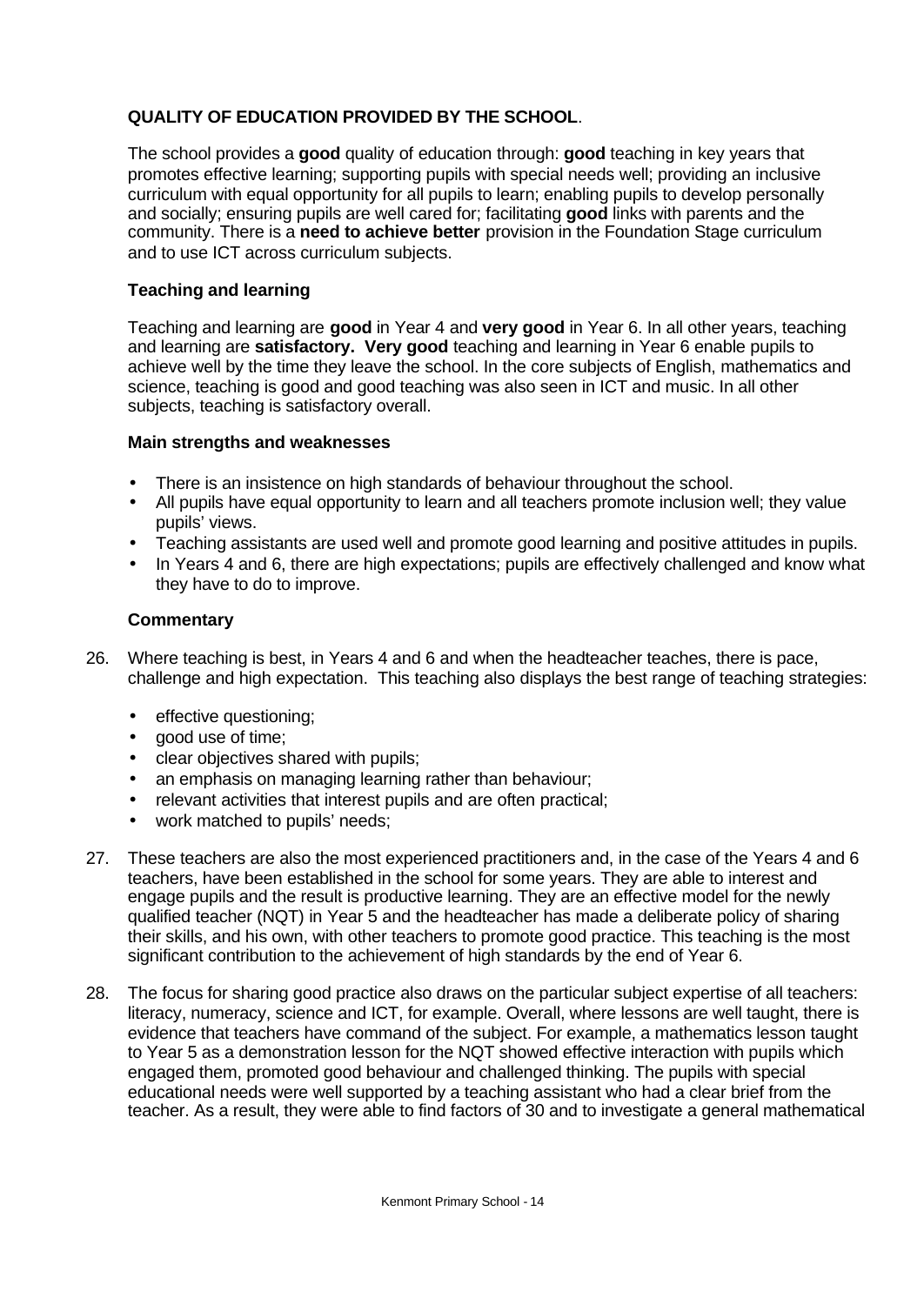rule, making very good progress in their understanding. Similarly, an ICT lesson taken by the headteacher had clear explanations and demonstrations, making use of an interactive whiteboard, and pupils talked about their work with enthusiasm. Activities were sensitively matched to pupils' needs and time was used productively.

- 29. All teachers plan in a satisfactory way with clear intentions stated for pupils' learning. They all evaluate the progress of pupils against these objectives. The best teaching shares these objectives with pupils and makes reference to them as the lesson proceeds. The teaching of literacy and numeracy skills is good. Good use is made of the objectives and methods set out in the National Literacy and Numeracy Strategy programmes. Objectives for lessons are relevant and build on what pupils need to learn next. There is good emphasis on speaking and listening in all classes and this goes some way to explain pupils' good gains in the acquisition of reading skills. In most lessons, the teacher is able to work with a small group and can organize appropriate activities for others to complete independently. This is at its most effective in lessons taken by the headteacher. In Year 6, there is good teaching of mathematical problem solving and the plenary session of lessons is effectively used to assess what pupils have learnt.
- 30. All teachers are good at encouraging pupils who are reluctant to learn and relationships are positive. They value the contributions pupils make in class discussion for example and are good at drawing out the reticent pupil. The best teachers show drive and enthusiasm. For example, a music lesson in Year 4 went with a real swing as both pupils and teacher sang together with a driving beat.

#### **Example of outstanding practice**

A history lesson in Year 6 covered why people have moved to Britain since 1950; it built on a visit from a grandmother of one of the pupils who moved from Jamaica in 1950. The teacher effectively used methods and resources to enable all pupils to learn well. She demonstrated a clear appreciation of pupils' cultural heritage. Pupils worked co-operatively in pairs to prepare role play about two immigrants meeting on a ship and sharing their expectations, fears and first impressions of England. Very good questioning by the teacher generated the main factual points and pupils demonstrated a high level of knowledge and an ability to distinguish between fact and opinion. Pupils settled to their writing task with enthusiasm and were very productive. Pupils also applied skills in literacy to the study of history; they developed their understanding well.

- 31. All teachers and teaching assistants insist on high standards of behaviour and implement the school behaviour management strategy consistently. Teachers are fair and work hard to establish good work habits. However, in some classes, particularly in Year 1 and Year 2, an over-emphasis on behaviour management sometimes interrupts the flow of the lesson.
- 32. Teaching assistants make a very important and effective contribution to learning. They know what is expected, are well briefed as to the purpose of lessons and intervene to support at the right time and in a sensitive way. They are involved in planning and assessment and have access to professional development. The teaching assistants in the Nursery are a significant factor in promoting good learning in personal and social education and in language and literacy when they engage pupils in productive conversation.
- 33. All adults treat pupils with respect and value their opinions and views. Great sensitivity and understanding is shown to pupils' beliefs and culture. Pupils with special educational needs receive good support and they make good gains in their learning. Clear targets are set for learning within good Individual Educational Plans and adults achieve a proper balance between support and encouraging independence. Support for pupils who need intervention programmes to boost achievement in Years 4 and 5 is effective and well organized. A teacher who works part-time to improve the reading of pupils in Year 1, following a "reading recovery" programme, has very good knowledge and understanding and helps pupils to make significant gains in their learning.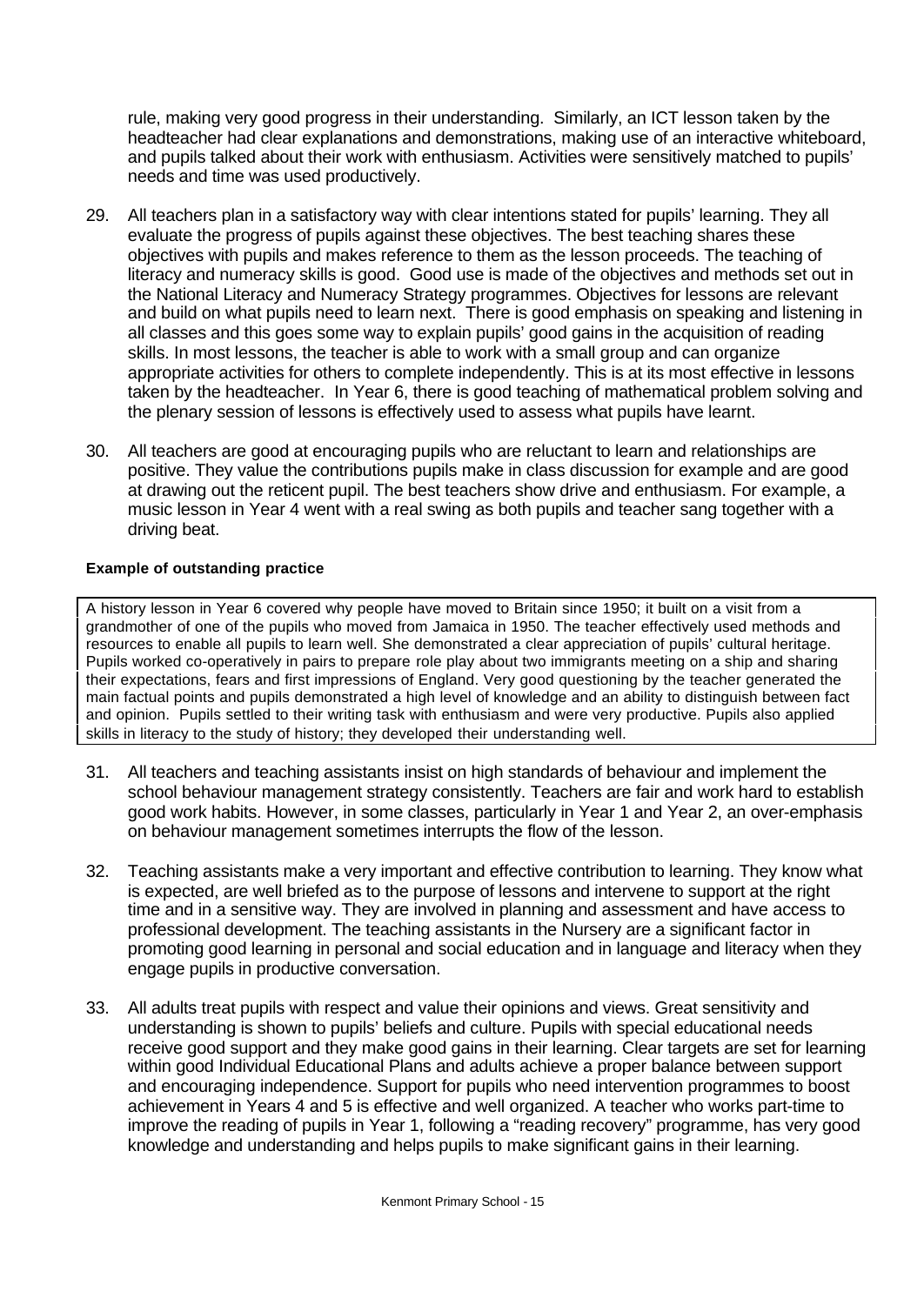- 34. The needs of pupils from minority ethnic groups and those with English as an additional language are well met. Teachers work hard to assess pupils' needs and overcome any barriers. Teachers expect all pupils to achieve and use appropriate cultural visual aids where appropriate, working effectively to develop speaking and listening skills. Teachers have positive attitudes and expectations in relation to the inclusion of all pupils and, as a result, all groups are enabled to learn; there are no differences in the rate or quality of learning between different ethnic or other groups such as boys and girls.
- 35. All teachers provide appropriate opportunity for pupils to work collaboratively and to develop independence. This is good in the Foundation Stage in relation to personal and social skills and children are encouraged to make choices. In both Year 1 and Year 2, learning is organized so pupils can work collaboratively in small groups, often supported by an adult, and they are expected to share responsibility. As a result, pupils learn important social skills. In some lessons in Year 1 and Year 2, pupils sit on the carpet for too long during whole-class introductions and become restless. In Years 4, 5 and 6, pupils are at their most productive and show the greatest levels of concentration. This is because the teaching is at its most challenging and expectations are at their highest. In these classes, pupils show the most engagement in learning because teaching is interesting and lively. In these classes the desire to learn is greatest. The amount of work covered in Year 6 is very good and here pupils are at their most confident in explaining what they have learnt. However, in all other classes pupils are able to explain what they have to do and are confident when talking about their work.
- 36. Assessment is satisfactory overall. It is good in Years 3 to 6 in the way it is used to modify pupils' work and to provide "catch up" programmes for pupils who fall behind. The marking of work is regular and informs pupils what they have achieved; it is very good in Year 6 where comments are very perceptive and set targets to achieve. In the Foundation Stage, teaching assistants complete good records of the progress of individual children. There are good systems for tracking pupils' achievements in the core subjects of English and mathematics. Assessment is used to judge how well various groups of pupils are achieving and all teachers appropriately take account of gender, ethnicity, special needs and particular gifts and talents in their teaching.
- 37. The headteacher has a direct involvement in teaching and learning and puts this as a high priority for the school and its improvement. All co-ordinators are expected to support teaching and learning and, according to a programme, are expected to know about the quality of teaching in their area of responsibility and to monitor and evaluate it. The governing body also puts teaching high in its priorities, particularly in respect of recruitment, performance management and retention.
- 38. At the time of the last inspection, the quality of teaching was judged to be less than satisfactory in 15 per cent of lessons. This has now improved so that 95 per cent of lessons are satisfactory or better. At the last inspection, much of the teaching was unsatisfactory in Years 3 and 4. Teaching in Year 4 is now good and in Year 3 is never less than satisfactory. The management of pupils' behaviour by the teachers was a weakness in some classes at the last inspection. There is now consistent practice in behaviour management.
- 39. All teachers have had training in the use of ICT. In Year 5, and when the headteacher is teaching, there is evidence of a good level of knowledge and skill. The School Improvement Plan sets out strategies for using this expertise to support other teachers.

| Excellent | Very good | Good     | Satisfactory | Unsatisfactory | Poor     | Very Poor |
|-----------|-----------|----------|--------------|----------------|----------|-----------|
| ) (0%)    | 5(14%)    | 12 (33%) | '7 (47 %)    | (5%)           | $0(0\%)$ | $0(0\%)$  |

#### *Summary of teaching observed during the inspection in 36 lessons*

*The table gives the number of lessons observed in each of the seven categories used to make judgements about lessons; figures in brackets show percentages where 30 or more lessons are seen.*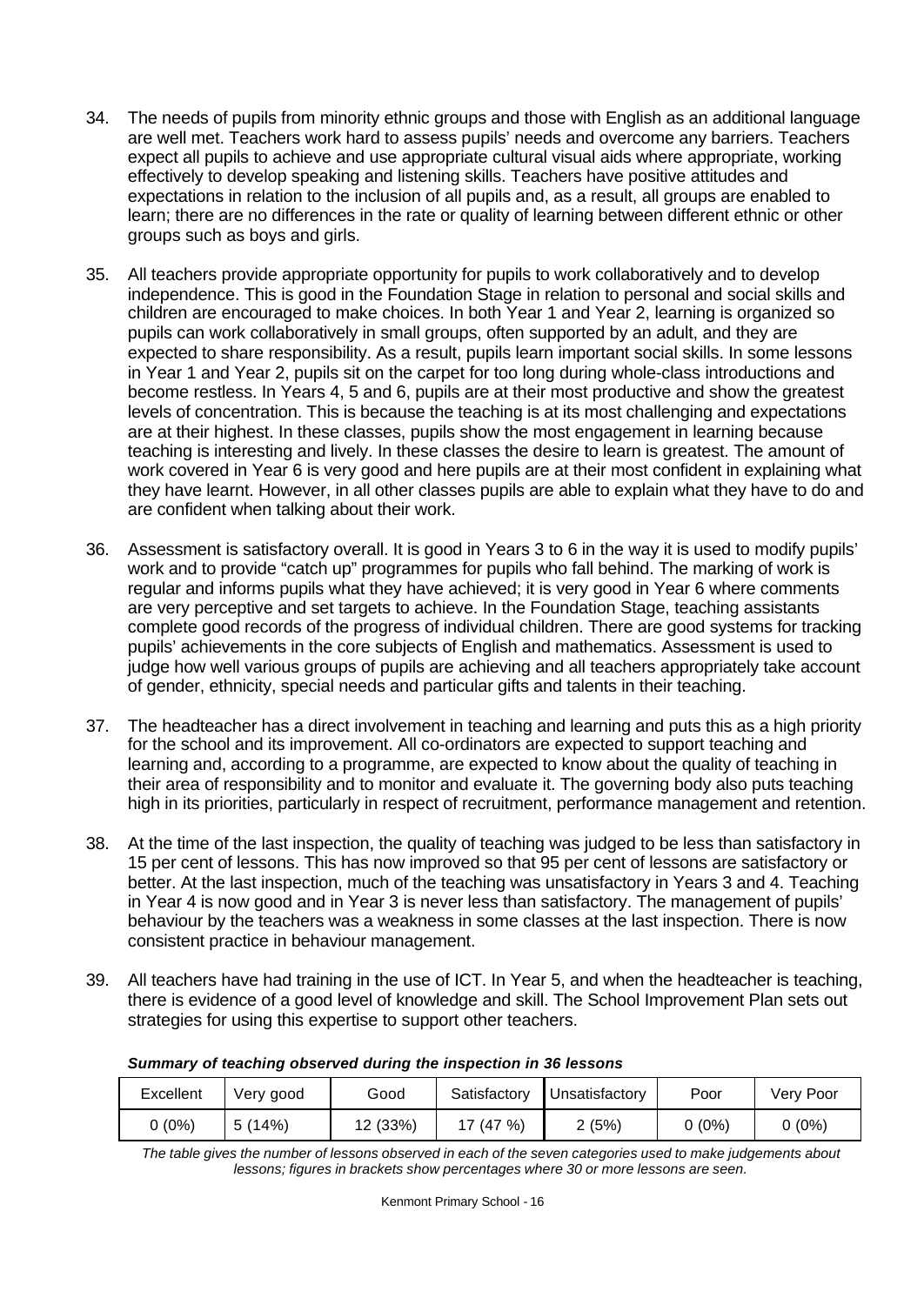# **The curriculum**

The school provides a **satisfactory** curriculum overall and is good in enabling pupils to develop socially and personally, but there are **some weaknesses** at the Foundation Stage.

#### **Main strengths and weaknesses**

- The provision for pupils with special educational needs is good.
- Personal, social and health education is well taught.
- The curriculum is inclusive and responds well to pupils' diverse needs.
- The use of ICT across the curriculum is unsatisfactory.
- The Foundation Stage curriculum is not well balanced.

- 40. All National Curriculum subjects and religious education are taught to pupils from Year 1 to Year 6 and all statutory requirements are met. However, there are weaknesses in the information and communication technology taught to pupils. This was a weakness in the previous inspection report and there is still too little teaching of information and communication technology across the subjects of the curriculum. However, the school has invested heavily in a new information and communication technology suite and is in a good position to improve both the teaching of information and communication technology and its use to support other subjects. The curriculum in the Foundation Stage, whilst covering all areas of learning, does not provide a sufficiently balanced experience across the six areas of learning. Activities to promote physical development lack a clear purpose and the organisation does not always provide a suitable or relevant learning experience.
- 41. The curriculum provision for pupils with special educational needs is good. There is early identification of pupils with special educational needs and they are well supported in their access to the curriculum. This is an improvement since the last inspection, which found that special needs provision was good for the under fives and satisfactory in Key Stages 1 and 2.
- 42. Special educational needs issues are well managed. The special educational needs co-ordinator (SENCO) is thorough and well informed of developments in her area of responsibility, and she keeps detailed, useful and up-to-date records. Resources have been audited and developed within budget constraints, and available support staff are effectively deployed. The SENCO provides in-class support. She co-ordinates provision by external agencies and the school's own support very well. She communicates with class teachers and support staff well and is able to transfer knowledge and skills to them. She has a good awareness of funding arrangements, and by working closely with the headteacher, is able to ensure that individual pupils receive the provision they are entitled to. Pupils are supported in lessons and are withdrawn from lessons for additional learning support particularly in English and mathematics. This provision is good, particularly the mathematics 'catch up' groups taught by the teaching assistant. Care is taken by class teachers to ensure that pupils do not miss any important class work.
- 43. Personal, social and health education is well taught throughout the school, for example in science lessons, class discussion time and assemblies. It is well planned and timetabled regularly for all classes and thoroughly covers all aspects including citizenship. There are appropriate policies agreed by the governing body for drugs and sex education and these aspects of health education are sensitively taught to children with the full support of parents and carers. The school complies with the Race Relations and Disability Acts and has systems in place to monitor their implementation.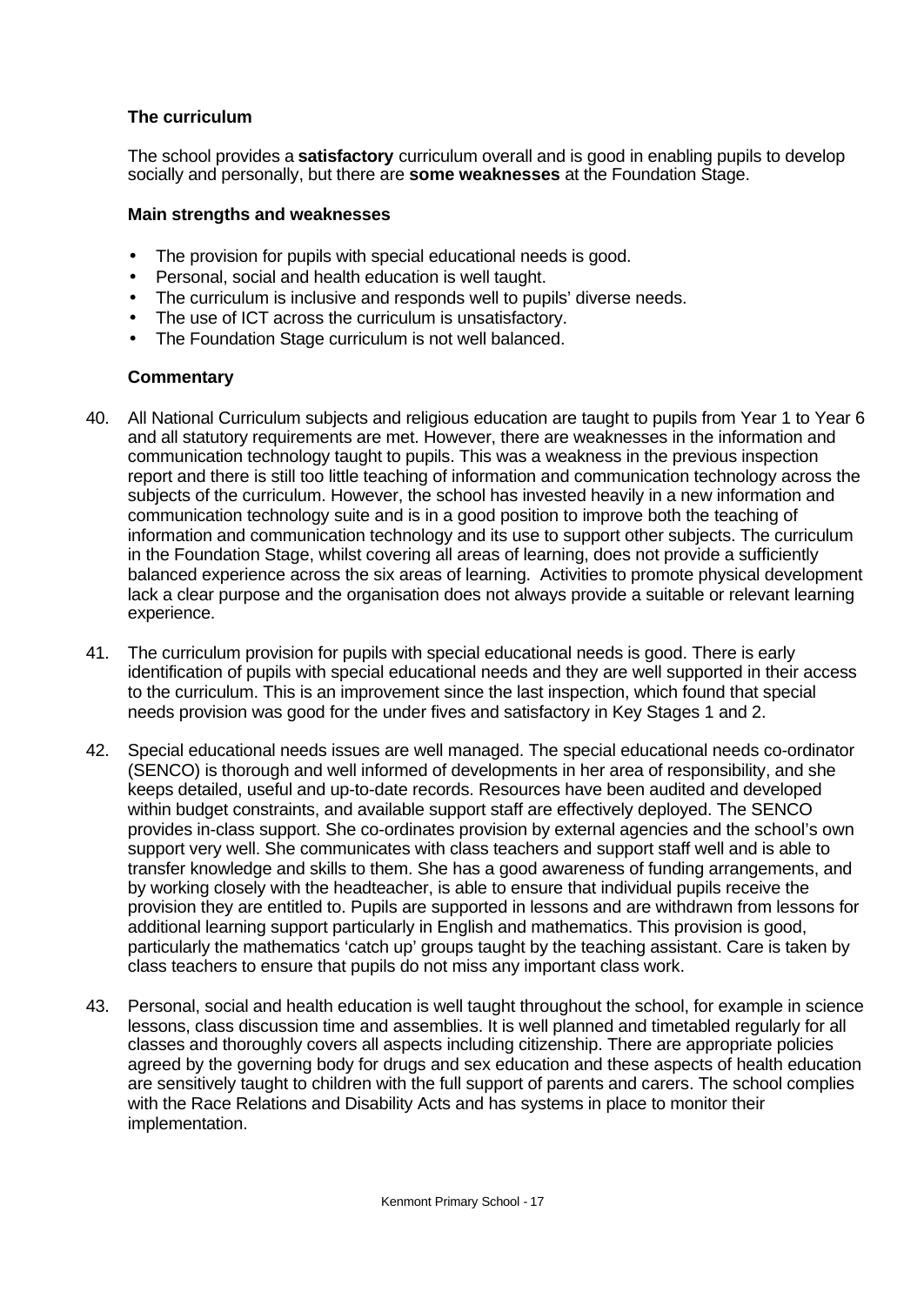- 44. The school does a good job in ensuring equality of access and opportunity for all pupils. Social inclusion is also achieved through promoting equal opportunities and by monitoring the attainment of all pupils. The curriculum is responsive to pupils' ethnic diversity and planned so that there are opportunities to make learning relevant; for example, the school's involvement in the Mary Seacole Garden. The curriculum meets the needs of all pupils well and those with particular talents and gifts, for example in music and performing arts, have opportunity to achieve.
- 45. The provision of out-of-school clubs is good. There is a range of outside visits and visitors to the school. This is an improvement from the last inspection, which found that pupils' educational experiences were not enriched through extra-curricular clubs. The clubs that are held enrich the curriculum and help bring it alive by making it more relevant and interesting. These clubs include sewing, ICT and art for the younger pupils as well as piano, ICT, chess, art, drama and dance for the older pupils. In the past year, clubs have been well attended, and are appreciated by the pupils and their parents. There is normally a residential trip each year for the pupils in Year 6. This gives them the opportunity to take part in outdoor and adventurous activities as well as helping them to develop socially and learn to live harmoniously in an environment away from home. Other interesting visits are made to enhance the work in class. For example, the younger children visited Bethnal Green Toy Museum. There are also a number of popular sports clubs, such as the football club. There are also opportunities to play competitive sport against other local schools. The extra-curricular sporting provision consolidates and extends pupils' learning from physical education and makes a significant contribution to their personal and social development.
- 46. Pupils in Year 6 are well prepared for the transition to secondary school: for example, there is opportunity to experience specialist teaching in science.
- 47. There has been a large turn-over of staff in the last few years but currently the school has a suitable number of appropriately qualified staff to meet the demands of the curriculum. The two teachers in Year 4 and Year 6, who have a depth of professional experience and have been established at the school for a considerable time, give stability to the school and are able to guide and mentor their less experienced colleagues.
- 48. Teaching assistants, support staff and the learning mentor provide very good additional support. The recent appointments of additional teaching assistants are proving effective in providing additional learning support both in classes and through withdrawing groups of pupils. Although recruitment and retention of suitably qualified and experienced teachers still provides a challenge to the school, there is an improvement since the last inspection, which found that too many staff were on temporary contracts and that the lack of experienced staff was having a detrimental effect on the school's ability to deliver the curriculum.
- 49. Since the last inspection, there have been significant improvements made to the internal accommodation. The school makes effective use of its halls for work in physical education, assemblies, drama and mealtimes. The poor sound insulation in some classrooms identified in the last inspection report is still an issue and the school should seek advice as to how to improve the acoustics in the rooms. There are a satisfactory number of classrooms together with some additional rooms. They are of adequate size and meet the school's curricular needs. Overall, the accommodation is good and allows the curriculum to be taught effectively. There is a recently refurbished art and design room, which, although not yet fully utilized, will improve curricular provision. There is a fully resourced music room and a recently re-furbished ICT suite. There is a dedicated play area for children in the Foundation Stage. Some lessons are rather long, which makes it difficult for teachers to hold the pupils' attention.
- 50. The provision for resources is sound overall, as found in the last inspection. Provision for all subjects is satisfactory, although greater use of ICT to support learning in subjects is needed. The library is good, with a range of books for pupils to use. Resources for music are good.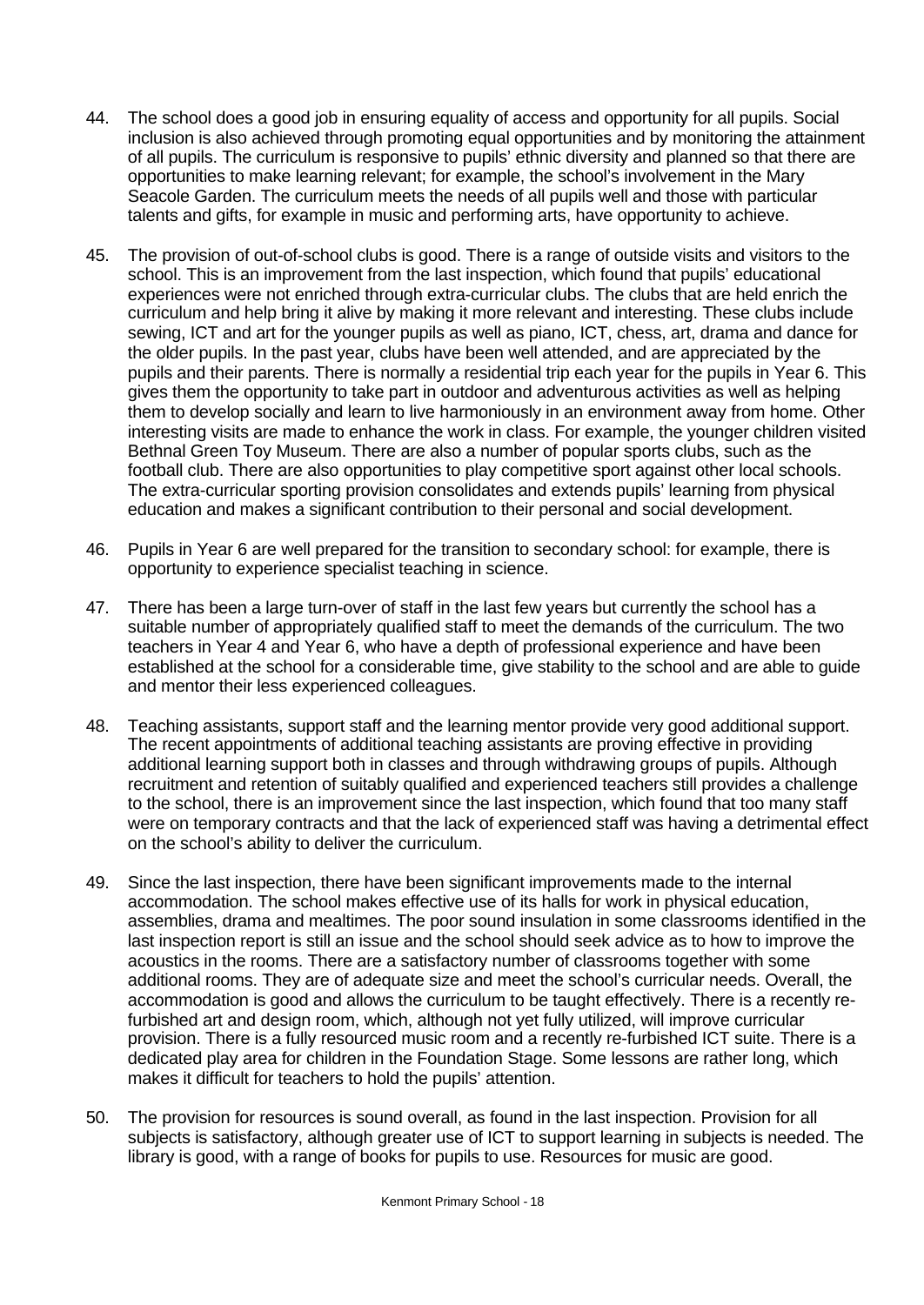51. Pupils comment on the range of interesting things they have to learn and enjoy their participation in sport and the performing arts.

# **Care, guidance and support**

The school cares for its pupils well and ensures their health and safety. It provides **high levels** of support, advice and guidance, which are firmly based on the monitoring of their progress. The school uses the School Council to seek pupils' views and acts on them.

### **Main strengths and weaknesses**

- Proper child protection measures are in place and the school has close and effective relations with outside agencies.
- The school is very clean and proper health and safety procedures, including risk assessments, are in place.
- Staff are caring and fair and help those with behavioural problems, which results in happy and trusting pupils. The school is very inclusive and supports pupils from diverse backgrounds very effectively.
- The School Council works well.

# **Commentary**

- 52. Sensible child protection practices are in place and are kept in line with those laid down by the local education authority (LEA). The school trains new staff soon after their arrival. No significant health and safety risks were noted. The governors are properly involved in heath and safety. Playtime is well supervised and there are appropriate medical arrangements. All risks have been properly assessed and staff properly trained. Pupils and staff work in a very clean, litter-free environment, which is healthy and safe. Most equipment is regularly tested, though electrical equipment has not been tested for three years. Fire drills are carried out each term. Access to the Internet is strictly controlled.
- 53. Pupils are highly valued. The school pays great attention to supporting and caring for its pupils. Measures include a strong personal, social and health education programme and extra support for the more vulnerable from the learning mentor and the teaching assistants. Staff all know pupils well and there is always at least one member, often more, with whom pupils can and do develop a trusting relationship. Pupils consider that staff treat them fairly and help those few pupils who have difficulty in conforming. As a result, this is a happy school.
- 54. The school actively helps pupils develop healthy eating habits and is sensitive in respecting the religious or cultural needs of ethnic minority families. Induction arrangements for Nursery and Reception pupils are satisfactory. They include a helpful brochure, but not home visits, which are planned for 2004.
- 55. Last year, the school introduced a School Council and has implemented pupils' ideas in several areas. Members agree the council is worthwhile and they appreciate that the school listens to them. Pupils are encouraged to help develop class rules and to contribute their own ideas during class discussion time. They are also involved in setting their own personal targets in language they can understand.

#### **Partnership with parents, other schools and the community**

Recently, links with parents have improved considerably and are now **good.** Those with the local community are strong and with other schools **satisfactory.**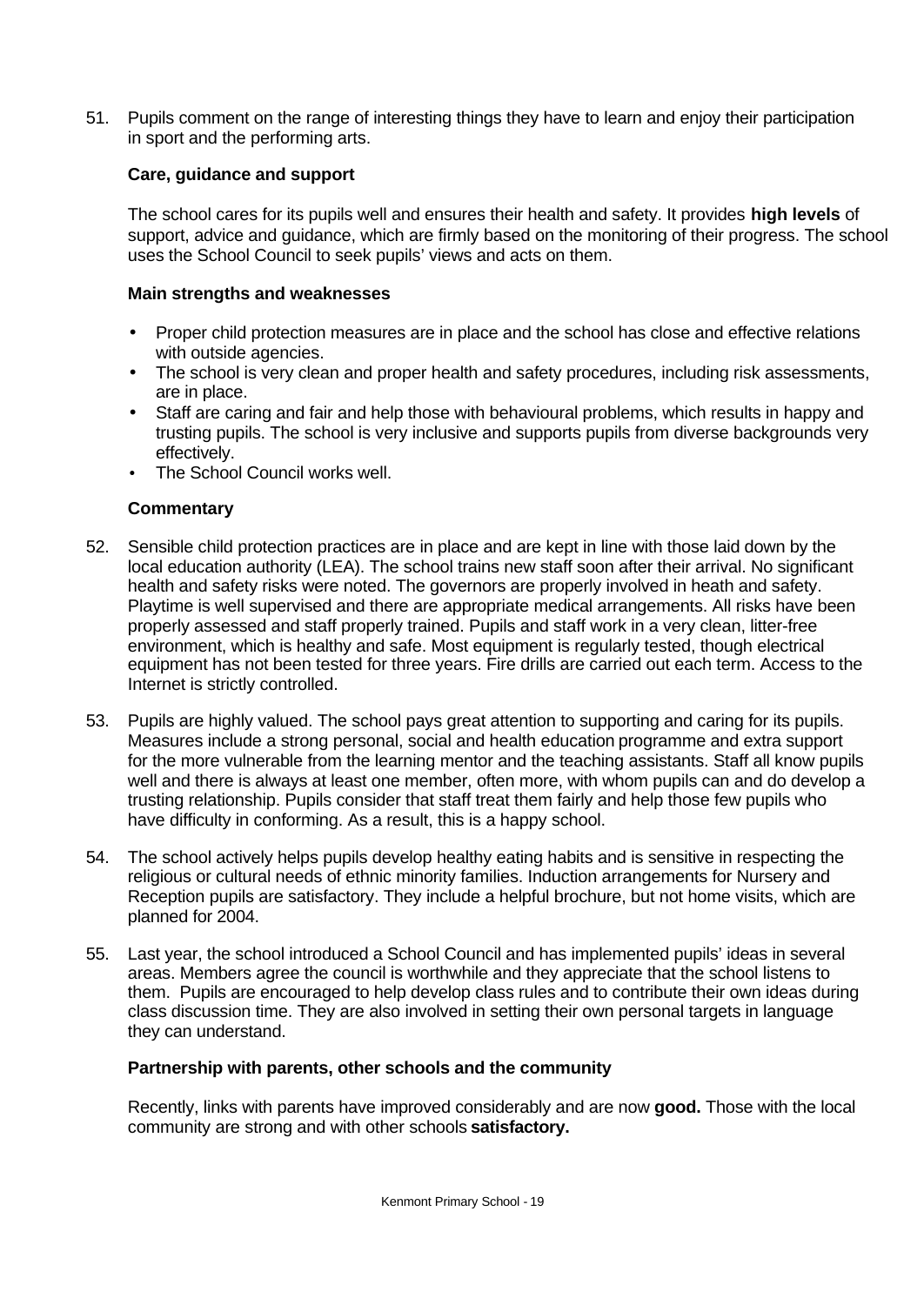#### **Main strengths and weaknesses**

- The information produced for parents is generally comprehensive and well produced and the website very good.
- The contribution of links with parents to promote pupils' learning is at present satisfactory, but improving.
- The Links with the local community are extensive, varied and valuable to pupils.
- There are good links with two neighbouring primary schools.

- 56. The last Governors' Annual Report to Parents is of high quality and meets statutory requirements; however, the prospectus does not meet those requirements. The school's website covers a huge range of relevant information. Newsletters are frequent and informative. The annual reports on pupils meet statutory requirements, and are of good quality, setting out what pupils know, can do and understand. The induction brochure for new parents is helpful and parents are given access to the outline curriculum that their children are studying. The school has no plans at present to use questionnaires to seek parents' views.
- 57. The school is having some success in encouraging parents to involve themselves in promoting their children's learning at home. Half-termly discussions with parents on homework help to keep them informed, but some are not clear about the school's policy on homework, which has led to its being currently updated. The parents of younger children are invited to spend the first fifteen minutes of the school day supporting their children's reading, which is a good start to efforts to develop parents' involvement with their children's education. The school also provides a good range of opportunities for parents to attend the school's own social events. An energetic Friends of Kenmont Association also runs multiple further social and fund-raising events, which provide substantial sums for pupils' benefit. While parents support outings and sports fixtures well, very few actually help within the school on a voluntary basis.
- 58. The school generally deals effectively with concerns and complaints and any involving health or safety issues are addressed on the day they are raised. Teachers are available daily for informal discussions about pupils. The headteacher is now seen as open and approachable and is building up parents' confidence in the school. Parents at the meeting with the registered inspector were supportive of the school and pleased with the developing good relationship. A few parents expressed concern about bad behaviour and bullying, but neither was evident during the inspection.
- 59. Links with the local community are strong and effective. Pupils really gain from the school's cultural, artistic and sporting connections, but could benefit further from closer links with local commercial organisations. Pupils' sense of service to others is notably enhanced by sponsoring charities, but pupils are not deeply involved with the community, for example with old people, though Year 6 does interview local people about their past experiences.
- 60. Transfer arrangements for pupils moving on to main secondary schools are as effective as could be expected with such a large number of secondary schools. The school works closely with professionals in the LEA and with two neighbouring primary schools, in order to disseminate good practice.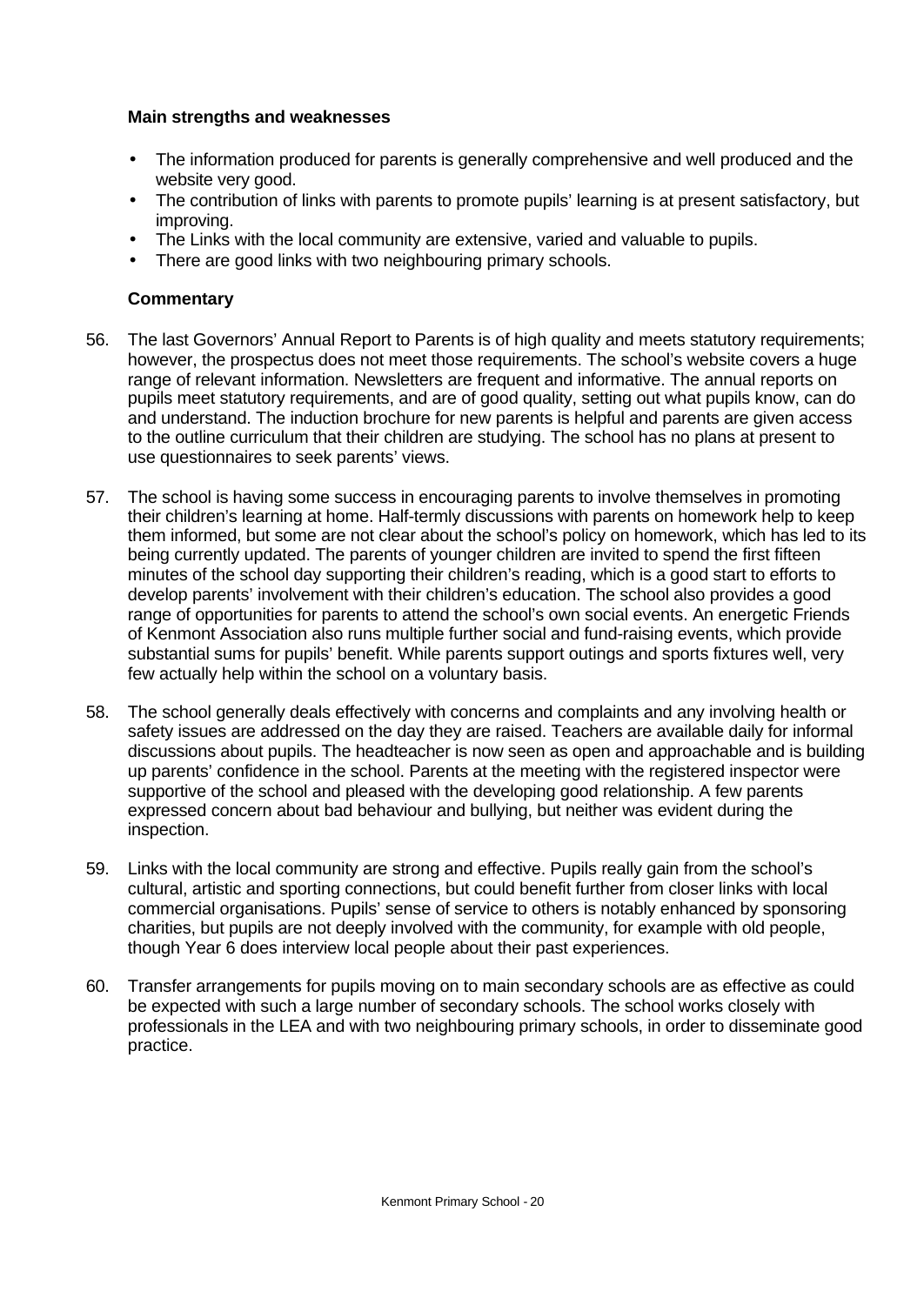# **LEADERSHIP AND MANAGEMENT**

The leadership and management of the school are **good** and are based on a commitment and determination to seek high standards and continual improvement. Leaders value the school as a community where all individuals, regardless of background, have opportunity to learn and achieve. Management is efficient, very competent and well organized. Governance is **good** and the governing body has a clear strategic understanding of the school's strengths and weaknesses.

# **Main strengths and weaknesses**

- There is a very good headteacher, who has a sharp focus on teaching and learning and a clear vision for the direction of the school.
- There is an effective governing body that strategically influences school improvement.
- There is efficient and effective financial management that helps the school achieve educational objectives.
- There are very good performance management and professional development systems.
- There is good monitoring and evaluation of performance and very good improvement planning.
- There is a capacity to reflect and act on evidence that indicates weaknesses and a need to improve.
- The leadership of the Foundation Stage curriculum needs to improve.

# **Financial information**

#### *Financial information for the year April 2002 to March 2003*

| Income and expenditure $(E)$ |         |                            | Balances (£)            |        |  |
|------------------------------|---------|----------------------------|-------------------------|--------|--|
| Total income                 | 765.395 | Balance from previous year |                         | 39,297 |  |
| Total expenditure            | 733,557 |                            | Balance carried forward | 71,235 |  |
| Expenditure per pupil        | 3,412   |                            |                         |        |  |

- 61. Governors are well informed and effectively led by an experienced chair. They rightly see the school as inclusive and existing to promote equal opportunity for all pupils to learn. They have a good understanding of the community the school serves and listen to the views and concerns of parents.
- 62. Governors are fully involved in drafting the school improvement plan and have a very good grasp of strategic issues. With the new headteacher, they have undertaken a thorough analysis of strengths and weaknesses; they have systems to monitor the work of the school and the standards achieved. They hold the headteacher and other staff to account for their work. The governors rank training and support for staff as a key priority and demonstrate a very good understanding and management of teacher recruitment and retention issues. Retention points are allocated strategically and thoughtfully and professional development opportunities for teachers are seen as a strategy for recruitment. A good example of their strategic and leadership quality was shown in the appointment of the headteacher: they had a clear view of the school's needs and were prepared to be patient and persistent in recruitment in order to get the best person possible.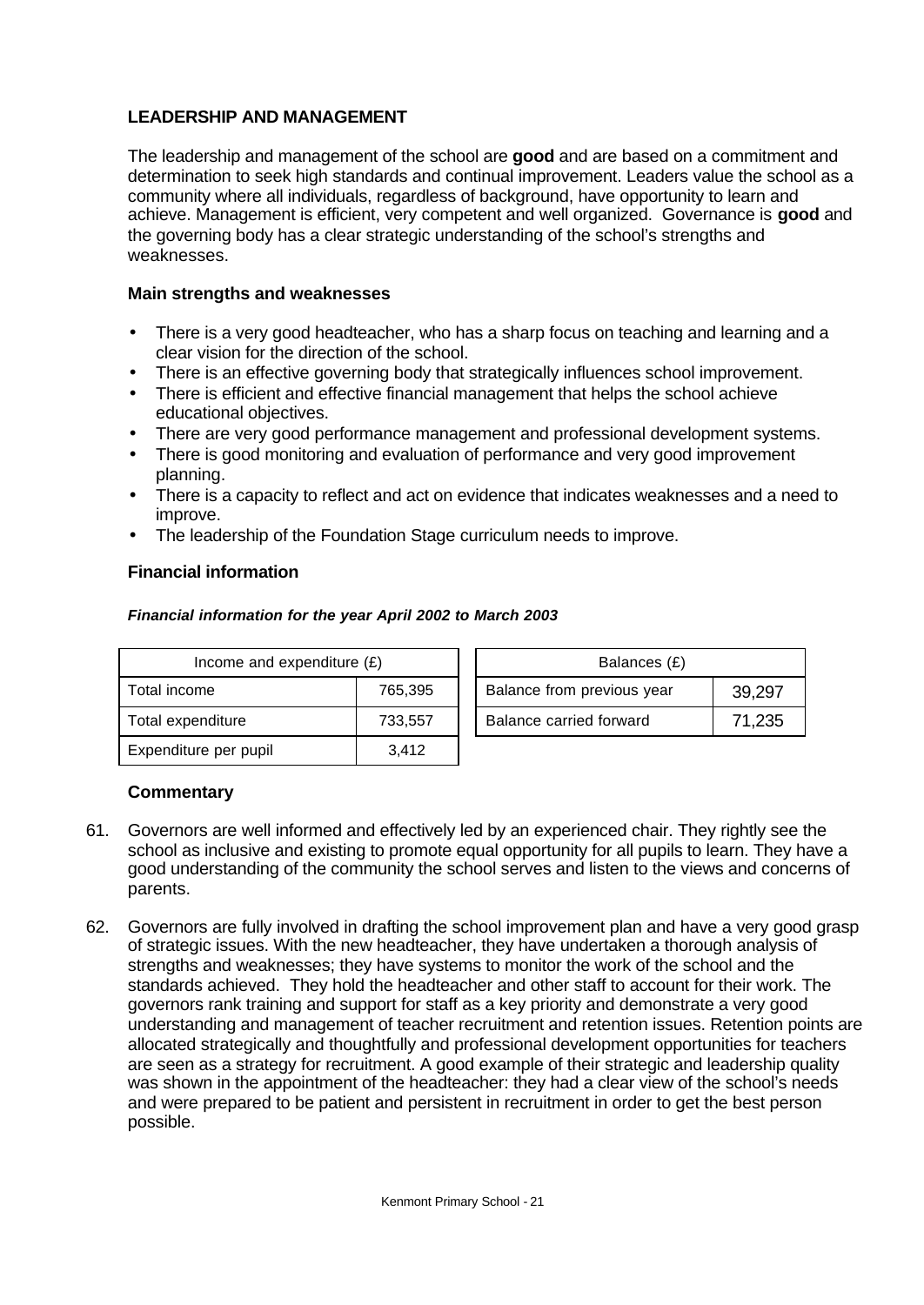- 63. Governors recognize the importance of establishing a positive climate for learning; they fully support the School Council and listen to and take account of the views expressed by pupils. For example, pupils were involved in the interview of the new headteacher. Governors are proud of the school's results in the Year 6 tests and accurately attribute this to the high expectations of the Year 6 teacher and the opportunity for pupils to be creative and take responsibility. Committees are well structured and there is a cycle of reports from subject co-ordinators to the governing body. Governors visit classes and assume responsibility for key aspects of the school's work, such as special educational needs. They have a very good financial grasp and an excellent understanding of potential for external funding beyond the school's budget.
- 64. With the exception of some of the information in the School Prospectus (in relation to withdrawal from religious education and reporting of attendance) all statutory responsibilities are met. The governors' main task of providing strategic direction is achieved well. They have responded well to the previous inspection by allocating incentive points appropriately and promoting strategies for good pupil attendance, punctuality and for school based training. They have been a force for continuity during a period of change to the teaching staff and the school leadership.
- 65. The leadership of the headteacher is very good. He is ambitious for the school and has a clear focus on raising achievement and promoting inclusion. There is good strategic planning based on systematic and thorough analysis of a range of information including lesson observations and data on pupils' attainment. The priorities in the School Improvement Plan (SIP) are focused on teaching and learning and set out succinct and useful measures for improvement with actions that are realistic and achievable. The sharing of best practice in teaching and learning is used to promote further improvement: for example, teachers have designated time to observe the teaching of others and to disseminate the findings. The headteacher has high expectations and a thorough knowledge and understanding of the school's strengths and weaknesses. He is actively involved in teaching and shares his own expertise with colleagues. The headteacher has established a presence in the school and a clear vision and sense of purpose. He has a drive for improvement that is based on consulting others and involving them in taking a shared responsibility. A key motive is to develop the leadership capacity of others.
- 66. The SIP indicates the responsibilities that others will lead on. It is drafted in consultation with all staff and governors. There are appropriate job descriptions and all teaching staff have clearly delegated responsibilities, with subject co-ordinators being aware of what it is they have to do and when. Communication from the headteacher is effective. A major aim of the headteacher is to bring about further improvement in teaching and learning. The strategy to achieve this is to make the best teaching, including his own, available for others to learn from. This means that school leaders are acting as models of good practice and having a positive impact on achievement. This also contributes to building the capacity of the leadership team; all leaders in the school are keen to learn and improve. The headteacher has correctly identified the need to improve the leadership of the Foundation Stage to give a better sense of purpose to the curriculum and to some of the areas of learning. Strategies have been put in place to address this.
- 67. All those in leadership positions are committed to making the school an inclusive place. They listen to the concerns of pupils and have genuine respect for their views; they value the diversity of the school community and have positive expectations of all learners. Relationships are good; teachers and support staff are well motivated and function as a team.
- 68. The school is well managed. Self-review is used effectively to determine priorities and evaluations are focused on teaching and learning and relevant to the school's needs. Pupils' attainment, curriculum planning and the quality of teaching and learning are all monitored according to a regular and agreed cycle. Reports are made to the governing body so it can hold the school to account. Monitoring informs the SIP. The school has significant teaching staff mobility but recruitment and retention are managed well. Incentive points, professional development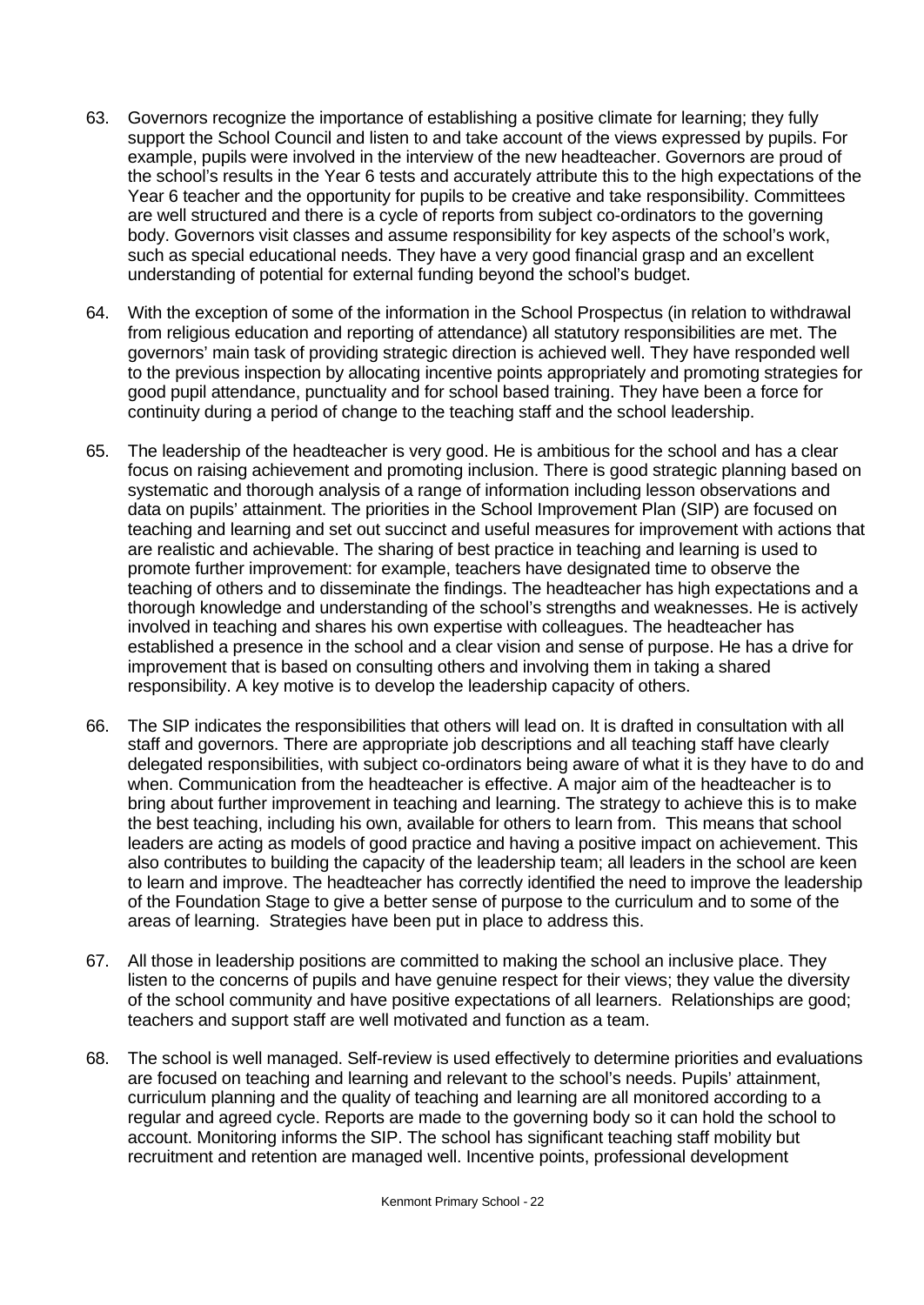opportunity, good induction and the chance to learn from effective practitioners are all used to attract, motivate and retain teachers. The performance management of staff is very good, being systematic, relevant and perceptively focused on raising achievement through improving teaching and learning. The deployment of staff is effective. The headteacher, in consultation with governors, has deployed the most experienced teachers in key positions (Year 6, Year 4 and Year 2) with the intention of enabling them to promote improvements in teaching. This is working well. Similarly, teaching assistants are deployed extremely well to provide support where it is most needed; they have a very positive influence in enabling good learning and in promoting good behaviour.

- 69. Financial and resource management are highly efficient. The School Administration Officer and the headteacher regularly monitor budgets and the governors' finance committee is fully and effectively supportive and well informed. Documentation is comprehensive and of high quality. No significant points for improvement were noted in the last external audit. Each co-ordinator has a budget allocation and this is monitored appropriately.
- 70. The management of the school promotes inclusion, raises standards and achieves good quality teaching and learning. It does this by being efficient and enabling things to run smoothly, but also by being reflective and prepared to change if need be and to welcome an outside evaluation of its achievements. For example, the school has identified the need to improve standards in ICT and has invested in resources and staff training and there is a realistic yet ambitious action plan. Also, the school has tracked individual pupils' achievement in writing to raise standards further in this area and this is now a focus in the SIP. The school's own evaluation of strengths and weaknesses matches closely the findings of this inspection. The school applies the principals of best value well – managers challenge themselves through self-review, they assess how well they are doing in relation to good practice elsewhere, consult parents and listen to criticism and act on it where necessary.
- 71. The school has faced significant barriers in respect of staff recruitment and retention, but has strategically deployed and managed resources to address this whilst keeping a perceptive eye on maintaining improvement and showing a rise in standards that is significant. This indicates good leadership and management.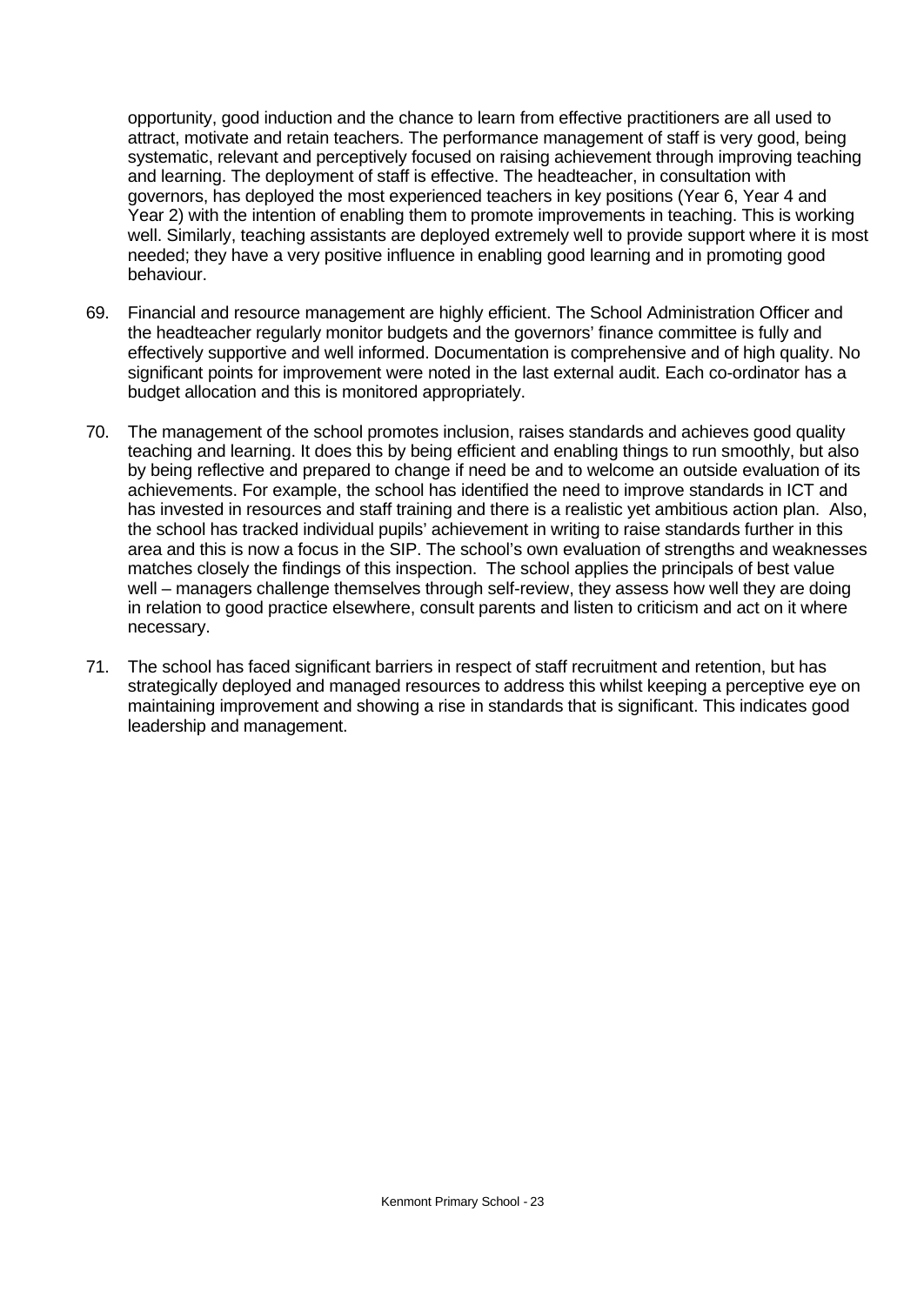# **PART C: THE QUALITY OF EDUCATION IN AREAS OF LEARNING AND SUBJECTS**

# **AREAS OF LEARNING IN THE FOUNDATION STAGE**

- 72. The overall provision for children in the Foundation stage is **satisfactory** which reflects the findings at the previous inspection.
- 73. Attainment of most children on entry to the Nursery is well below average. Most pupils make good progress in language and literacy, mathematical development and social development and meet the Early Learning Goals in these areas by the end of Reception. Progress in knowledge and understanding of the world, creative development and physical development, although satisfactory, is not as good and children attain below expectations in physical development. Children are given insufficient opportunity to make choices, and opportunities for investigative play are too limited.
- 74. Teaching is satisfactory. Planning is comprehensive, related to the goals expected for children of this age and states clear learning objectives in each area. There is good teaching to support personal and social development and mathematical development. There is often good intervention by adults to support language development. Support staff are effectively deployed and enrich the learning experiences of children. They interact effectively with children during focus activities and manage children well, giving constructive praise and encouragement. All practitioners set clear boundaries for behaviour and children show self-discipline and consideration for others when working in groups. All staff work effectively as a team, for example in sharing assessment information about what the children are learning. The provision is well organised in respect of establishing routine and in the planning of time across the school day. However, breadth within physical development is limited in the Nursery and the quality of the activity does not always support the planned learning outcome. As a result, children's achievement in this area is unsatisfactory.
- 75. Assessment procedures enable practitioners to track the progress of children in the Nursery to the early 'stepping stones'. This is proving successful and practitioners are beginning to use their observations to inform teaching. The assessment procedures in the Reception class are well developed and clearly focused on learning outcomes.
- 76. Leadership of the Foundation Stage curriculum is satisfactory in respect of transition between the Reception class and the Nursery and in the common approach to teaching established between the two classes. There is an appropriate emphasis on sharing resources and space to enable all children to have access to a range of learning experiences, for example. However, there is a lack of breadth of curricular opportunities across the six areas of learning, with too little enrichment of experience in the creative and physical development areas. Resources are not used effectively enough to promote exploratory play and enable children to develop curiosity and creativity.

# **PERSONAL, SOCIAL AND EMOTIONAL DEVELOPMENT**

Provision in social and emotional development is **good.**

# **Main strengths and weaknesses**

- Practitioners provide good role models; they show interest when talking with children and are sensitive to their needs.
- Praise is used effectively to build up children's self-esteem and confidence.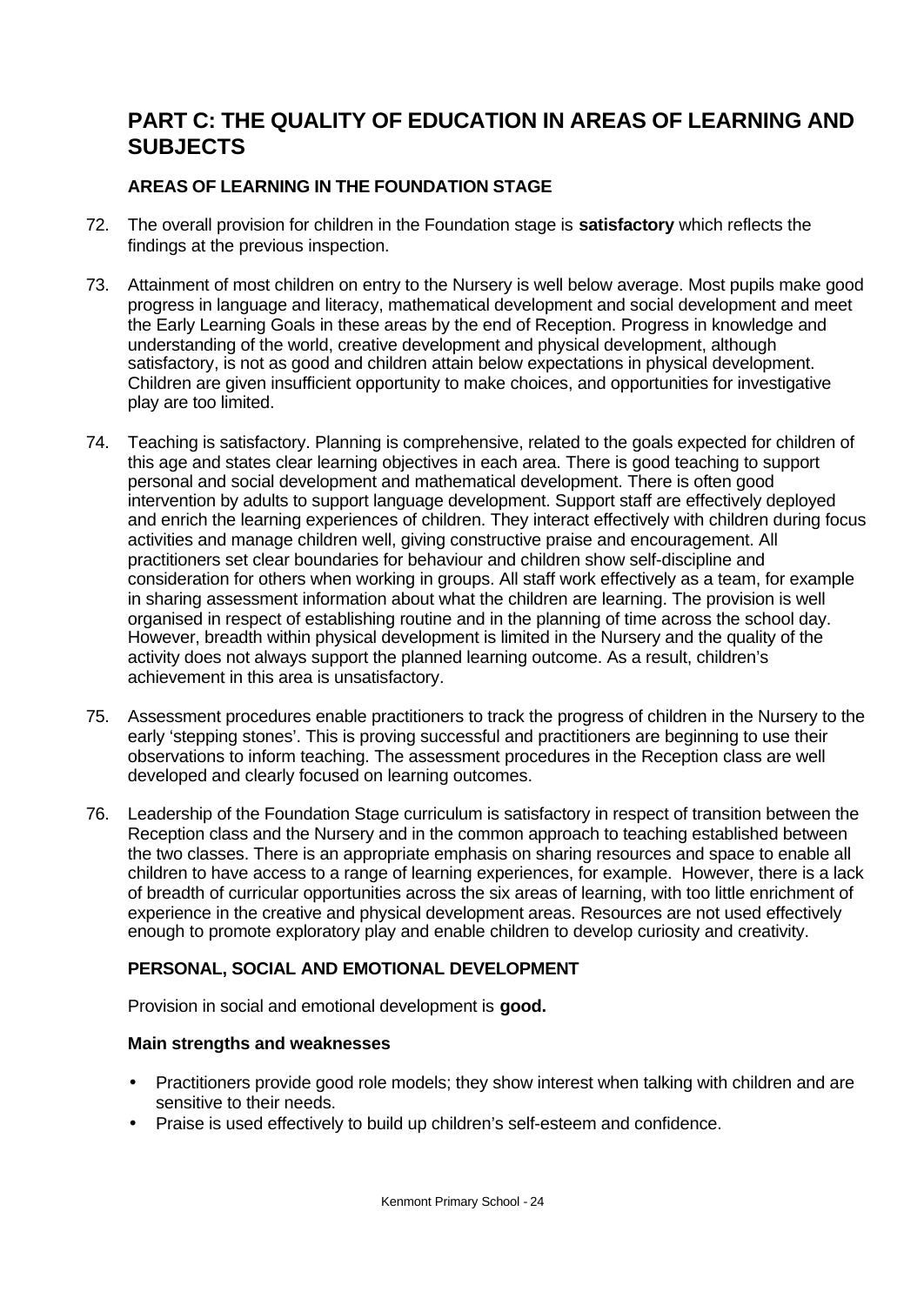- Practitioners provide clear guidelines for behaviour, promoting a safe environment where children work and play together well.
- Focus activities are well planned and children sustain concentration when working with a practitioner.
- Resources are not easily accessible and this inhibits children's ability to take the initiative in their learning.

# **Commentary**

77. Most children enter the Nursery with immature social skills and many have difficulty sustaining concentration. The high priority given to social development through the Foundation Stage enables children to gain in confidence and develop appropriate social behaviour. In the Reception class children are confident speakers; they concentrate for sustained periods and are consistently well behaved. Development of children's ability to initiate ideas and their capacity for independent learning remains below expectations. Progress in this area is inhibited because children have limited opportunity to make choices.

# **COMMUNICATION, LANGUAGE AND LITERACY**

Provision in communication, language and literacy is **satisfactory,** with some **good** teaching in the development of speaking and listening skills.

#### **Main strengths and weaknesses:**

- There are good opportunities for children to develop vocabulary through small group work.
- Reading skills are promoted well in the Nursery.
- Phonic skills are taught well in the Reception class.
- Children with speech and communication difficulties are well provided for in the Reception class. Four children with statements have Individual Education Plans and clear targets informed by assessment.
- There are not enough opportunities for children to experiment with writing through all areas of learning and limited opportunities for children to see adults writing.

#### **Commentary**

- 78. Children enter the Nursery with levels of attainment that are below expectations for their age and make progress to average levels in speaking and listening and reading by the end of the Reception Year. Writing attainment is below expectations and some opportunities to develop writing skills are missed.
- 79. Where language development is planned as a focus activity, the teaching is good. For example, children working with the Nursery nurse were excited to discover different objects in the play dough and they enthusiastically repeated new descriptive vocabulary. During story time, book handling skills were modelled effectively and children were keen to join in with repeated refrains. In the Reception class children were relaxed and confident when speaking in a large group and they listened attentively as others took their turn.

# **MATHEMATICAL DEVELOPMENT**

Provision in mathematical development is **good** and teaching is particularly **good** in the Reception class. By the end of the Reception Year most children will have met or exceeded the Early Learning Goals for mathematical development.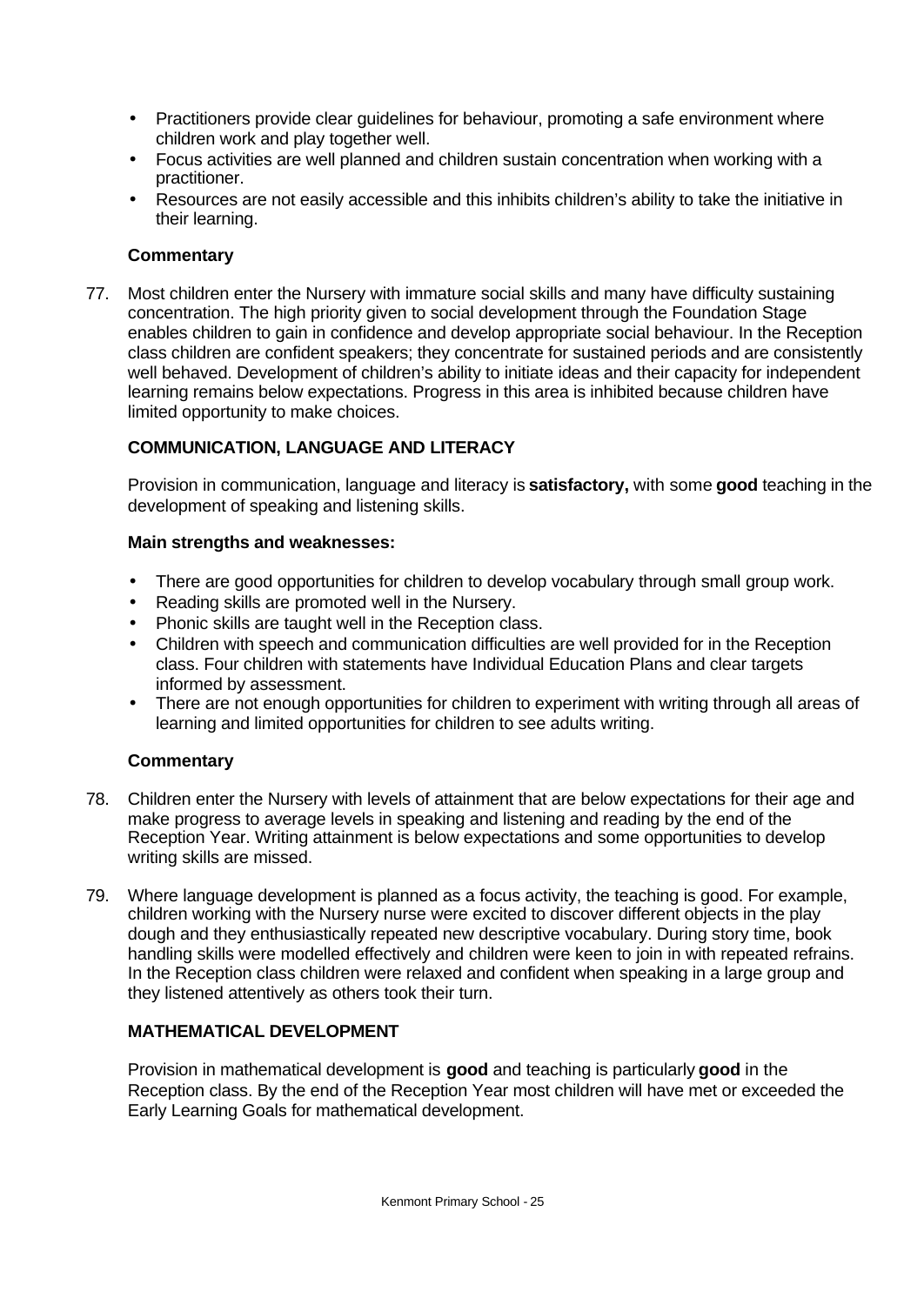#### **Main strengths and weaknesses**

- Children are encouraged to notice mathematical constructs in the environment and attention is given to the development of mathematical vocabulary.
- Imaginative and enjoyable practical activities are provided for children in the Reception class.
- Practitioners encourage children to use number language through rhymes and games in the Nursery.
- There is good progression in skills from Nursery to Reception informed by ongoing assessment records.
- Opportunities are missed to explore and develop mathematical concepts during self-initiated play.

#### **Commentary**

80. In the Reception class children explored the properties of 2D shape through multi-sensory activities including a shape 'feely bag', a shape walk and through construction activities. Children were enthusiastic in their learning and well-timed interventions enabled them to learn the attributes of shape in a meaningful way. Children were able to recognise shapes from description of the number of corners, straight or curved edges and number of sides.

#### **KNOWLEDGE AND UNDERSTANDING OF THE WORLD**

Provision in knowledge and understanding of the world is **satisfactory.**

#### **Main strengths and weaknesses**

- Planned focus activities in the Nursery enable children to investigate objects and materials using their senses.
- Practitioners intervene effectively in children's role play to help them develop an awareness of other children's cultures and beliefs. A range of clothing and cooking utensils from different cultures is provided to support this.
- Practitioners encourage children to ask questions and make connections in their learning during planned activities.
- The topic 'All About Me' is well planned to ensure progression in knowledge from Nursery to Reception.
- The environment does not promote the development of investigative skills or exploratory play because there is too little to stimulate children's curiosity.
- Design and making skills are undeveloped because resources and equipment are not readily available to enable children to make real choices.

#### **Commentary**

81. Children enter the Nursery with a basic knowledge of their surroundings and most meet the Early Learning Goals relating to a sense of time, a sense of place, cultures and beliefs. There is some good teaching during planned focus activities but opportunities to develop investigative skills are not well promoted through intervention in children's spontaneous play. Children's ability to select tools to support their learning are limited and children are currently below expected levels of attainment in this area in the Reception class.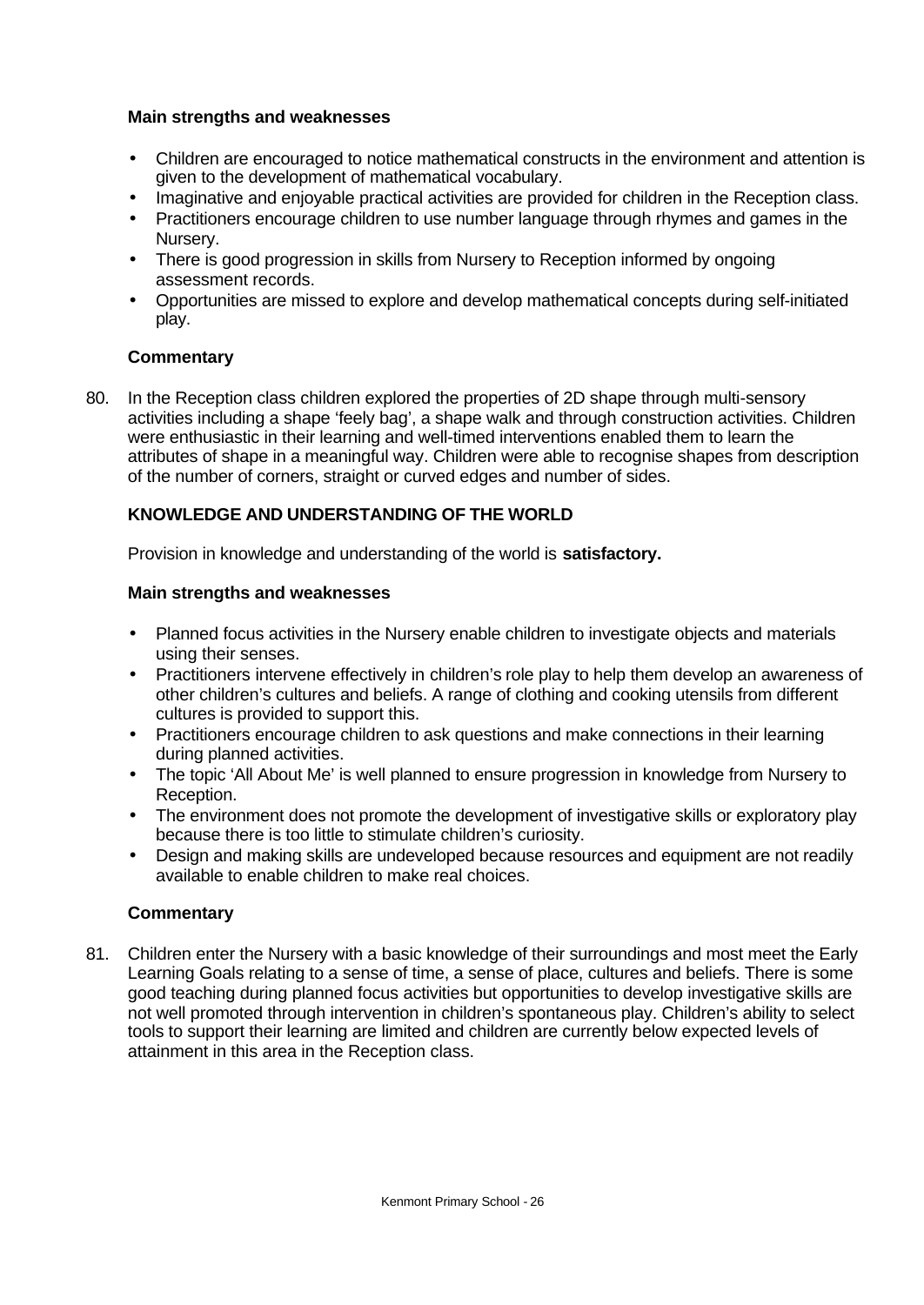# **PHYSICAL DEVELOPMENT**

Provision for physical development is **unsatisfactory** and children do not reach the expected levels in this aspect of their learning by the time they are five.

# **Main strengths and weaknesses**

- Children are encouraged to move with control and in safety indoors and outdoors.
- Practitioners provide activities to enable children to practise manipulative skills using small apparatus.
- Children's physical development is inhibited by the limited provision for outdoor play. Children in Reception have limited access, the area is in need of development and equipment needs renewing.
- Children are supervised when using large equipment but are not challenged to develop their skills. Much of the outdoor activity observed lacked purpose or clearly defined learning objectives linked with Early Learning Goals.

# **Commentary**

82. School leaders have already identified this as an area for development and it is a key issue for improvement in the School Improvement Plan. Teaching and learning is weaker in this area as practitioners do not make best use of assessments to plan for the next stage in children's learning.

# **CREATIVE DEVELOPMENT**

It is not possible to make an overall judgement about this area of learning as there was no direct teaching observed during the inspection.

#### **Main strengths and weaknesses**

- Children are provided with opportunities to explore materials and develop vocabulary relating to texture and colour through continuous provision.
- Practitioners value children's contributions. In the role-play area they are interested and involved in children's play.
- Children in the Reception class have limited access to creative activities, which are located in the shared resource area.

# **Commentary**

83. Children start from a very low skill level when they enter Nursery and discussion with children indicates that most are slightly below expected levels early in the Reception Year.

# **SUBJECTS IN KEY STAGES 1 and 2**

#### **ENGLISH**

Provision in English is **good.** Standards are **above national averages** in reading and writing by Year 6 and the quality of teaching is **good** across the whole school. This represents **good** improvement since the previous inspection when standards at Year 6 were well below the national average and the quality of teaching was satisfactory across the whole school.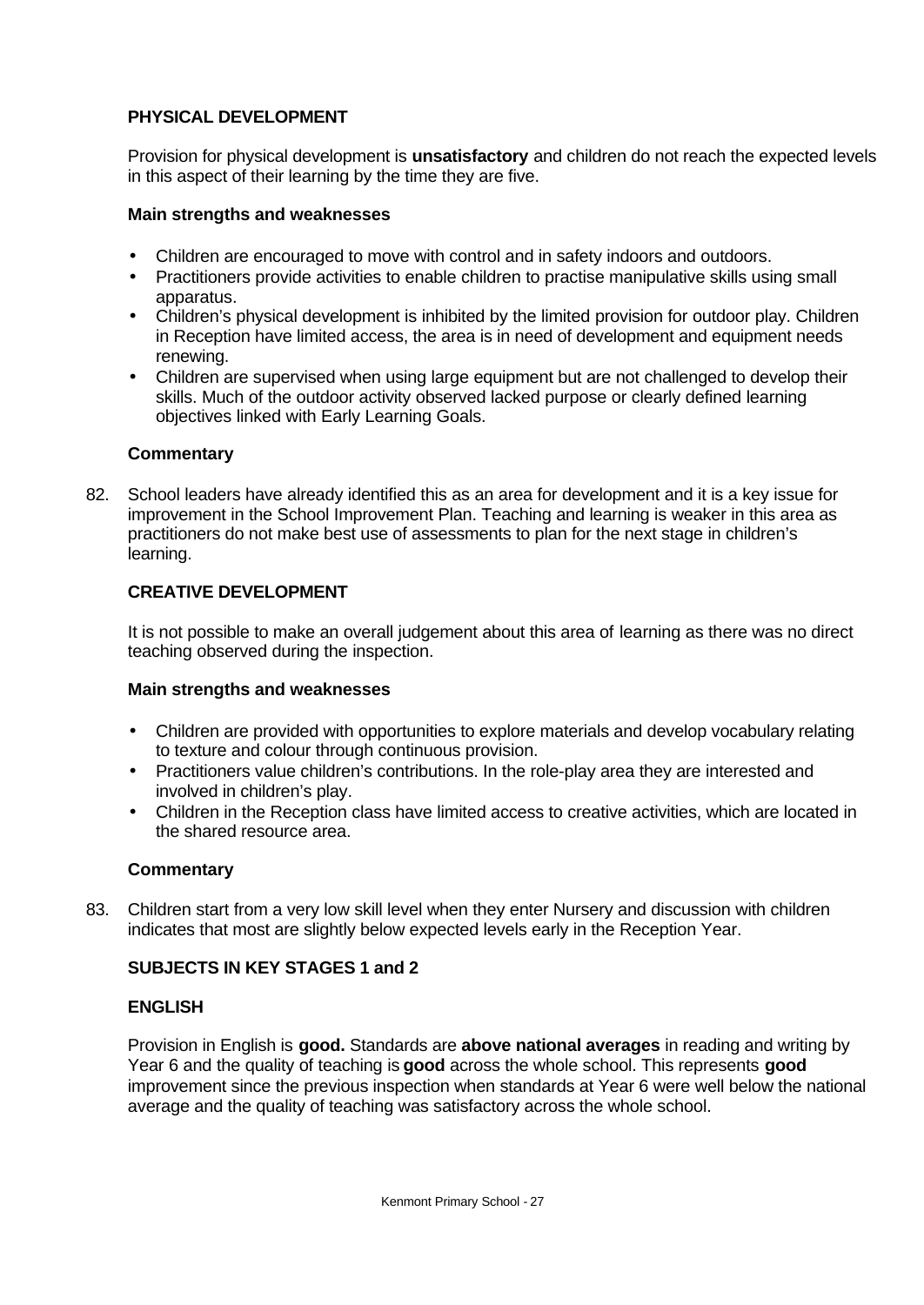#### **Main strengths and weaknesses**

- There are improved standards in reading and writing at Year 6;
- There is good progress in reading by the end of Year 2;
- There is good progress in speaking and listening skills in Year 6:
- The use of effective teaching strategies in Year 4 and Year 6;
- The quality of teaching and learning in Year 6;
- The deployment of teaching assistants and support for pupils with special educational needs;
- The use of assessment to support planning.
- The use of ICT to support literacy teaching and learning;
- There is a lack of challenge for more able pupils in some classes.

- 84. National Curriculum test data for 2002 show that standards attained by pupils in Year 2 were in line with the national average in reading and writing and well above the average attained by similar schools. The proportion of pupils attaining the higher Level 3 was broadly in line with the national average in reading and below in writing, but well above that achieved by similar schools. The standards attained by Year 6 pupils in the 2002 tests were well above national averages at Level 4 and Level 5. These results are significantly better than any achieved by the school since 1999.
- 85. School data indicate that the Year 6 results have been sustained in 2003 and results are still well above national averages in both reading and writing. The school's targets at Level 4 and Level 5 have been exceeded. Year 2 results have been maintained in reading at Level 2 and above but have dipped in writing to below national averages. There was a wide gap between reading and writing attainment in 2003, particularly at Level 2B and above, which is greater than the national trend.
- 86. Attainment in speaking and listening is average in Year 2 and good in Year 6. By Year 6, pupils talk with assurance in a variety of situations and engage well in conversation with adults. They are responsive to teachers' questioning and will contribute enthusiastically to discussion in lessons.
- 87. Pupils enter the school with low levels of language and make good progress in speaking and listening in the Reception class, where they are relaxed and confident to speak in large groups and respond well to teachers' directions and questioning. In some lessons in Years 1 and 2, interventions to bring the noise level down inhibit pupils' constructive discussion. Pupils achieve well in speaking and listening when they are given opportunities for small group discussion and collaborative work. For example, in a very good Year 6 lesson, pupils worked in pairs to prepare a role play about immigrants entering Britain for the first time, discussing their expectations, fears and first impressions of the country.
- 88. Pupils enter the school with low levels of literacy skills. They make good progress in reading and reach standards that are average by the time they are in Year 2. Reading standards have been maintained in Year 2 and are average overall, though comprehension skills are slightly below national expectations. Reading strategies are well taught in Years 1 and 2 through shared and guided reading and phonics work. Some lower ability pupils are supported effectively by the Reading Recovery teacher and make good progress in their reading. Most pupils are able to confidently read all the regularly spelled words in a story and they will try a range of strategies to work out words they do not know. Pupils use simple dictionaries and are able to locate information in non-fiction texts using a contents page. Comprehension strategies are less well developed, particularly among lower and average ability pupils. While they can read the words on the page, they have difficulty interpreting the meaning.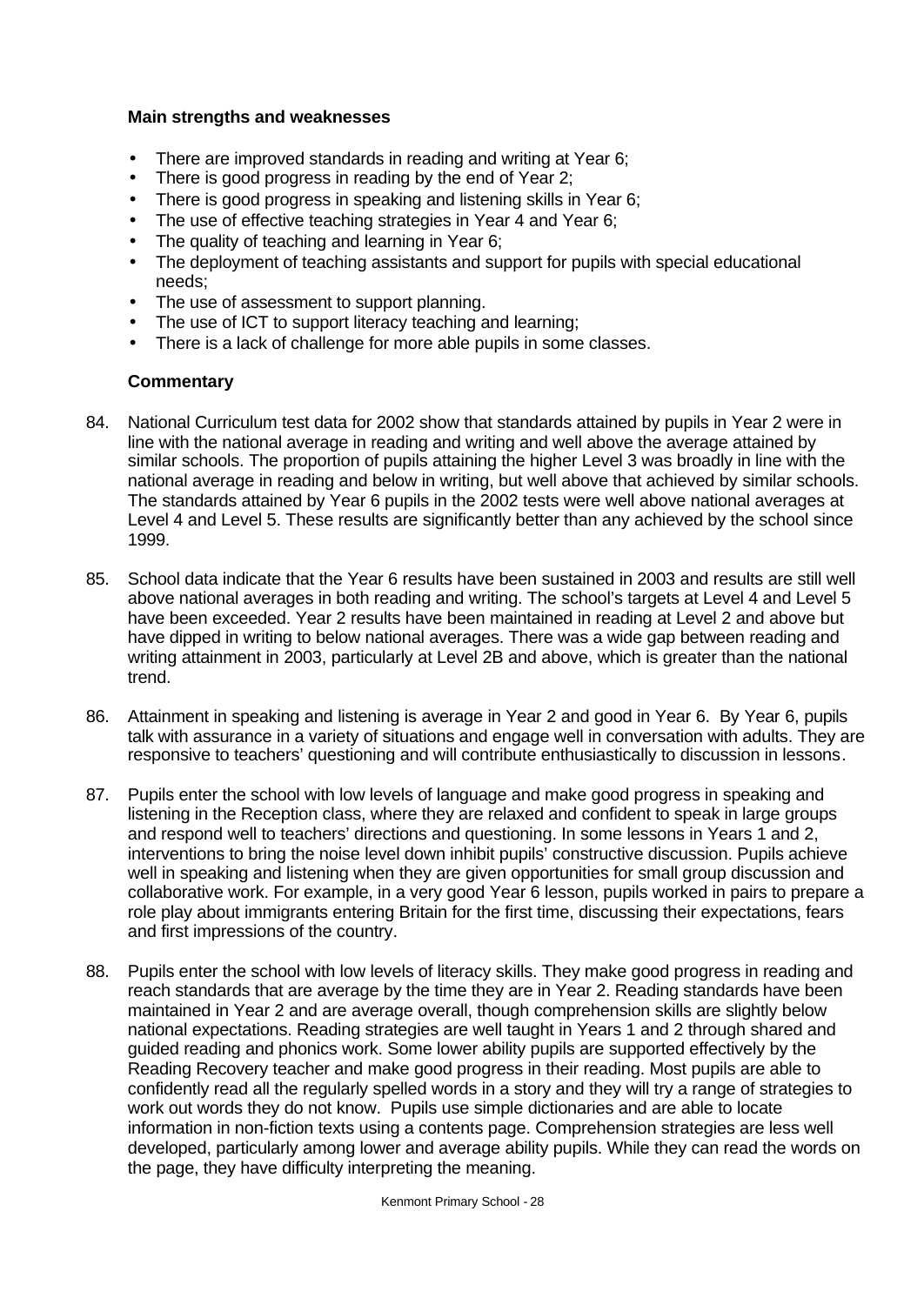- 89. Pupils make good progress in reading in Years 3 to 6. In Year 4 most pupils read fluently and show knowledge of a range of problem solving strategies such as working out the meaning of words from context. They are able to comment on author intent and evaluate the effectiveness of a story.
- 90. Standards of reading are good in Year 6 and have improved since the previous inspection. Most pupils are able to read a range of fiction and non-fiction texts with confidence. They enjoy reading fiction and talk about the books they are currently reading with enthusiasm. They use non-fiction texts productively. For example, all Year 6 pupils have completed independent research on a chosen famous black person using a range of sources including reference and biographical texts, the Internet and information from interviews with people in the community. All pupils are able to make notes and show good understanding of the difference between fact and opinion. Higher ability pupils are able to synthesise information and comment on the reliability of sources.
- 91. Pupils' proficiency in writing stories and factual accounts for different purposes at Year 2 is consistent with the previous inspection and is slightly below average. By Year 6, most pupils are able to write well-structured stories with good character development, clear factual reports and biographical accounts. Standards at Year 6 have improved since the previous inspection and are now good.
- 92. Standards in writing are below average at Year 2, although most pupils make good progress in the Reception and Year 2 classes, where writing is modelled effectively in whole-class work. Progress slows in Year 1 because many of the activities are worksheet based and focus on closed activities, which give pupils insufficient opportunity to practise emergent writing of whole texts. By the end of Year 2 average-attaining pupils' writing has developed from labelling pictures and writing captions to writing simple short stories, simple instructions and short factual texts. High-attaining pupils are beginning to use a range of punctuation and develop their ideas into structured stories and accounts but few write in detail or use lively description to enhance their writing. Lower-attaining pupils are writing sentences using phonics to help them spell.
- 93. Standards in Year 6 are above average; pupils make inconsistent progress across Years 3 to 5 and very good progress in Year 6. In Year 4 pupils are working at average levels though this dips at Year 5. By the end of Year 6 most pupils have well formed joined handwriting and are able to organise their writing effectively. They are creative and use a range of sentence structures and lively description to add interest to their stories. Their non-narrative writing is well structured so that relevant information is grouped together and key points are developed. Their work demonstrates good knowledge of text features to support writing for different audiences and purposes. Lower-attaining pupils use accurate punctuation and organise their ideas well, though their writing lacks detail. Higher-attaining pupils use a range of stylistic devices to add interest and excitement to their writing.
- 94. Pupils with special educational needs make good progress over time because their individual learning targets are clearly defined and they receive very good support in lessons from support staff. Teaching and support assistants have good subject knowledge and understanding of how children learn; for example, in Year 1 the teaching assistant explained tasks clearly and effectively for pupils who required additional support without creating dependency. In Year 6, the teaching assistant supported less able pupils in improving their work through good questioning and prompts. Reading Recovery is used to support pupils with special educational needs in Year 1 and Early Literacy Support and Additional Literacy Support programmes are used to support pupils who are under-attaining in Year 1 and Year 3.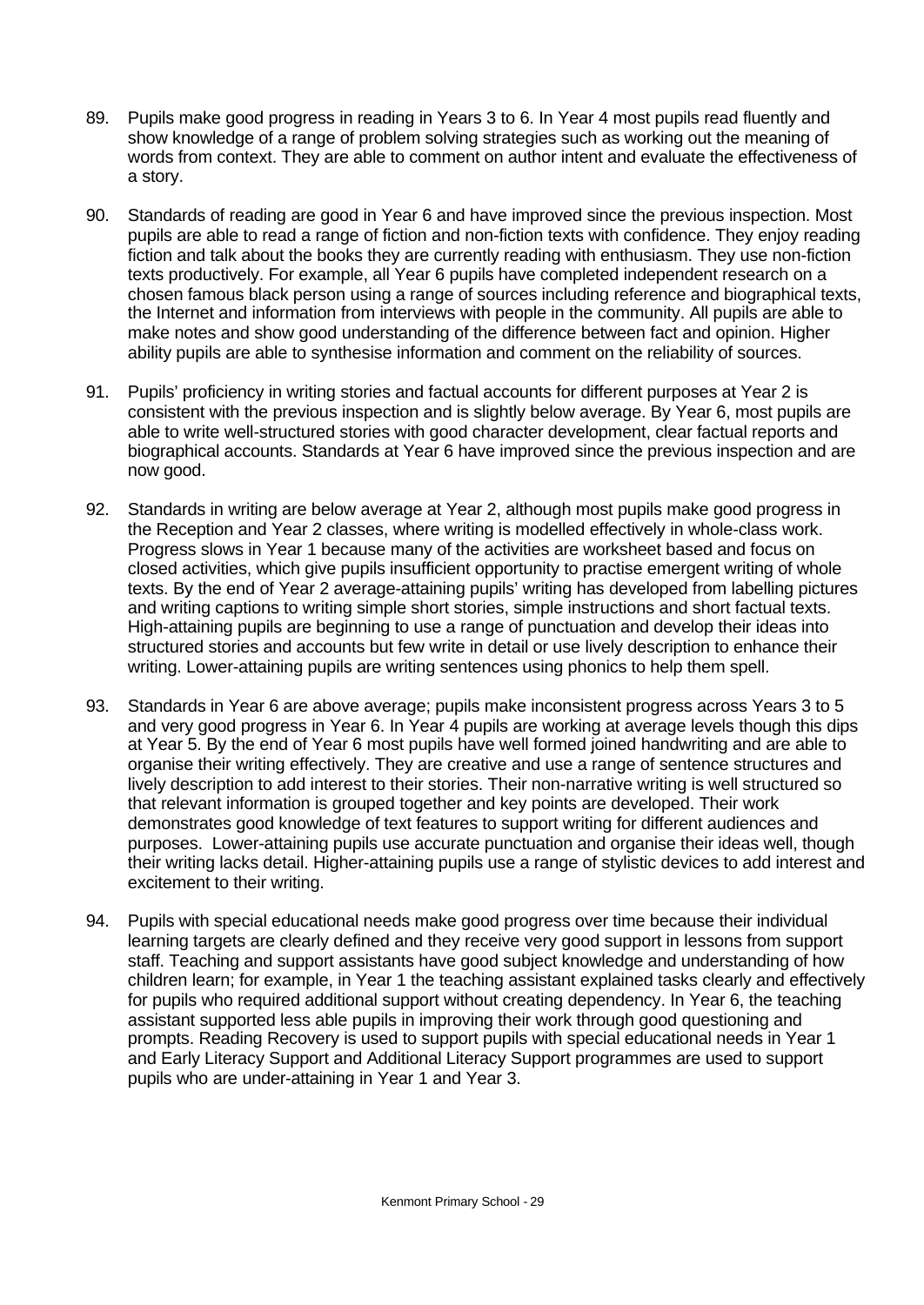# **Teaching and learning**

- 95. The quality of teaching and learning in English has improved since the previous inspection and is good overall. It is satisfactory in Years 1 and 2 and good in Years 3 to 5. Teaching is very good in Year 6, resulting in accelerated progress in learning to above average standards in this year group.
- 96. In good and very good lessons, teachers use a range of methods to stimulate, engage and challenge pupils. Learning objectives are clearly explained and activities support and extend these objectives for all pupils through the whole lesson. Very good whole-class teaching is characterised by the use of interactive strategies, which hold the interest of all pupils. For example, whole-class work in a Year 6 lesson incorporated active listening to a tape-recorded extract, rehearsing and performing a short role-play and noting down key features of report writing. All pupils were immersed in the activities; their enthusiasm for the tasks spurred them on to produce high quality work and their learning was tangible. In other lessons, modelling and demonstration is used to good effect. In a Year 4 lesson, the teacher demonstrated narrative structure using high quality literature as a model and stimuli for pupils' own writing. In Year 2, the teacher modelled instructional writing effectively and used good questioning techniques to illustrate the key features. Good and very good lessons are well planned to ensure pupils understand the purpose of independent activities and work is matched to the ability of pupils. Plenaries are used effectively to address any misunderstandings and consolidate learning.
- 97. Where teaching and learning is less effective whole class work is characterised by long periods of teacher dominated talk and behaviour management interventions interrupt the flow of the teaching. Pupils lose concentration as the teacher directs responses to individuals or small groups. For example, in a Year 1 lesson some good key teaching points were lost as the teacher focused on individuals who were not participating. Independent activities are generally well matched to the ability of pupils, although some of the more able pupils are not challenged to extend their learning.
- 98. Pupils usually enjoy and behave well in their English lessons and they are very keen to demonstrate or share their work. In most lessons they are keen to participate, set to work promptly, concentrate on their tasks and work well collaboratively. Many lessons enrich pupils' social, moral and cultural understanding through the quality of literature they read and the guidance they are given by teachers and teaching assistants.
- 99. All teachers set individual learning targets which show pupils how to improve their writing. In most classes these are understood by pupils and applied to their work. However, some targets written for pupils in Year 1 are not known to the pupils and have little effect on their learning. Marking is used effectively in Year 2 and Year 6, where strengths are reinforced and guidelines for improvement are given. Teaching assistants are effectively deployed to assess the learning of targeted pupils through lessons. They use these assessments effectively to guide pupils during whole-class and group work, and give very good support in lessons.
- 100. There is a good range of writing within English lessons and in other subjects across the curriculum. Literacy skills are well taught through other subjects and pupils are encouraged to make links in their learning across subjects. ICT was observed being used to record literacy work using word processing in Year 4 and PowerPoint in Year 6. However, the use of ICT to support literacy learning is at an early stage of development and is not currently used to good effect across the school.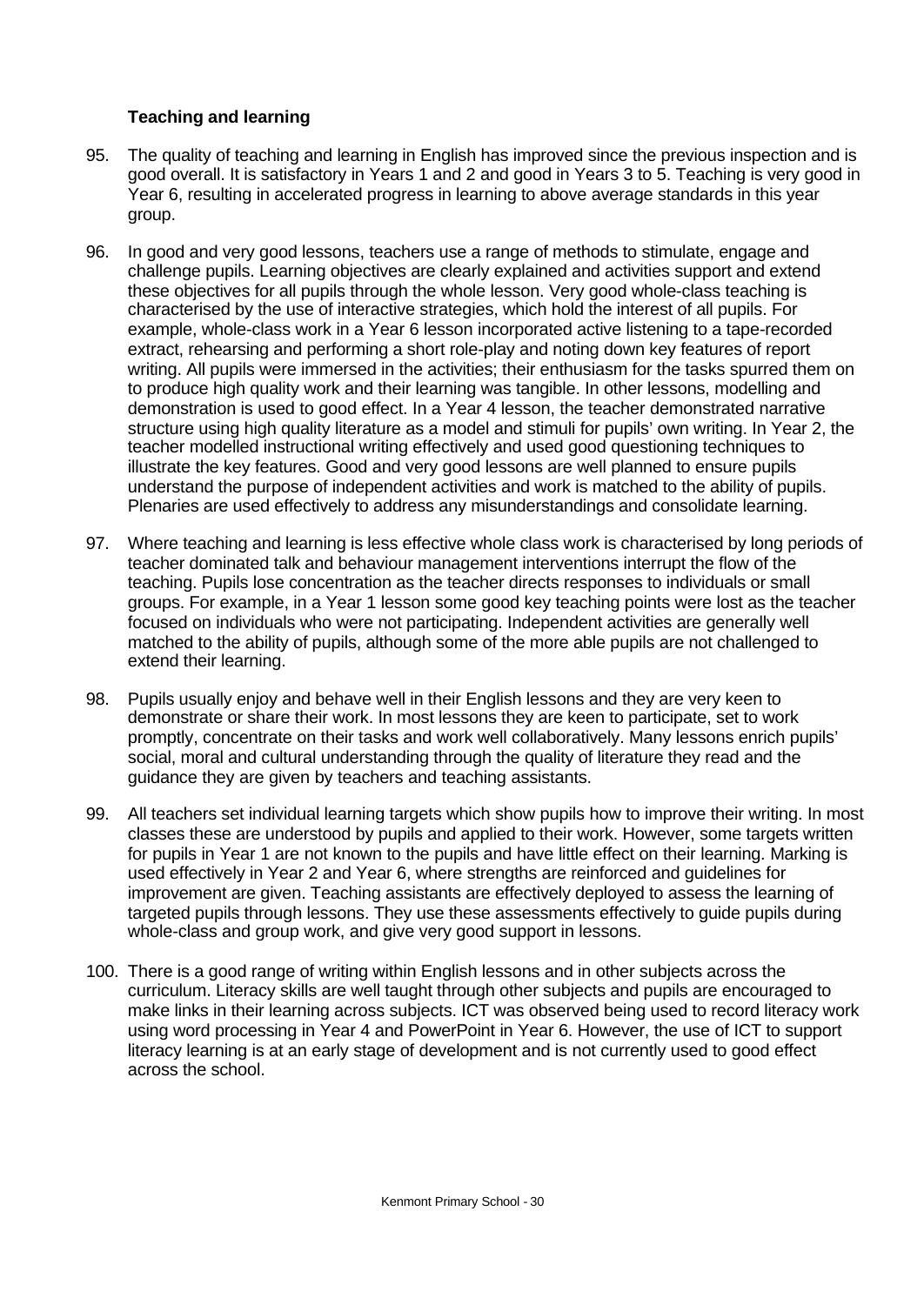#### **Leadership and management**

101. It is not possible to evaluate current leadership of the subject as the co-ordinator has only been in post for one month and has limited knowledge of strengths and weaknesses across the whole school. Good management structures are in place; his role is well defined and effective procedures to help him develop leadership capacity have been put in place. A monitoring timetable identifies opportunities to observe teaching and learning across Years 3 to 6 with support from the LEA literacy adviser; there is a focus on the moderation of written work across the school and regular non-contact time to monitor planning and analyse pupil performance in order to identify curricular targets. His commitment to improving standards is high and the current focus on improving writing across the school is appropriate.

# **MATHEMATICS**

Provision in mathematics is **good:** competence in mathematics is **good;** the standard of work seen during the inspection is **good.**

#### **Main strengths and weaknesses**

- Pupils' achievement by the end of Year 6 is good.
- The subject co-ordinator is experienced and effective.
- Teaching assistants provide high Quality support.

- 102. In 2002, the number of pupils aged seven achieving Level 2 was very high when compared to the number for both all schools nationally and schools in similar circumstances, with 29 per cent of pupils achieving a Level 3. Results in 2003 show that 87 per cent of pupils attained Level 2 but no pupils achieved a Level 3.
- 103. In 2002, the number of pupils attaining Level 4 or above in the Year 6 tests was well above that achieved nationally and very high when compared to the number in schools in similar circumstances. The number of pupils attaining Level 5 was broadly in line with national results but well above the average for schools in similar contexts. The Year 6 results for 2003 show that achievement compared to that of all schools is good and when compared to that of similar schools is well above average. Since 1999 attainment has risen sharply.
- 104. The quality of teaching is good. It is good in Years 1 to 5 and in Year 6 it is very good.
- 105. Teachers are familiar with the National Numeracy Strategy and this is used most effectively. The key strengths in teaching are:
	- The high quality support given by teaching assistants who work closely with the class teachers.
	- The co-ordinator's knowledge of mathematics and how to teach it, which is influencing how mathematics is taught throughout the school.
	- Lessons are well planned and purposefully taught.
	- The teachers share the purpose of the lesson with the pupils and usually return to it at the end of the lesson to check on pupils' learning.
	- Teachers use a good range of mathematical vocabulary to discuss lesson content. As a consequence, the pupils explain their work using correct terminology.
	- The mental and oral mathematics sessions at the start of lessons are delivered with enthusiasm and encourage the pupils to use their number knowledge.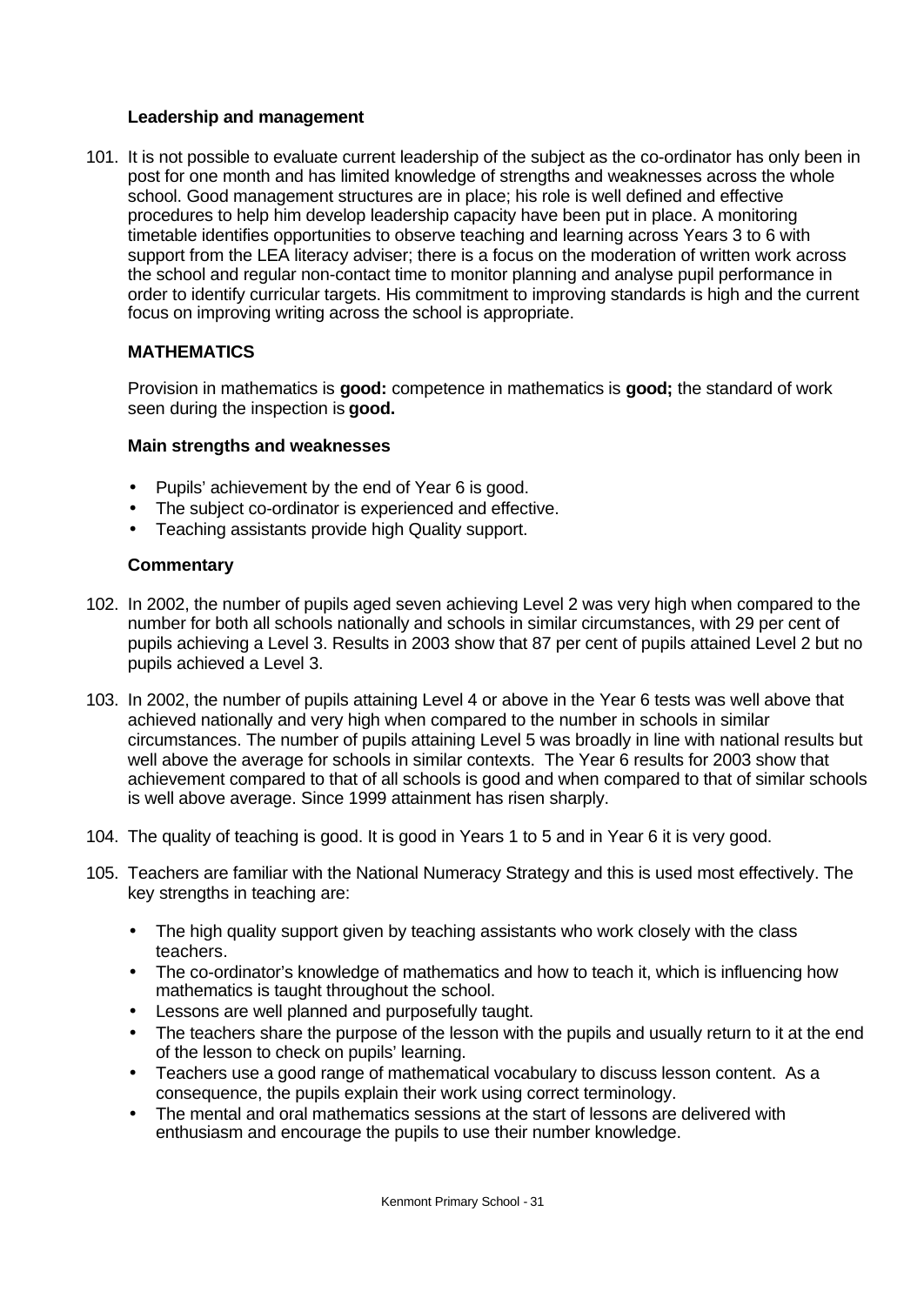Some less consistent aspects are slowing the overall improvement in teaching:

- Limited use is made of ICT to support and enhance pupils' learning, especially in handling and interpreting data.
- Sometimes too much time is lost when teachers insist on low noise levels; this results in the lesson becoming fragmented and pupils losing interest.
- Not all teachers engender a sense of success in achieving the targets for the day. Year 6 pupils knew they had met their targets as the teacher praised their achievement and emphasised how their answers matched the content of the targets openly displayed.
- 106. In the good and very good lessons seen, the pupils learn quickly because the teachers draw on the pupils' own explanations. They explain clearly, with examples, so that pupils have a clear understanding of the mathematics. For example, when explaining how to change improper fractions to mixed numbers, plenty of examples were demonstrated using pictures and models as well as numbers. In another very good lesson, the teacher gave short focused activities to keep pupils interested. A good pace was maintained throughout the lesson and pupils were involved in their own learning, helping each other to understand how to find factors of a given number.
- 107. There are no marked differences overall in the performance of boys and girls. Pupils with special education needs are supported well and make satisfactory progress. They are skilfully included in the mental and oral sessions by the teacher's use of questions, which are carefully directed towards different groups, and by allowing teaching assistants to help pupils.
- 108. The subject is managed well. The co-ordinator has been in post for some time and has a good knowledge of the subject and the National Numeracy Strategy. She has monitored pupils' work and teachers' planning and is monitoring teaching. She demonstrates to less experienced staff how to make their lessons better. The school uses tests to track pupils' progress from year to year and this is proving effective in helping to group pupils and to raise expectations of what they can achieve.
- 109. By the end of Year 2, pupils have a good knowledge of number and good factual recall of the pairs of numbers that add to ten. They can add or subtract 10 from any two-digit number and are able to recognise and read numbers up to 9,999. They are able to read and interpret block graphs and bar charts. They are less secure in suggesting suitable units to estimate and measure with and on the names of 2D shapes. They have a good mathematical vocabulary because teachers have used the correct terminology.
- 110. In Years 3 to 6, pupils develop their number awareness and teachers make good use of the National Numeracy Framework to ensure they are progressing at an appropriate rate. By the age of eleven, pupils work out calculations in their head quickly. They are confident in doubling and halving numbers and use a range of strategies to solve number problems. They recognise and use place value up to 1,000,000 and nearly all show a good understanding of fractions and percentages. Their knowledge of shape and space is good but their ability to estimate and approximate is less secure.
- 111. Since the last inspection, standards have risen throughout the school. The school has fully embraced the National Numeracy Strategy. The school has sufficiently experienced and qualified staff to teach the subject.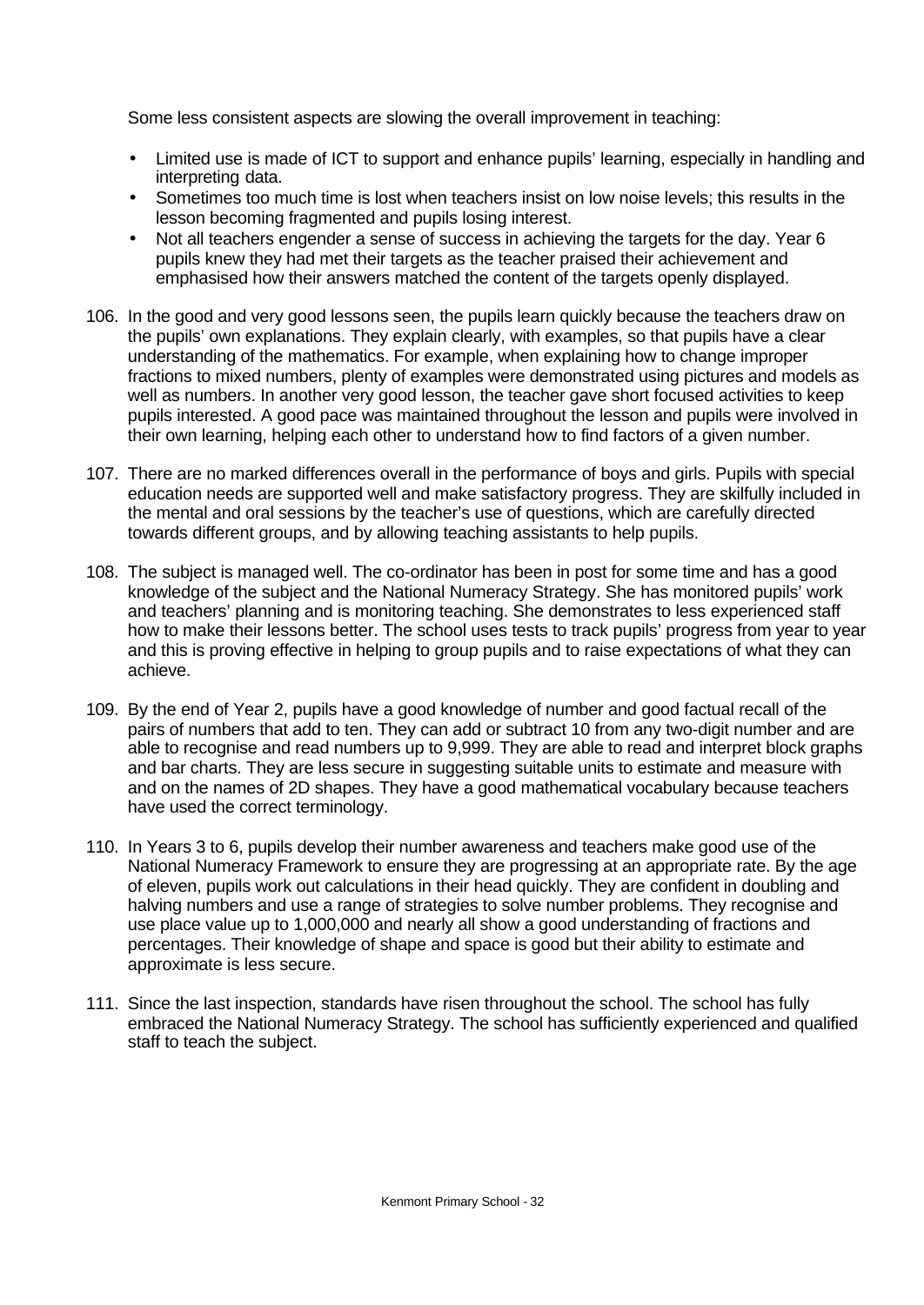# **SCIENCE**

Provision in science is **good.**

#### **Main strengths and weaknesses**

- There is good teaching, through practical activity, of investigative and observational skills.
- By the end of Year 6, standards are well above the national average.
- There is an experienced and effective subject co-ordinator.
- There is an over-use of worksheets in Years 1 and 2.

- 112. Since 2000, there has been a sharp improvement in national test results by the end of Year 6 and in 2002 and 2003 standards were well above the national average and in the top 5 per cent when compared to those of similar schools.
- 113. Good progress is made throughout Years 3 to 5. This quickens in Year 6 where an exchange of classes is organized to enable the subject co-ordinator to teach the class and use her expertise. In Years 3 to 6, pupils achieve well in practical and investigative activities. They are taught to plan investigations, ask questions and collect the evidence. They record their findings in a range of tables, graphs and observational drawings. Pupils effectively learn how to write in a scientific fashion, including an evaluation of their findings. For example, they investigate why objects weigh less when immersed in water and measure the results in Newtons. In Year 6, pupils understand the working of various electrical circuits and record their findings in accurate drawings with correct use of technical language. Pupils in Year 6 also show good reasoning when planning an experiment on buoyancy; their explanations are logical, based on what they have seen, but also draw on previous knowledge of why objects float and sink.
- 114. In Years 1 and 2, pupils achieve a satisfactory standard and make reasonable progress. Teacher Assessment at the end of Year 2, in both 2002 and 2003, shows attainment to be below the national average, but in line with that of similar schools. A scrutiny of pupils' work in Year 2 indicates that it is of a satisfactory standard. They have a sound knowledge of how to conduct a fair test, showing, for example, a good understanding of friction when investigating how various surfaces affect movement. Although pupils in Years 1 and 2 undertake investigations, their recordings are restricted through the over-use of worksheets. There is no difference in the achievement of pupils from various ethnic groups or between boys and girls.
- 115. Pupils behave well in lessons and develop a positive interest in science. They are enthusiastic about practical work and co-operate well in groups as they carry out investigations. Pupils are eager to find out about things, develop curiosity and are keen to explain what they are doing.
- 116. Teaching is good. In Year 6, the objectives for learning are clear and shared with pupils. Pupils know what they have to do and can explain what they are trying to achieve – this means that understanding is present in their learning. There is very good questioning and lessons have pace. The teaching shows enthusiasm and very good subject knowledge. During one lesson on forces, there is a brief but helpful recap on previous work and then there is a very good discussion about gravity as a force – this captures pupils' interest. Following this, pupils work co-operatively on an investigation of the weight of objects in water. During this work, the teacher promotes good group discussion during which pupils develop analytical thinking. At the end, pupils record their work in a logical and scientific fashion and can offer detailed and relevant explanations of what they had observed. There is very good marking in Year 6: the teacher asks questions that direct pupils to improve their work. In Year 2, there is good practical activity, which is well organized by the teacher and pupils enjoy this. They are able to sort various foods into appropriate categories and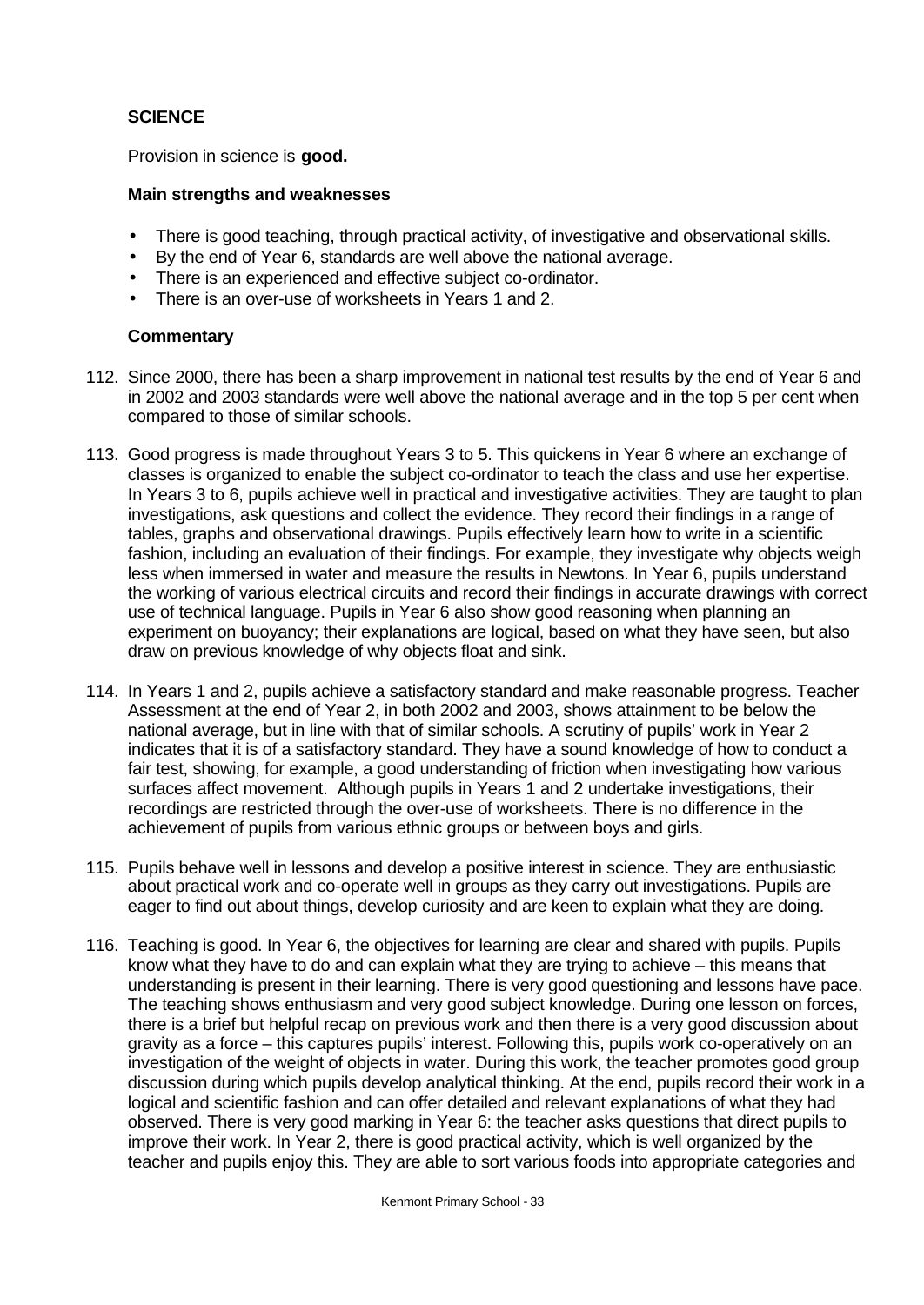can explain why foods might be in one group rather than another. During these activities, the teacher interacts in a positive way to encourage co-operative skills amongst pupils and is able to promote good discussion so pupils understand the need for a balanced diet. Where their interest is captured, pupils are able to develop their thinking about scientific concepts and learning proceeds at a good pace.

- 117. The subject is well led and managed. There is a good science action plan and this is kept under review. The review is informed by regular monitoring and evaluation. This takes the form of checking teachers' planning and also working with other teachers to improve pupils' learning, for example by sharing a lesson. The curriculum is well organized and appropriately covers all the various areas of science, such as life processes and investigative skills. Although teachers evaluate the progress made by pupils, there is no overall and agreed policy for assessment in science and for the tracking of pupils' achievements and the setting of targets based on this. The co-ordinator recognizes this as an area for improvement.
- 118. At the last inspection, standards by the end of Year 6 were average and they are now well above. There was unsatisfactory teaching in Years 3 and 4, but this is not the case now – the teaching seen was nowhere less than satisfactory. At the last inspection there was little monitoring of standards and quality, but this is now securely in place.

# **INFORMATION AND COMMUNICATION TECHNOLOGY**

Provision in information and communication technology is currently **unsatisfactory,** although ICT Development Plans and recently improved leadership of the subject suggest that the capacity for improvement is good.

#### **Main Strengths and weaknesses:**

- There is improved leadership and management of the subject. There is a detailed development plan which, when implemented, will raise standards and expertise over the next three years.
- There are improved infrastructure and resources. The ICT suite is now being used fully by all pupils in the school.
- There are improved standards in some aspects of the ICT curriculum such as the use of ICT to organise work and develop ideas.
- The standards are below national expectations due to a lack of coherent working resources and consequent inability of teachers to deliver discrete ICT effectively up to September 2003.
- The teachers have had insufficient opportunity to develop their own expertise and confidence in teaching ICT.
- ICT is not systematically used to support teaching and learning across a wider number of subjects.

#### **Standards**

# **Commentary**

119. Pupils' performance in information and communication technology and staff training were key issues for improvement in the previous inspection. Progress in addressing these issues has been impeded by staffing instability and problems with the school's ICT infrastructure. Since the appointment of the headteacher in January 2003, the ICT suite has been upgraded and relevant software installed. However, these improvements have not yet had time to impact on pupils' attainment, which remains below national expectations, or on teachers' knowledge and confidence in teaching ICT.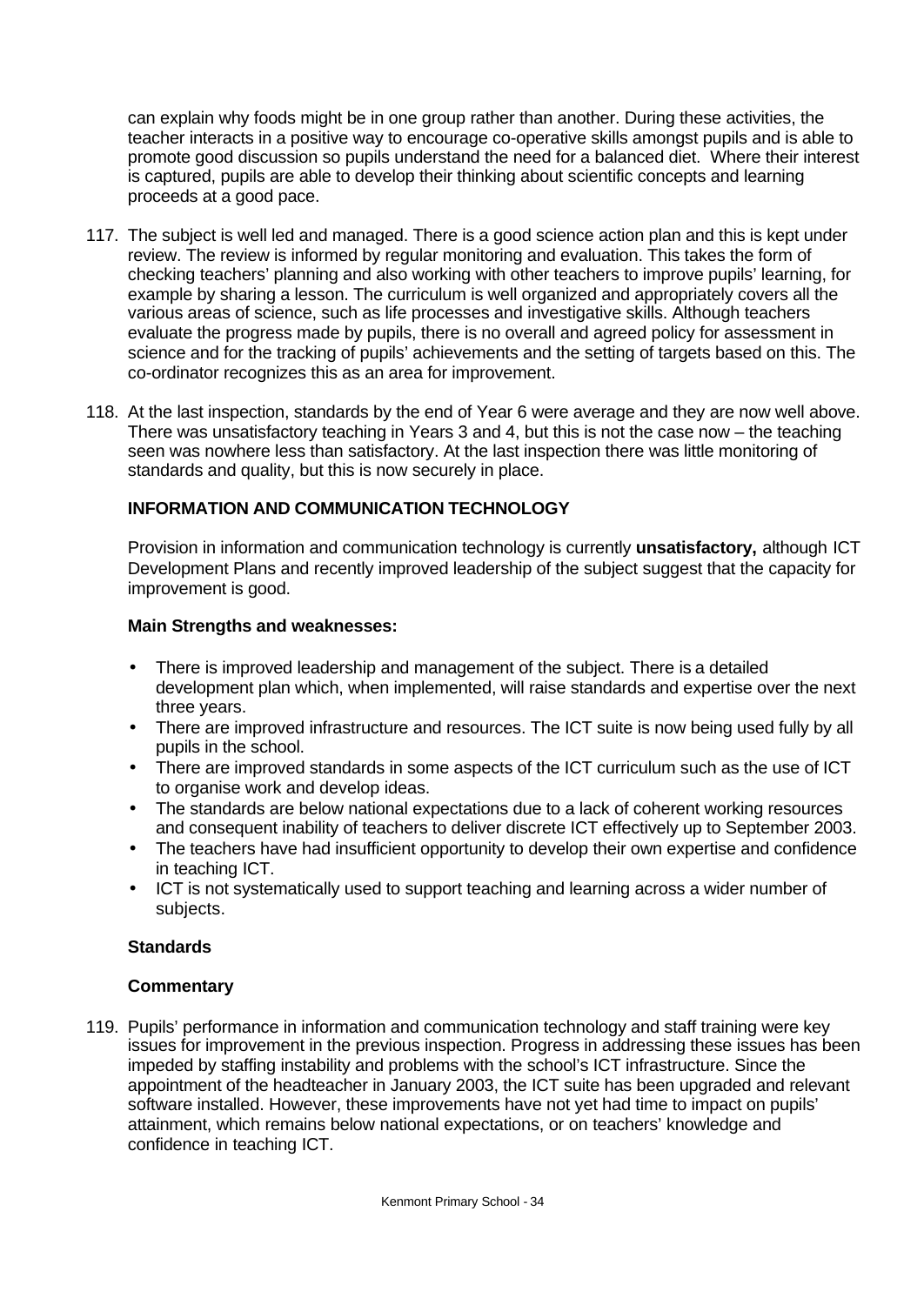- 120. Because of limited resources, problems with the infrastructure and instability in staffing, standards in ICT are currently below national expectations for pupils in Years 2 and 6. This reflects the findings of the previous inspection.
- 121. There has been some improvement in the use of ICT to organise work and develop ideas. Year 2 pupils demonstrated that they know how to log on to computers, typing in a user name and password, and know how to access a program through icons on the desktop. When use of a 'draw' program was demonstrated to them, they were able to recognise 'shape', 'pencil', 'fill' and 'spray' tools and could describe how to change brush sizes and erase work. However, they were unable to demonstrate this in practice because the software could not be accessed on all the computers. Some pupils in Year 5 are able log on independently, draw a table and insert text and clip art into a saved word document, manipulating size and location. However, there is a wide spread of ability in the class and about two-thirds of the pupils are working below expectations. They make good progress across the lesson and are gaining in confidence but have some way to go to catch up on knowledge and skills. In Year 6, pupils are proficient in using a multi-media program to present information. They consider content and quality with care and amend their work considering the features of good page design. They are able to search for images on the Internet and insert them into their presentation. Most of the pupils are working at expected levels in this area.
- 122. However, pupils have had limited opportunities to develop their skills in the use of databases and spreadsheets to sort and classify information and they have limited knowledge of how to model effects on screen and control devices. Their ability to develop ideas fully and evaluate their work is impeded by their lack of technical knowledge and experience. ICT is not currently used systematically across the school to support learning in other subjects or for research purposes, although it is given a high priority in the ICT development plan.

# **Teaching and learning**

123. Teaching is good. In the three lessons observed, teachers' knowledge was secure and achievement of pupils was satisfactory or better across the lesson. Demonstration was used to good effect and questioning was used effectively to probe pupils' understanding. In the Year 6 lesson, very good teaching including demonstration and tutoring, enabled pupils to make good progress. Pupils' attitudes and behaviour were at least satisfactory in the lessons observed. Pupils were eager for direct 'hands on' experience and sometimes became impatient through the demonstrations but were generally attentive. Whilst many worked with a high degree of independence, some pupils required a lot more support. The spread of ability was very wide in all the lessons observed, reflecting the experience that pupils have outside school.

# **Leadership and management**

124. Recent upgrading of the ICT suite and purchase of relevant software have significantly improved provision, although they have not yet impacted on standards. The headteacher and ICT coordinator are working collaboratively and together provide strong leadership for the subject. A detailed ICT Development Plan addresses the issues of raising pupils' attainment, curriculum development, inclusion, resources and infrastructure and staff development. There are clear success criteria by which to evaluate the improvements in terms of impact on pupils' learning. The headteacher has a clear view of strengths and weaknesses in provision and is planning appropriately to improve attainment.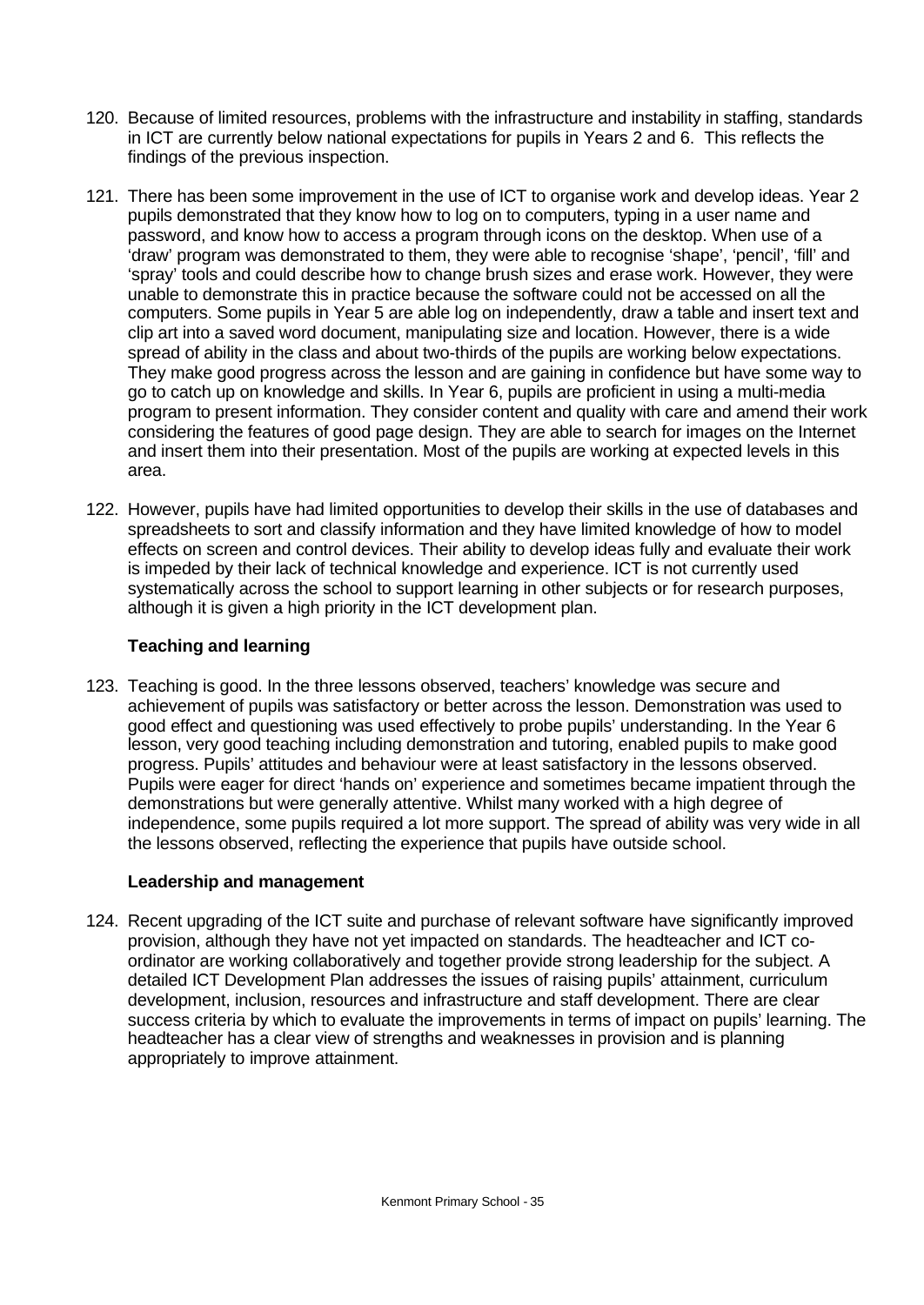# **HUMANITIES**

# **Religious education**

Provision in religious education is **satisfactory.**

# **Main strengths and weaknesses**

- The well-balanced curriculum covers all elements of the locally agreed syllabus.
- Pupils show respect for the beliefs and values of others.
- Pupils are confident to talk about faith and belief.

# **Commentary**

- 125. Although it was not possible to see any lessons, teaching is judged as satisfactory when taking account of teachers' planning, where there are clear objectives for learning and a strong and balanced emphasis on reflecting the major world faiths in the work covered. Pupils' work in Year 6, for example, shows some perceptive writing about the place and value of ceremony. One pupil wrote the following about a Hindu marriage: "Although the ceremony is a long one, it is quite informal and the guests may talk, laugh and even sing amongst themselves." Pupils in Year 3 write about what makes them special and the differences between right and wrong. Teachers plan good opportunities for pupils to talk and express their views and these provide opportunity for quiet reflection on the place of belief, worship and the values that underpin them.
- 126. There is a subject action plan and a clear map of the curriculum. The subject co-ordinator has been in post only a few weeks, but she has been well supported by the headteacher to develop her knowledge. There are plans to monitor pupils' work and to evaluate the quality of subject displays. The subject is well resourced in terms of artefacts and posters. The pupils come from a range of faiths and the school's provision builds on this and uses this diversity positively in the planning of the curriculum. This was reflected in a whole-school assembly where pupils from various classes talked about the work they were doing, and the event emphasized the school's strong sense of community and its ability to celebrate the achievements of others.

# **History**

Provision in history is **satisfactory.** No history lessons were seen in Years 1 and 2 but inspectors looked at samples of pupils' work, discussed work with pupils and examined teachers' planning. Two lessons were observed in Years 3–6 and inspectors examined pupils' work, spoke to pupils and staff and looked at teachers' planning. Standards in history are judged as **satisfactory** throughout. Teaching is **satisfactory.**

### **Main strengths and weaknesses**

- The co-ordinator has a clear action plan to help her to know standards in the school and improve provision for history teaching.
- There are clearly detailed plans for teaching the subject, specifying what should be covered.
- All, including those with special educational needs, do well and show true enthusiasm when visiting speakers recall their own experiences.
- Opportunities to link history and literacy are sometimes missed; for example, persuasive writing and autobiographical texts.
- Very little time is dedicated to the teaching of history, which is why it needs to be linked to literacy lessons.
- Resources are adequate but the use of ICT to support the subject is not utilised fully, especially through the use of CD-ROM and the Internet.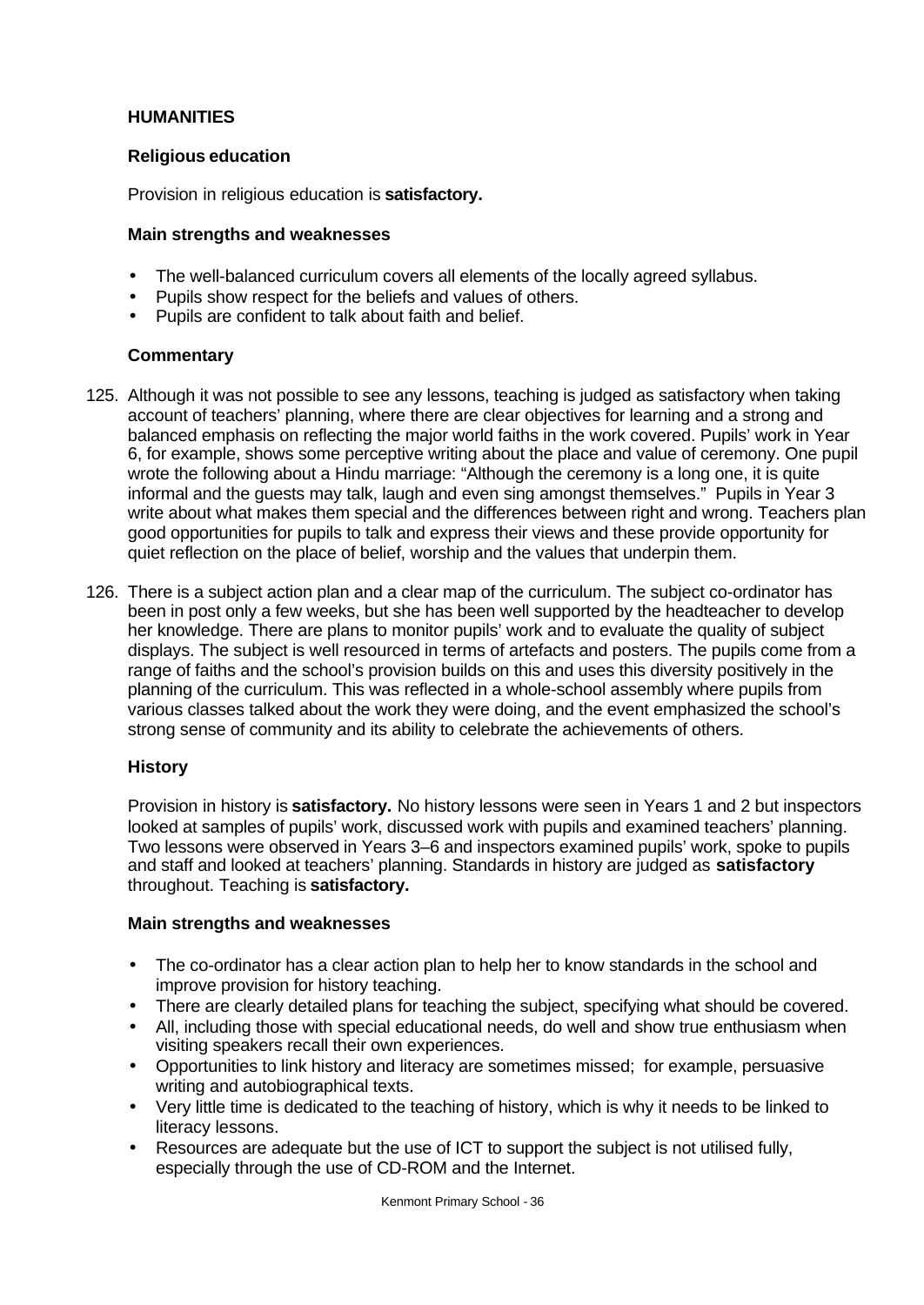# **Commentary**

- 127. By Year 2, pupils know about some historical figures such as Florence Nightingale. They use historical evidence in relation to the Great Fire of London. They begin to recognise the difference between new and old objects. By Year 6, pupils know that Henry VIII had six wives and he separated the English Church from Rome. This work was supported by a visit to the Museum of London, which brought the learning alive for the pupils. They use time lines to plot changes in the reign of Henry and to locate the Tudors as a period in English history. They recognise there were differences in the clothes and diet of rich and poor people at the time.
- 128. There is a new history co-ordinator, who, at the time of the inspection, had only been acting as coordinator for three weeks. As yet she has had little influence on the teaching of the subject and has little notion of the standards achieved by pupils. She has begun a programme of examining pupils' work but it is too early in the term for her to have come to any conclusions. She is carrying out the agreed action plan and has identified other areas for development such as reorganising history books and monitoring teachers' planning.

# **Geography**

Provision in geography is **satisfactory.** Since the previous inspection the school has adopted a scheme of work that covers the whole curriculum and is planned to ensure progression in geographical enquiry and skills. Planning is sound and identifies key learning objectives for each unit of work. This is an improvement since the previous inspection.

#### **Main strengths and weaknesses:**

- Curriculum breadth has improved.
- Planning identifies key learning objectives and expected learning outcomes.
- Written work shows good coverage of knowledge and understanding of places from Years 2 to 6.
- There is an over reliance in some year groups on worksheets meaning that skills progression is not clear.
- Insufficient use is made of ICT to support learning in the subject.

- 129. Pupils' attainment at the end of Year 2 is close to national expectations. Year 2 pupils are able to discuss principle features of their local environment and compare them with a contrasting location they have been studying. Using the display and resources in the classroom, pupils are able to identify physical and human features on the island of Struay and they can say how an island differs from the mainland. They are starting to use appropriate geographical vocabulary such as 'island', 'sea', 'mountain', and 'mainland'.
- 130. Attainment at the end of Year 6 is in broadly in line with national expectations. Pupils in Year 6 are able to talk about how people affect the environment and limitations placed on people by the environment and climate.
- 131. Written work shows that pupils cover a range of topics to develop their knowledge and understanding of places and develop geographical skills. In Years 3 to 6 they collect and record evidence in a variety of ways including graphs and flowcharts. However, in some classes there is an over reliance on worksheets and no clear progression in geographical knowledge and skills.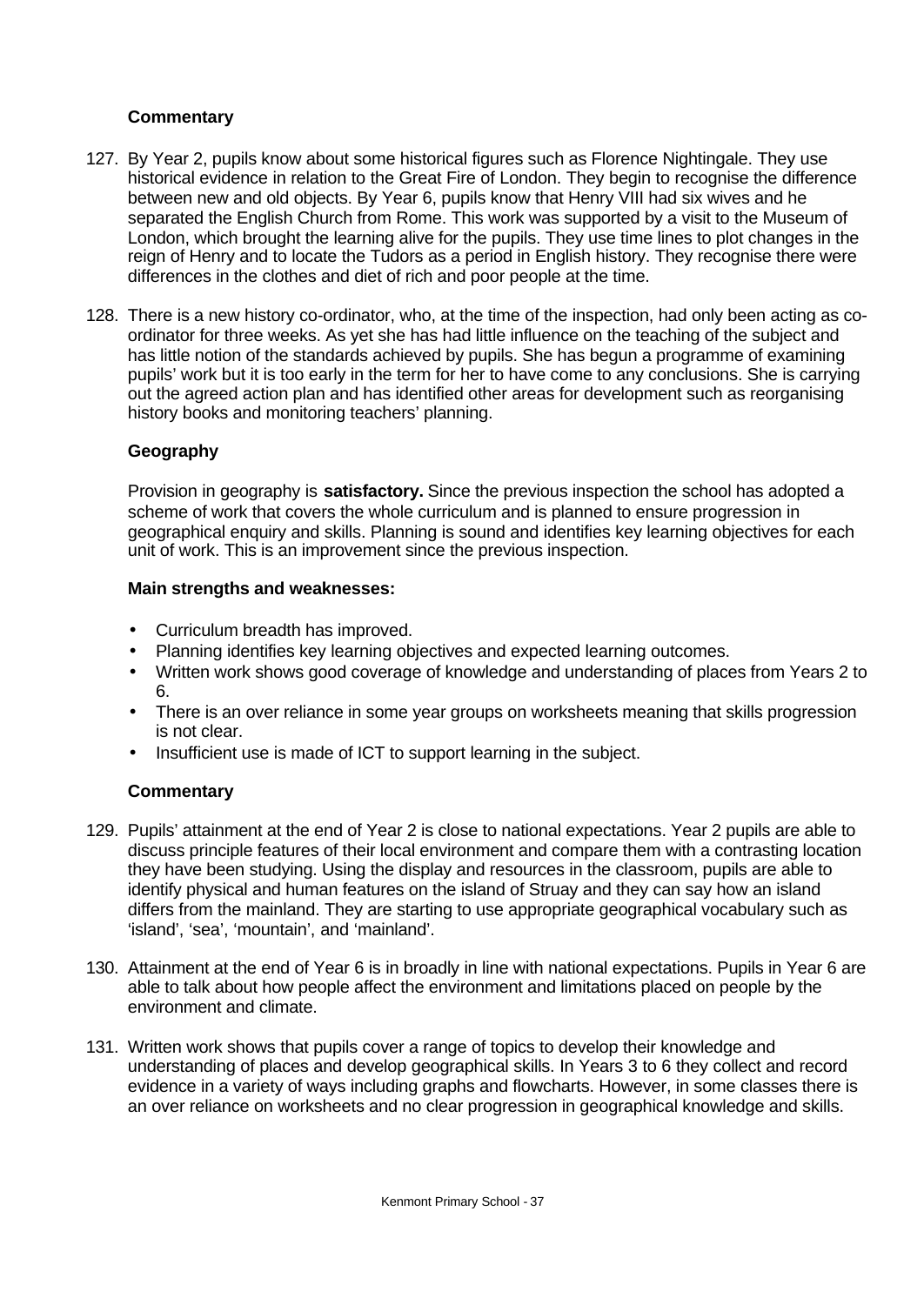132. Only one lesson, in Year 5, was observed and this was well planned with well-defined learning objectives and outcomes. Overall teaching is satisfactory throughout the school. Pupils were able to identify human and physical features on a map of their locality and identify water sources. They showed enthusiasm for the subject when they were able to work collaboratively and look for evidence first-hand.

# **CREATIVE, AESTHETIC, PRACTICAL AND PHYSICAL SUBJECTS**

### **Music**

Provision in music is **good.**

#### **Main strengths and weaknesses**

- In 2001 the school gained the Gold Artsmark, which included performance in music.
- Pupils experience a good range and balance of musical experience.
- Pupils enjoy music and respond with enthusiasm; they show good levels of musical skill.

- 133. Three music lessons were seen, teachers' planning and curriculum documents were scrutinized and there was a discussion with the headteacher, who is now acting as co-ordinator. The school achieved Gold Standard in the Artsmark in 2001 under the leadership of the previous substantive headteacher. An issue for the school now is to maintain this standard as well as it can without the same level of expertise. To achieve this, the headteacher has planned to enable staff training, to link with other schools locally where there is musical expertise and to use the skills of the local community.
- 134. Pupils achieve well and reach a good standard. Overall, teaching is good. Pupils are confident learners and show a well-developed sense of rhythm. For example, in one lesson in Year 4, pupils readily entered into an activity, which involved clapping in unison and inventing a rhythm or sound to fit the group theme. This was done with pace and understanding and a sense of enthusiasm. The teaching was lively and based on good subject knowledge. Pupils used instruments with confidence and could follow an ostinato pattern with understanding. In a Year 2 lesson, pupils show good listening skills and can discriminate well between different sounds in a sequence. They are able to evaluate the music they hear and make a judgement on the best sound to fit a particular action.
- 135. At the last inspection, the older pupils made unsatisfactory progress and did not respond well and resources were inadequate. The school has addressed these weaknesses well. Pupils' attitudes to music are now very positive and they enjoy the subject, entering into any activity with enthusiasm. The school has excellent resources, including a range of keyboards, percussion and other instruments and a music room. Pupils have good opportunity to perform at school concerts and other events. For example, at the Year 6 Leavers' Concert, there was a jazz/blues contribution with pupils playing keyboard and percussion. The challenge is to sustain this standard and improvement without the same level of staff musical expertise being available, but the headteacher has appropriate strategies to address this.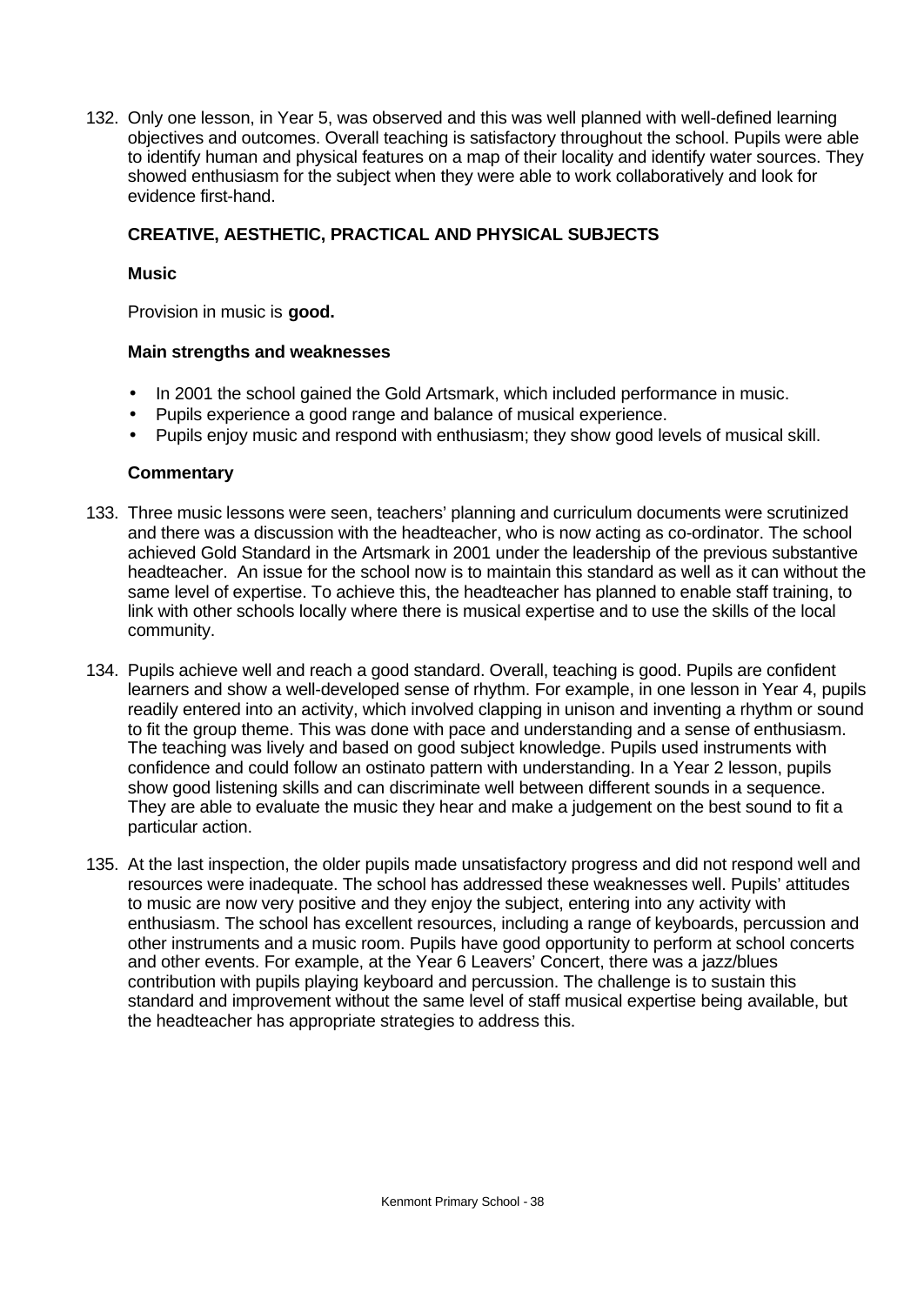# **Design and technology**

Provision in design technology is **satisfactory.**

#### **Main strengths and weaknesses**

- The co-ordinator has good knowledge of design and technology and how to teach it, which is influencing how the subject is taught throughout the school.
- There is high quality support given by teaching assistants, who work closely with the class teachers.
- Lessons are well planned and purposefully taught.
- The teachers share the purpose of the lesson with the pupils and usually return to it at the end of the lesson to check on pupils' learning.
- Provision is broad and well planned.
- In Years 1 and 2 there is a need to extend the choice of materials that pupils can work with.
- The use of ICT to help with design should be improved.

# **Commentary**

- 136. Standards in design and technology are judged as satisfactory, although it was early in the term and therefore there were very few examples of models or other things made by pupils to examine. This is an improvement since the last inspection, which judged that the standards in Years 3–6 were unsatisfactory.
- 137. The quality of teaching throughout the school is satisfactory. Teachers plan carefully for the subject to achieve a balance between the different elements. Materials are well prepared and efficiently organized. Pupils are encouraged to discuss their designs and explain their thinking.
- 138. Discussion with pupils in Years 2 and 6 indicates that they have a clear understanding of the designing and making process and are learning to evaluate their work. Younger pupils identify the resources required to make houses and what they will look like when they are finished. They use correct terms such as chassis and axle when describing vehicles. Discussion with pupils in Year 6 confirmed that they enjoy the subject. They spoke about the topic of bread, covered when they were in Year 5. The tasks provided had encouraged them to gain an understanding of differences in bread from a range of countries thus developing their cultural awareness. They had evaluated samples according to texture, smell and taste. Pupils clearly understood the nature of a raising agent and talked about terms such as "prove" when talking about how bread was made. Year 5 pupils had enjoyed making musical instruments at home and were constructively evaluating how they could be improved.
- 139. The leadership given to the development of the subject is good. The scheme of work gives sound guidance on the development of pupils' skills, knowledge and understanding. Arrangements for the assessment of pupils' progress are still not fully in place, although the co-ordinator has a good grasp of current standards. Accommodation and resources for design and technology are good, although the dedicated room, which is well furnished and equipped, is underused.

#### **Art and design**

No lessons were observed during the inspection and there is insufficient evidence to make judgements on the quality of teaching and learning in the subject. Evidence of pupils' attainment and progress in art and design is drawn from samples of pupils' work, displays and discussion with pupils. The evidence indicates that provision for art and design is **good** and pupils make good progress. This is consistent with the findings of the previous inspection.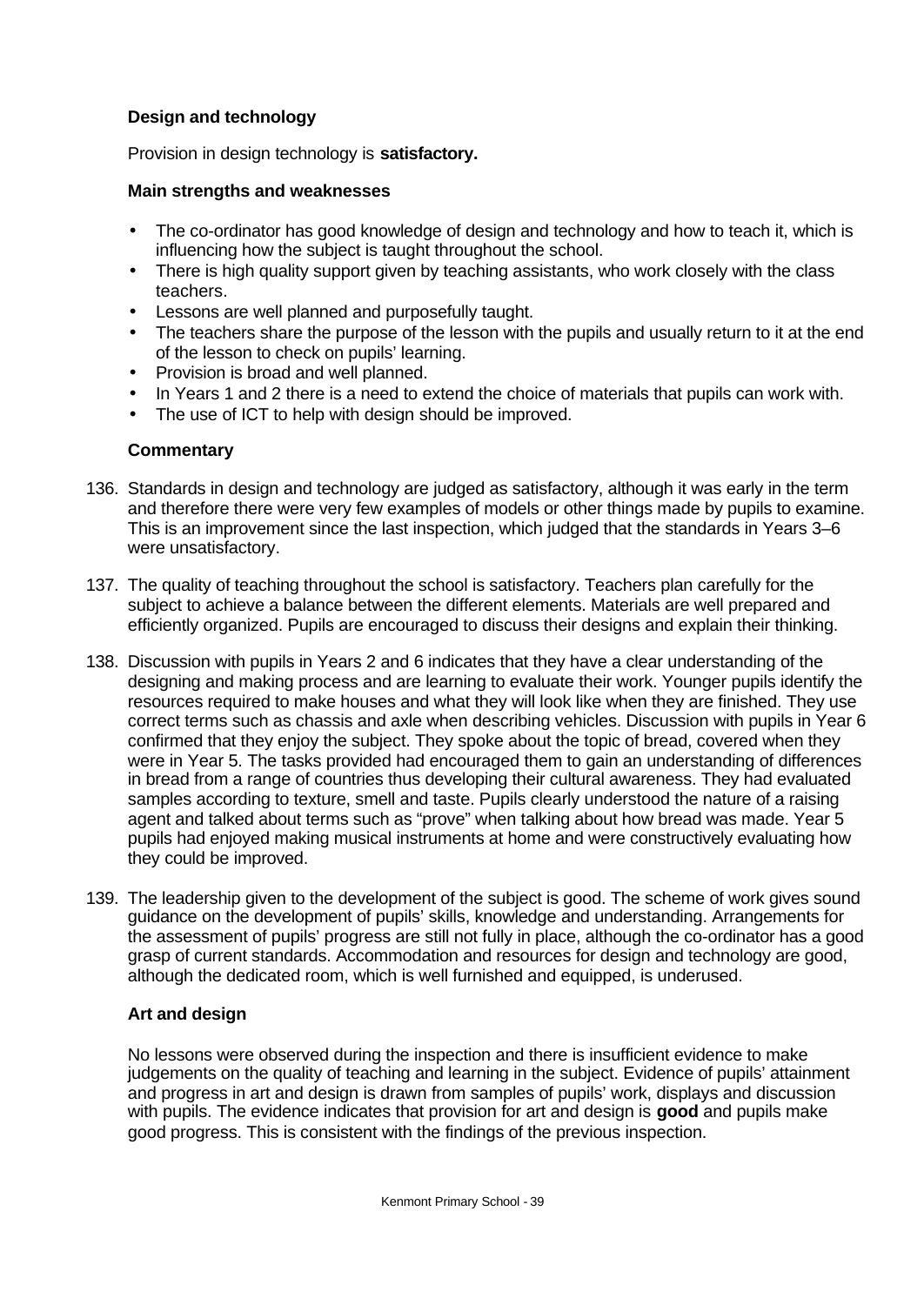#### **Main strengths and weaknesses:**

- There is good attainment and progress in 2D artwork at Year 6.
- The pupils are show ability to reflect on and develop their own work.
- There is a knowledge and understanding of technique and works of famous artists.
- There is limited progress in 3D work
- There is insufficient use of computer art

#### **Commentary**

- 140. It is not possible to make a judgement on standards at the end of Year 2 because insufficient evidence was gathered over the course of the inspection.
- 141. Standards in 2D work in Year 6 are good. Pupils' pencil drawings of the local environment show a good understanding of line and tone. Some of the more able pupils are able to depict shadows and light giving depth and perspective to their work. They have good knowledge of the work of famous artists and show an appreciation for art from a variety of cultures. They have produced work 'in the style of' artists such as Monet and Van Gogh and are able to reflect on the effectiveness of their work in comparison with the original artist. The standard of their painting is very good; work on sunsets shows their sophisticated use of light, shadow and reflection to create three dimensional effects.
- 142. Work in three dimensional and craft work is less well developed and there is little evidence of progression in this area. Similarly, the use of computers in art and design has not advanced far enough to make an impact on the subject.
- 143. The co-ordinator has been in post for only one month but is aware of the strengths and weaknesses in the subject across the school. 2D art is well promoted in teaching and in displays around the school. The school has recently invested in a kiln to support developments in sculpting and craft work located in a refurbished art and design room. This should help to improve 3D work to the high level of 2D work observed in this and the previous inspection.

#### **Physical education**

Provision in physical education is **satisfactory.**

#### **Main strengths and weaknesses**

- The school's success in football and other sporting competitions.
- The pupils lift, transport and use equipment safely.
- There is a good balance in the planned curriculum between games, dance and gymnastic activities.
- The provision for opportunities outside the normal school day to participate in sports.
- There is uncertainty over the future provision of swimming.
- The time allocation to the subject, which is too low in Years 3–6, needs attention.
- The provision of outdoor play and physical development in the Foundation Stage, needs attention.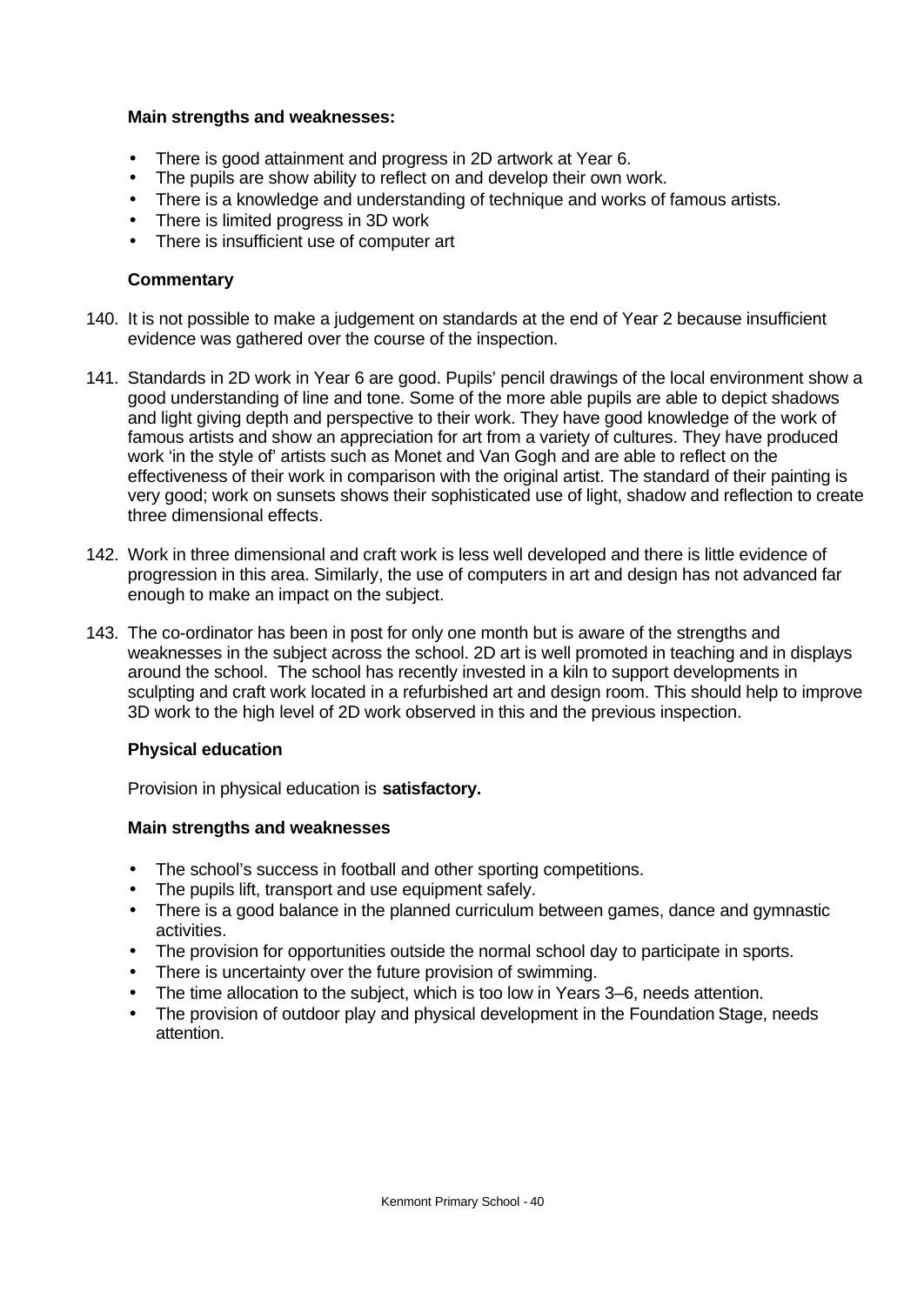# **Commentary**

- 144. No physical education lessons were seen in Years 1 and 2 and only two lessons in Years 3–6. The quality of teaching is satisfactory overall. The previous inspection report found that pupils' response to physical education was unsatisfactory overall in Years 3-6. This was not the case in the lessons observed, where the pupils' response was positive. The previous report also found that there were no after-school clubs to support pupils' learning, and now there are.
- 145. The standards attained by pupils in Years 3-6 are broadly average. Pupils achieve satisfactory standards in relation to their previous learning.
- 146. By Year 5, pupils have developed the skills of receiving and sending a ball and demonstrate this when they participate in volley ball practice. They have a clear understanding of the rules of the game and the principles of attack and defence. In the football team practice observed, all pupils concentrated very well and used "lesson" time to the full. By skilfully using demonstration and structuring the lesson, the two teaching assistants ensured that the pupils faced increasing challenges; the teaching thus ensured that the pupils were taken to the edge of their capabilities and their skills increased as a result.
- 147. The subject is managed well. The coordinator has been in post for a year and has a good knowledge of the subject. She has monitored pupils' standards by informal observation and by scrutinizing teachers' planning. There is an action plan for physical education, which identifies clearly the co-ordinator's direction for the coming year.

# **PERSONAL, SOCIAL AND HEALTH EDUCATION (PSHE)**

Provision in personal, social and health education is **good.**

#### **Main strengths and weaknesses**

- Pupils are encouraged to express personal views and opinions and these are valued by teachers.
- The School Council enables pupils to learn about democracy and provides an excellent forum for them to learn about decision making.
- The school is taking part enthusiastically in a 'healthy schools' project.

#### **Commentary**

148. The subject is well planned for and has both a discrete slot in the timetable and provision through various topics in, for example, science. Teachers are very good at enabling and encouraging pupils to talk about their experiences and they help other pupils to listen with understanding. The School Council members are elected and represent all the classes in the school. A meeting of the council was observed and it was impressive how articulately pupils were able to express their views about topics such as the school dress code. They gave thoughtful and reasoned answers.